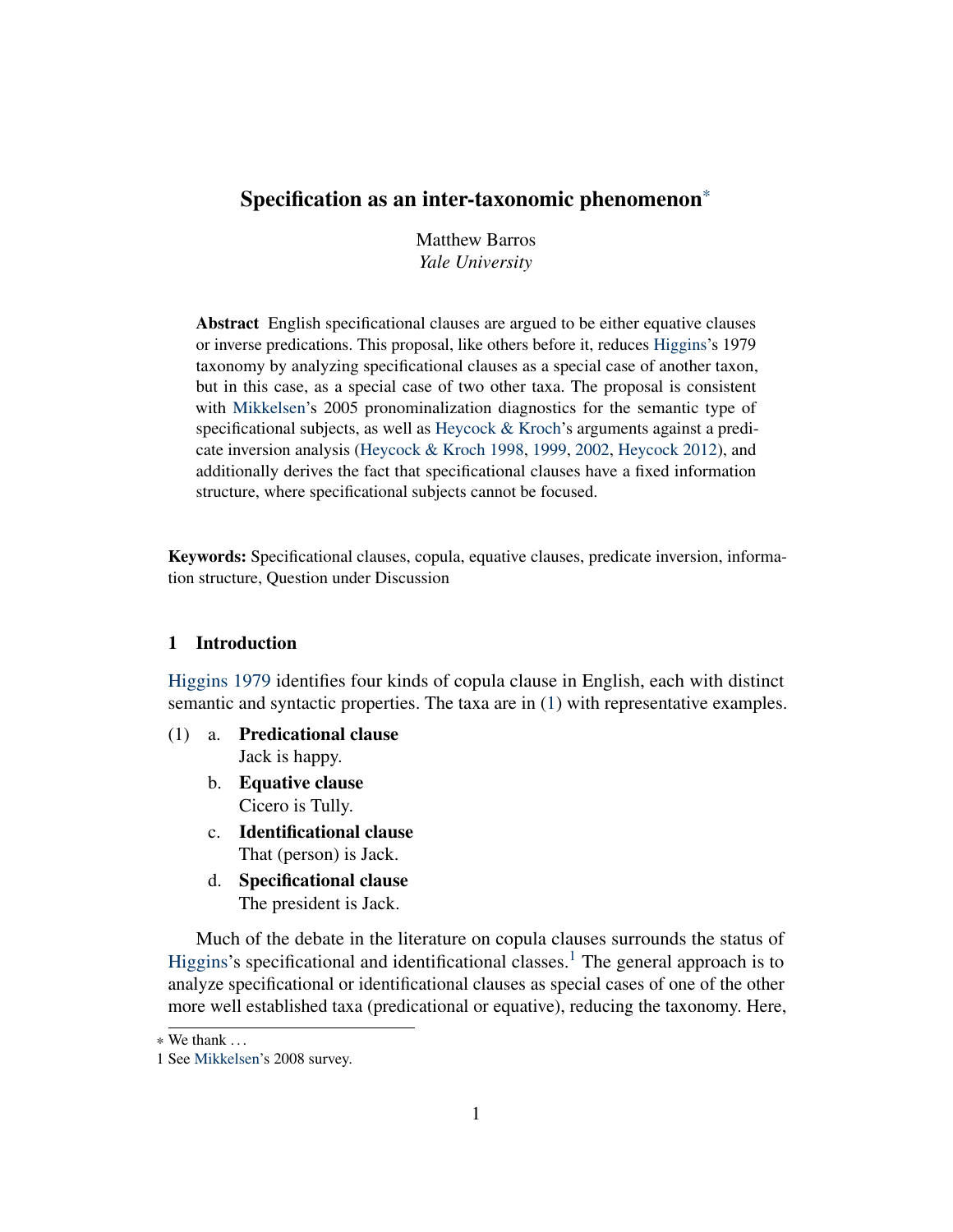I defend the claim that specificational clauses should sometimes be analyzed as predicational, and sometimes as equative.<sup>[2](#page-1-0)</sup>

The predicational and equative types are well established, and predate [Higgins'](#page-41-0)s taxonomy. A common way of distinguishing between the clause types is by checking the semantic types of the XPs flanking the copula. For instance, in equative clauses, like that in [\(1b\)](#page-0-0), the XPs flanking the copula are both referential (type *e*); one way of classifying a clause as equative is to establish that the XPs flanking the copula are of identical semantic type. Predicational clauses are characterized as such by virtue of having type *e* subjects and predicative  $(\langle e, t \rangle)$  postcopular XPs (henceforth called the 'pivot'). In the predicational clause in [\(1a\)](#page-0-0), we have a referential subject and an unambiguously predicative pivot.

Specificational clauses have been described as "inverse predications," where the subject is predicative and the pivot referential. One motivation for this comes from alternations like that in [\(2\)](#page-0-0).

- (2) a. Jack is the president.
	- b. The president is Jack.

In [\(2a\)](#page-0-0), the pivot may be interpreted either as referential or predicative. On the predicative reading, [\(2a\)](#page-0-0) counts as a predicational clause.<sup>[3](#page-1-1)</sup> Example [\(2b\)](#page-0-0) has specificational word order, and seems intuitively synonymous, which would be consistent with a view where the subject could be predicative, and the pivot referential. Some approaches that adopt this view of specification are [Williams](#page-42-0) [1983,](#page-42-0) [Partee](#page-41-5) [1986,](#page-41-5) [Heggie](#page-40-2) [1988,](#page-40-2) [Moro](#page-41-6) [1997,](#page-41-6) [Mikkelsen](#page-41-1) [2005.](#page-41-1)

On the other hand, in line with [Heycock & Kroch](#page-40-0) [1998,](#page-40-0) [1999,](#page-41-2) many authors assume, instead, that specificational clauses are a species of equative (e.g., [Heller](#page-40-3) [2005,](#page-40-3) [Reeve](#page-41-7) [2010](#page-41-7) a.o.). The strongest evidence [Heycock & Kroch](#page-40-0) present for this comes from pairs like those in  $(3)$ . In  $(3a)$ , the pivot is what [Heycock & Kroch](#page-40-0) take to be an unambiguously predicative XP. (See also the survey in [Partee](#page-41-8) [2000](#page-41-8) for discussion of this point.) The fact that inversion is impossible in [\(3b\)](#page-0-0) strongly argues against the inversion analysis.

- (3) a. John is the one thing I have always wanted a man to be. (e.g., honest)
	- b. \*The one thing I have always wanted a man to be is John. (e.g., honest)

<span id="page-1-0"></span><sup>2</sup> I set aside any discussion of identificational clauses here, though see [Mikkelsen](#page-41-1) [2005](#page-41-1) for the claim that identificational clauses are specificational, and [Heller & Wolter](#page-40-4) [2008](#page-40-4) for the claim that they are predicational. If identificational clauses are specificational, and I am correct that some specificational clauses should be analyzed as inverse predications, and some as equatives, it would be interesting to see what sort of specificational clause identificational clauses are, an issue I leave aside here for future work.

<span id="page-1-1"></span><sup>3</sup> On the pivot's referential reading, [\(2a\)](#page-0-0) counts as an equative clause.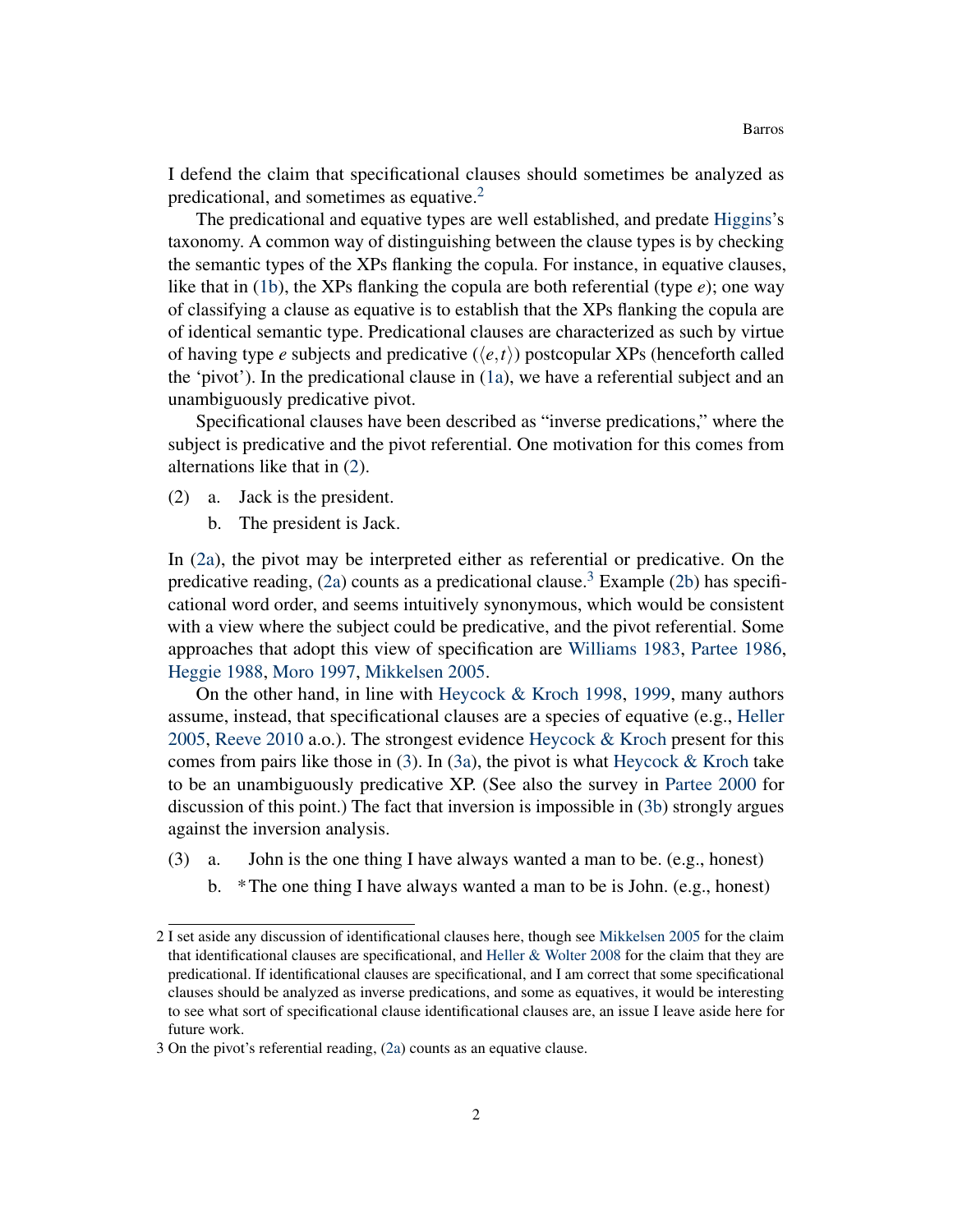[Heycock & Kroch](#page-40-0) provide several additional arguments against a predicate inversion analysis, and argue that specification is a species of equation instead. They highlight the fact that many sentences which have been analyzed as specificational behave as expected under this assumption. For instance, example [\(4\)](#page-0-0) is consistent with an equative analysis, since, if the preverbal subject is of type  $\langle e, t \rangle$ , as assumed in [\(3\)](#page-0-0), then the fact that *honest* is a possible pivot follows straightforwardly, under the assumption that *honest*, being an adjective, is of type  $\langle e, t \rangle$  itself.

- (4) a. Honest is the one thing that I have always wanted a man to be.
	- b. The one thing that I have always wanted a man to be is honest.

This is a strong empirical argument against a predicate inversion approach.

My claim in this paper is that both the predicate inversion and equative accounts are required in English. A sub-class of specificational sentences in English must be analyzed as inverse predications, and another sub-class as equatives. This eclectic view of specification allows us to capture evidence for inversion as well as evidence for equation, a state of affairs that is paradoxical under the view that specificational clauses have only one derivation.

I focus primarily on defending the notion that at least some specificational clauses should receive an inverse predication analysis. I independently motivate a semantic/pragmatic extension of [Mikkelsen'](#page-41-1)s theory, which addresses some extant issues regarding the information structure of specificational clauses, and is consistent with [Heycock & Kroch'](#page-41-2)s arguments for an equational analysis. In short, I propose that specificational subjects come with presuppositions about their context of utterance, which are sensitive to formal properties of the subject, with accompanying consequences for the taxonomic analysis of the clause as a whole. Some specificational subjects render a predicational analysis for the clause infelicitous in the presupposed context, whereas others do not.

[Heycock & Kroch'](#page-40-0)s strongest empirical arguments against inversion involve specificational subjects with a gap in a predicative position in a relative clause. A consequence of the account of specification I propose here is that such specificational subjects are incompatible with a predicate inversion analysis, deriving [Heycock &](#page-40-0) [Kroch'](#page-40-0)s results, though there is no such consequence for other sorts of specificational subjects. We will see that we cannot extend [Heycock & Kroch'](#page-40-0)s equative analysis to the data motivating [Mikkelsen'](#page-41-1)s proposal. Since both sorts of example count as specificational, I conclude that specificational clauses in English may involve either equation or inverse predication. The semantics proposed here for specificational subjects captures the distinction.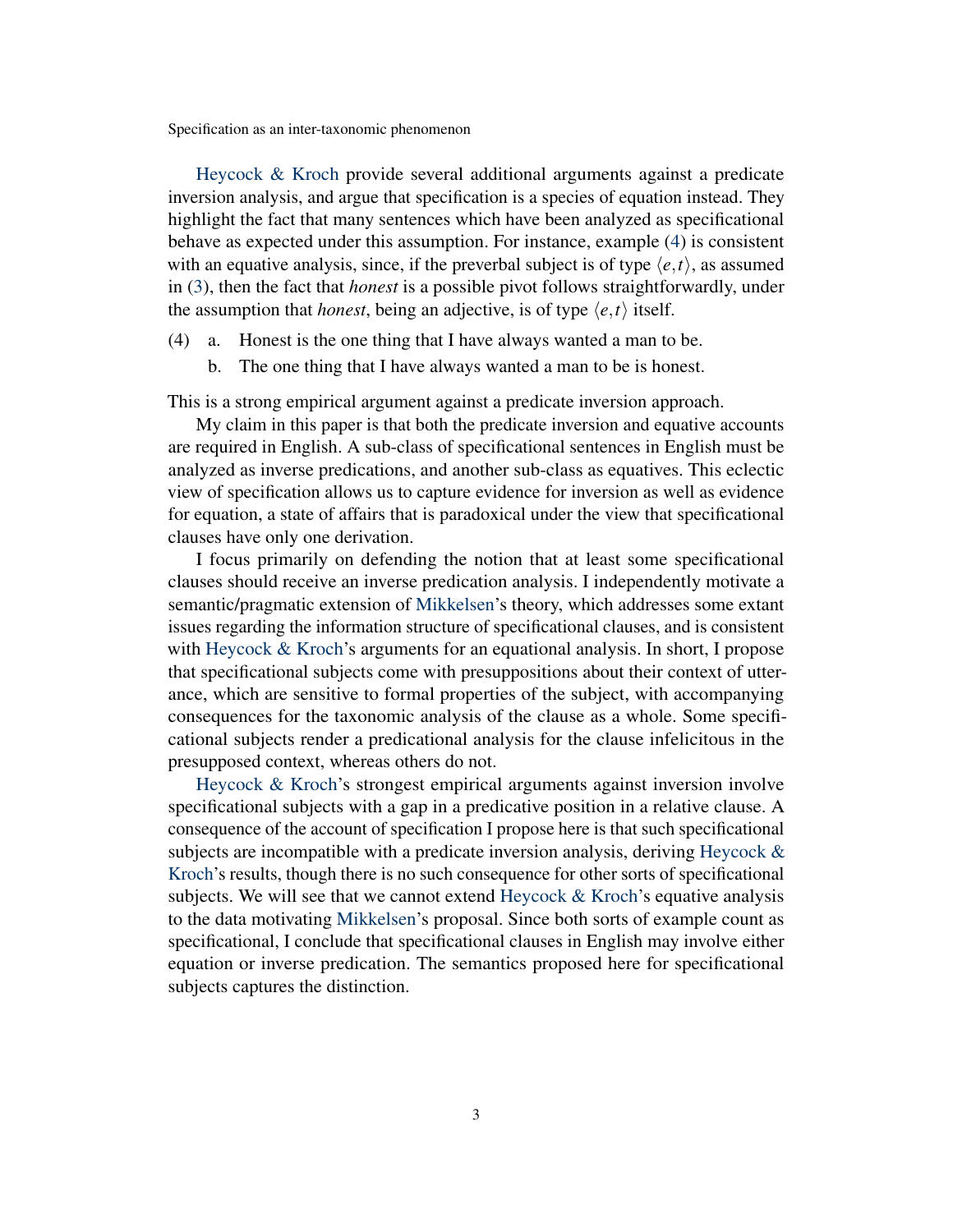### <span id="page-3-1"></span>2 The semantic types of specificational clause arguments

Regarding the more well established predicational and equative types, the distinction between them can be characterized in terms of the semantic types of the XPs flanking the copula. [Mikkelsen](#page-41-1) relies on this assumption in showing that specificational clauses should be analyzed as inverse predications. To show that specificational clauses are inverse predications involves showing that the subject is type  $\langle e, t \rangle$ , on the one hand, and that the pivot is type *e*. [Mikkelsen](#page-41-1) uses pronominalization tests to argue that specificational subjects are predicative. As for the type of the pivot in specificational sentences, [Mikkelsen](#page-41-1) examines which types of pivots are acceptable in specificational clauses, concluding that only those XPs which may be type *e* are licit pivots.<sup>[4](#page-3-0)</sup> I review one of her pronominalization tests below.

[Mikkelsen](#page-41-1) observes that neuter pronouns may refer to properties [\(5\)](#page-3-1), but not humans [\(6\)](#page-3-1). In [\(5\)](#page-3-1), the pronouns and their antecedents are in bold.<sup>[5](#page-3-2),[6](#page-3-3)</sup>

- (5) a. They said Sheila was beautiful, and she is that.
	- b. John is **considerate**. {It/that} is a rare thing to be.
	- c. John talks quietly. {It/that} is a good thing to do.
	- d. John is president of the club. {It/that} is a prestigious position.
- (6) a. I ran into **my cousin Audrey** downtown. #I saw  $\{it/that\}$  at the corner of Cedar and Locust.
	- b. A: Have you seen your cousin Audrey recently? B: #Yes, I saw {it/that} downtown earlier today.
	- c. (Upon seeing a very tall woman on the street) #Look how tall {it/that} is!

(from [Mikkelsen,](#page-41-1) (5.16-5.18), pg. 68)

One of [Mikkelsen'](#page-41-1)s tests for the type of specificational subjects is to check whether an animate or inanimate pronoun is possible as a tag question subject.<sup>[7](#page-3-4),[8](#page-3-5)</sup> Tag question subject pronouns must agree with the subject of the clause to which they attach:

<span id="page-3-0"></span><sup>4</sup> Though, importantly, [Mikkelsen](#page-41-1) examines primarily specificational clauses with headed definite description subjects. We will see below that specificational pseudoclefts, and even some specificational clauses with headed subjects, have arguments of different types flanking the copula.

<span id="page-3-2"></span><sup>5</sup> Inanimate pronouns may refer to a variety of abstract objects including propositions and questions (e.g., *That's a {stupid question/stupid thing to believe}*, see [Asher](#page-39-0) [1993.](#page-39-0))

<span id="page-3-3"></span><sup>6</sup> See also [Büring](#page-39-1) [1998,](#page-39-1) [Heycock & Kroch](#page-41-2) [1999](#page-41-2) for the observation that pronouns with specificational subject antecedents show neuter agreement.

<span id="page-3-4"></span><sup>7</sup> It had already been noted in [Büring](#page-39-1) [1998,](#page-39-1) [Heycock & Kroch](#page-41-3) [2002](#page-41-3) that tag question subjects showed neuter agreement in specificational clauses.

<span id="page-3-5"></span><sup>8</sup> [Mikkelsen](#page-41-1) cites [Ross](#page-42-1) [1969](#page-42-1) for [\(5a\)](#page-3-1), and [Doron](#page-40-5) [1988](#page-40-5) for [\(5b-5c\)](#page-3-1).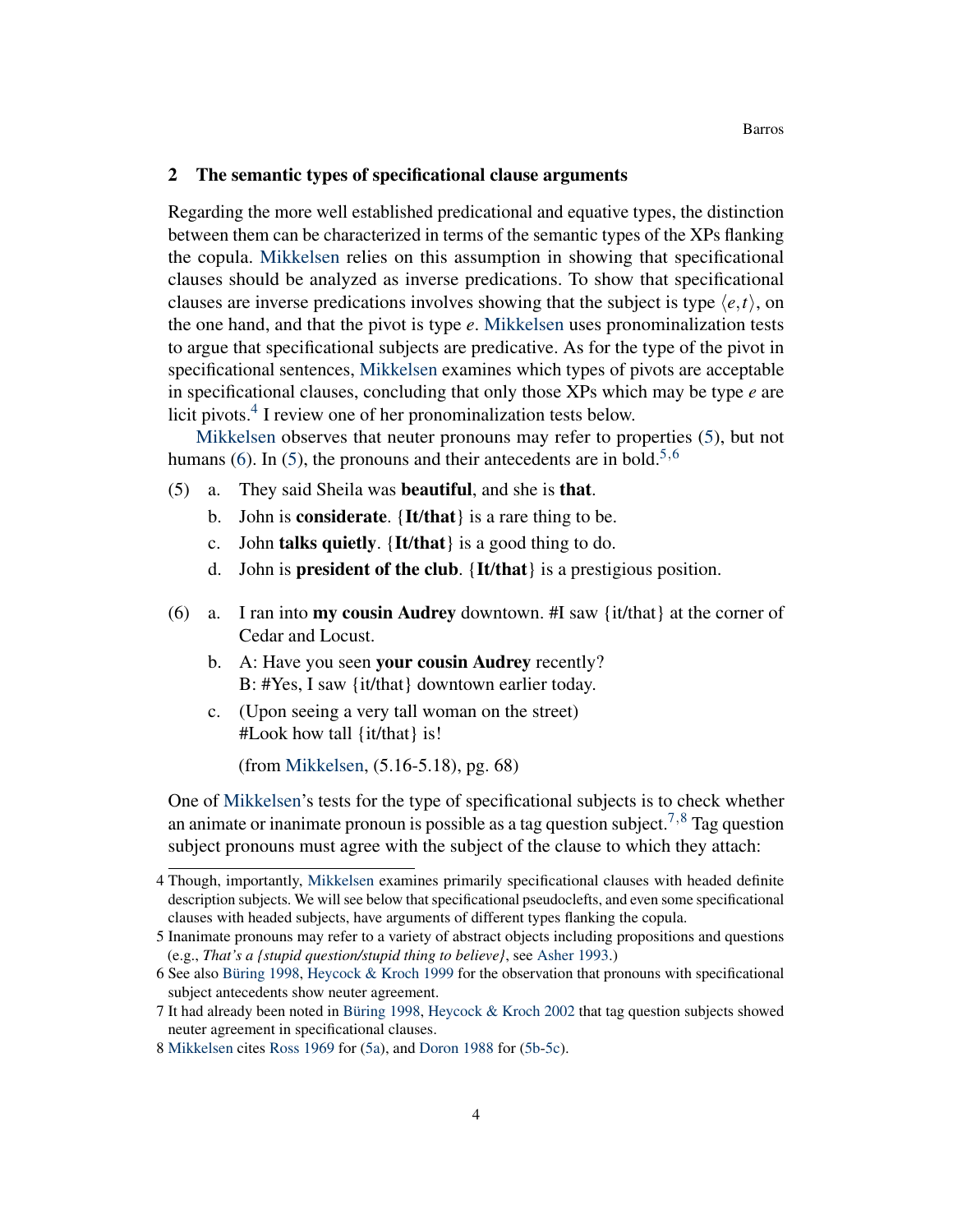(7) Jack met Sally, didn't {he/\*she}?

Mikkelsen uses unambiguously referential phrases as indicators of type *e* status (e.g., proper nouns). When the host clause the tag question attaches to is predicational, a gendered pronoun is appropriate as a tag subject, whereas with a specificational word order, only a neuter pronoun is acceptable.

- (8) a. The winner was Jack, wasn't {it/\*he}? (specificational)
	- b. Jack was the winner, wasn't {he/\*it}? (predicational)

[Mikkelsen](#page-41-1) concludes from evidence such as this that the subject type in specificational clauses is  $\langle e, t \rangle$ .

As for the pivot, [Mikkelsen](#page-41-1) observes that only referential DPs are possible specificational pivots, whereas predicational pivots may be DPs, PPs, APs, and NPs. In [\(9\)](#page-3-1), tag questions are used to disambiguate in favor of a specificational reading.

- (9) a. The winner was Susan, wasn't it?
	- b. The winner was **you**, wasn't it?
	- c. The winner was the Mayor of Santa Cruz, wasn't it?
	- d. The winner was a blonde, wasn't it?
	- e. \*The winner was Mayor of Santa Cruz, wasn't it?
	- f. \*The winner was blonde, wasn't it?
	- g. \*The winner was behind the screen, wasn't it?

(From [Mikkelsen](#page-41-1) [2005,](#page-41-1) (6.1a-6.1g), pg. 95)

Examples  $(9e-9g)$  are out because the pivot in each case is unambiguously predicative, which forces a type *e* reading for the subject.<sup>[9](#page-4-0)</sup> In each of [\(9e-9g\)](#page-3-1), replacing the neuter subject with a gendered pronoun *s/he* renders the example acceptable.

In summary, [Mikkelsen](#page-41-1) concludes that specificational clauses have type  $\langle e, t \rangle$ subjects and type *e* pivots, and constitute inverse predicational sentences. Several authors have since challenged [Mikkelsen'](#page-41-1)s conclusions based on these diagnostics (e.g., [Romero](#page-41-9) [2005,](#page-41-9) [Heycock](#page-40-1) [2012\)](#page-40-1), and we will review their arguments below. The above discussion nonetheless serves as an important anchoring point in understanding the sorts of empirical data that bear on the analysis of specificational clauses.

In the following section, I discuss another important property of specificational clauses, namely, their information structure. I will assume [Mikkelsen'](#page-41-1)s 2005 taxonomy going forward, retaining only two major taxa, namely, predicational and equative (a fairly standard assumption). Where I differ from [Mikkelsen](#page-41-1) and other

<span id="page-4-0"></span><sup>9</sup> This raises the question of why an equative reading is unavailable for such cases. That is, since *the winner* may be interpreted as type  $\langle e, t \rangle$ , why cannot, e.g., [\(9g\)](#page-3-1) receive an equative reading where the property *the winner* is equated with the property *Mayor of Santa Cruz*? I leave this issue aside here.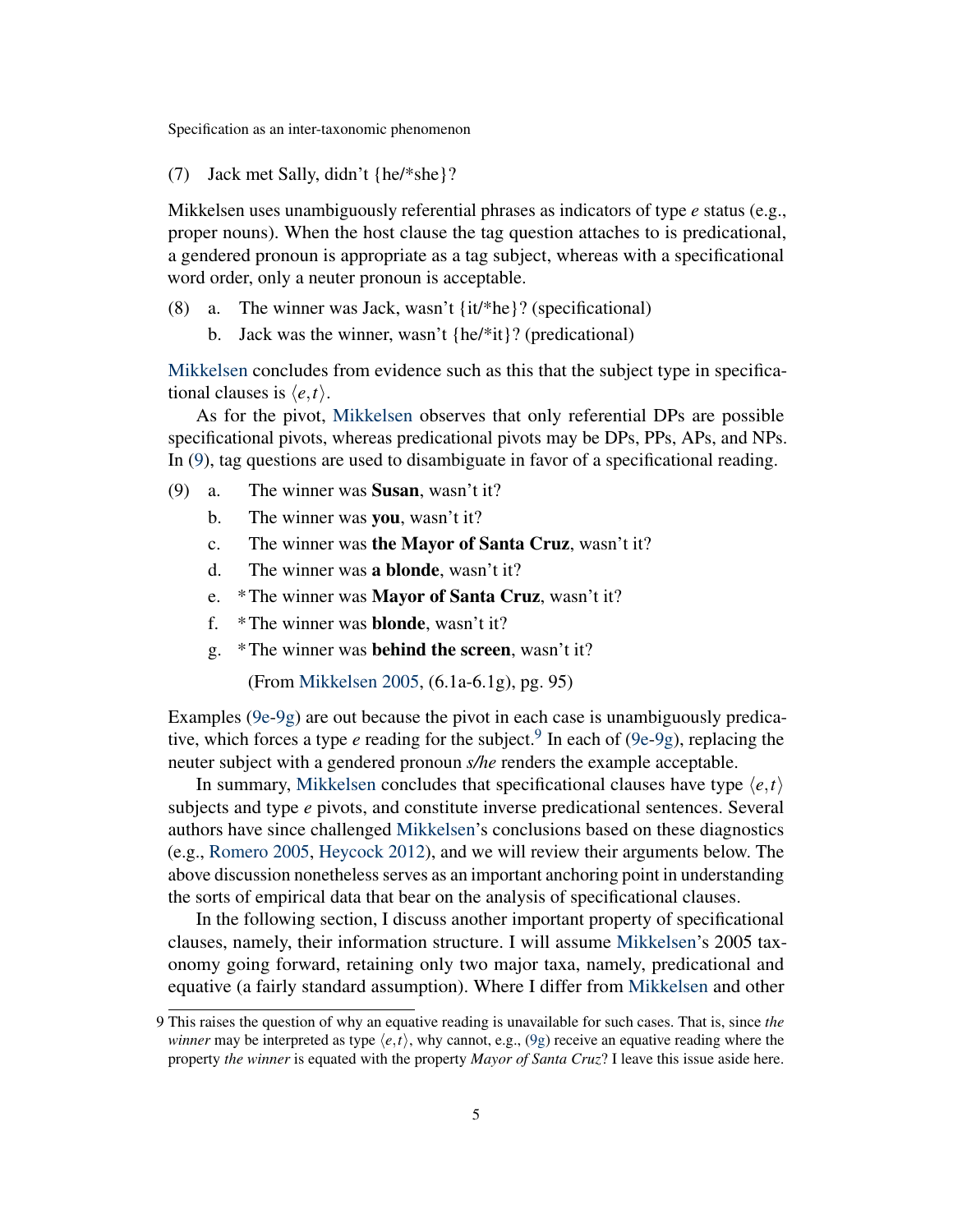authors is in placing specificational clauses as subtypes of both categories (instead of just as a subtype of predicational or, on the other hand, equative clauses).

### 3 Specificational word order and information structure

#### <span id="page-5-1"></span>3.1 The syntax of specificational clauses

It has become fairly standard to analyze copular clauses as involving a small clause complement to the copula, an unaccusative light verb, here treated as little  $v^0$  (cf. [Bowers](#page-39-2) [1993\)](#page-39-2). Following [Rothstein](#page-42-2) [2001,](#page-42-2) [Heycock & Kroch,](#page-40-0) [Mikkelsen,](#page-41-1) among others, I assume small clause heads determine taxonomic status. For predicational clauses, the small clause head is  $Pr^0$ , and for equatives,  $Eq^0$  (as in [Reeve](#page-41-7) [2010\)](#page-41-7).<sup>[10](#page-5-0)</sup>

I adopt [Mikkelsen'](#page-41-1)s analysis for predicate inversion in inverse predicational specificational clauses. Pr $<sup>0</sup>$  selects the referential XP as its external argument in</sup> [Spec,PrP], and the predicative XP as its internal argument. The predicative XP raises over [Spec,PrP] into [Spec,TP] becoming the sentence subject. (See also [den](#page-40-6) [Dikken](#page-40-6) [2006,](#page-40-6) [Citko](#page-40-7) [2007.](#page-40-7)) In [\(10a\)](#page-5-1), we see the structure for a predicational clause, and in [\(10b\)](#page-5-1), we see the structure for inverse predication.

(10) a.  $[r_P \text{Ms. White}_{e} [r \text{ was } [v_P \text{ t}_{was} [p_{rP} \text{ t}_{e} [p_{r} \text{ P} \text{r}^0 \text{ the murderer}_{\langle e,t \rangle}]]]]]$ b.  $[r_P \text{ The murderer}_{\langle e,t \rangle} [r \text{ was } [v_P \text{ t}_{was} [p_{rP} \text{ Ms. White}_{e} [p_{r} \text{ Pr}^0 \text{ t}_{\langle e,t \rangle}]]]]]$ 

Under this view, specificational clauses share a common predicational core with predicational clauses (they are a *species* of predicational clause). The difference lies in which argument of  $Pr^0$  raises to [Spec,TP].

[Heycock & Kroch](#page-40-0) [1998,](#page-40-0) [1999](#page-41-2) analyze specificational clauses as equatives where no inversion takes place [\(11a\)](#page-5-1). However, [Heycock](#page-40-1) [2012](#page-40-1) defends a variant of the equational analysis where there is inversion/scrambling of EqP's internal argument into [Spec,TP] [\(11b\)](#page-5-1). As far as I can tell, the decision does not bear on the proposal defended here, where specificational clauses may sometimes be equative and sometimes inverse predications.<sup>[11](#page-5-2)</sup>

<span id="page-5-0"></span><sup>10</sup> Compare to [Moro](#page-41-6) [1997](#page-41-6) who assumes small clauses are syntactically symmetric with both arguments as siblings.

<span id="page-5-2"></span><sup>11</sup> See also [den Dikken](#page-40-6) [2006](#page-40-6) for an inversion view of specification/equation, though his account is similar to [Mikkelsen'](#page-41-1)s 2005 analysis, as he also analyzes equatives as inverse predications.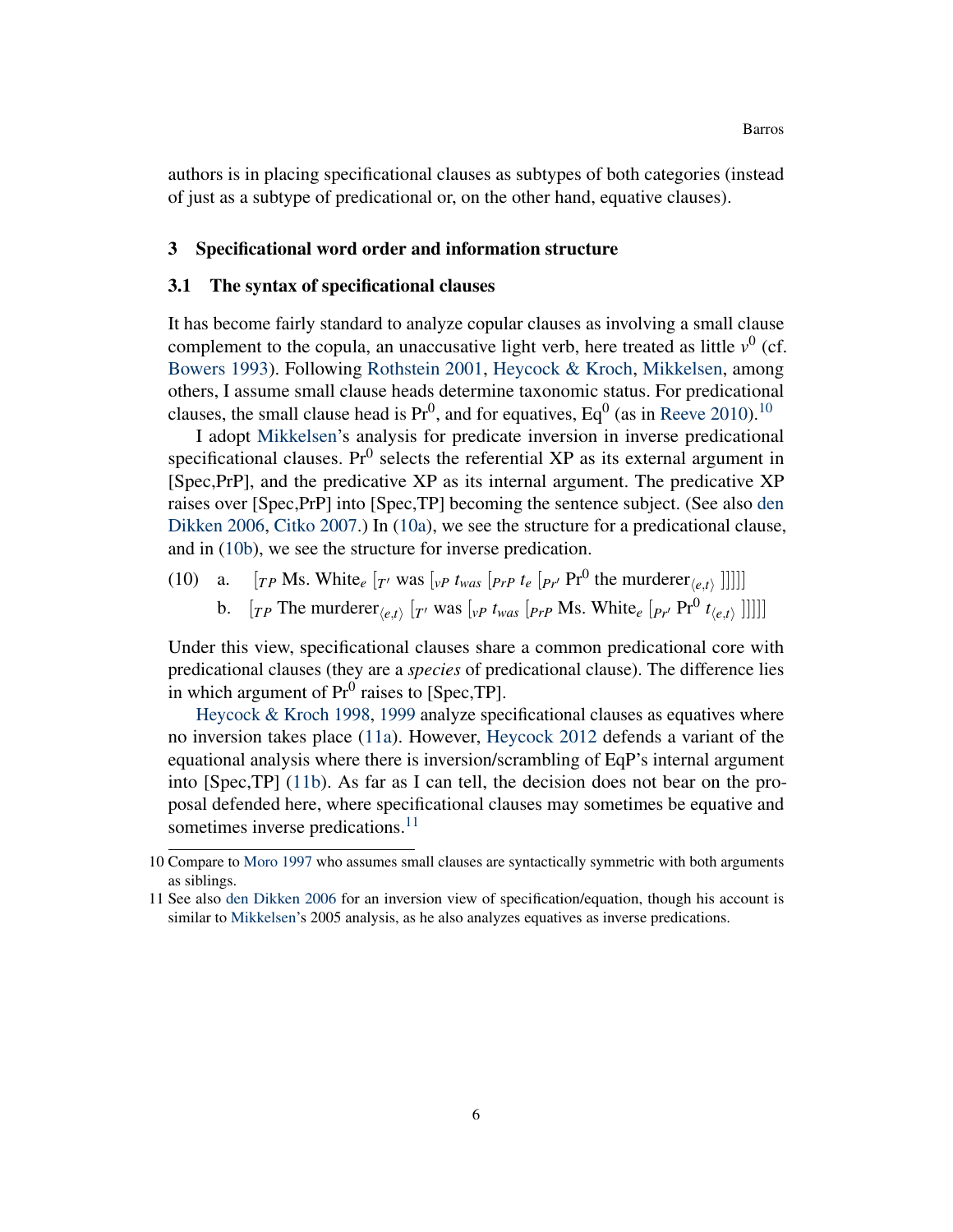(11) a. 
$$
[rp \text{ The murderer}_e [r \text{ was } [v \text{ is } t_{\text{was}}] [Eq \text{ is } t_e [Eq \text{ is } t_e] \text{ [Eq}^0 \text{ Ms. White}_e]]]]]
$$
 b.  $[rp \text{ The murderer}_e [r \text{ was } [v \text{ is } t_{\text{was}}] [Eq \text{ is } t_e \text{] } [Eq \text{ is } t_e [Eq \text{ is } t_e]]]]]$ 

### <span id="page-6-2"></span>3.2 The semantics and pragmatics of specification

It is well known that specificational clauses have fixed information structure. The subject is typically taken to be "topical/given" in some sense, and resists focus/prosodic prominence, which typically rests on the pivot [\(Higgins](#page-41-10) [1973,](#page-41-10) [1979,](#page-41-0) [den Dikken](#page-40-8) [et al.](#page-40-8) [2000,](#page-40-8) [Partee](#page-41-8) [2000,](#page-41-8) [Heycock & Kroch](#page-41-3) [2002,](#page-41-3) [den Dikken](#page-40-9) [2008,](#page-40-9) [2009,](#page-40-10) [Heycock](#page-40-1) [2012](#page-40-1) among many others). [Mikkelsen](#page-41-1) [2005](#page-41-1) characterizes this notion of topichood in terms of [Prince'](#page-41-11)s 1981 classification of information statuses XPs may be associated with, building on [Birner'](#page-39-3)s 1994 work on inversion constructions in English more generally. Specificational subjects must encode Discourse-Old information, known to both speaker and hearer at the time of utterance.<sup>[12](#page-6-0)</sup> As a precondition for inversion, this generalization is active in constraining the space of possible specificational subjects, and can be detected in certain question/answer pairs.

As [Mikkelsen](#page-41-1) notes, simple indefinite descriptions cannot be specificational subjects since they resist a Discourse-Old construal.<sup>[13](#page-6-1)</sup>

(12) \*A murderer is Colonel Mustard.

On the other hand, indefinites that contain descriptive material encoding Discourse-Old information are possible specificational subjects.

b. Bill is a doctor. {John is a doctor too./\*A doctor is John too.}

Under a predicate inversion account, *a doctor* in B's response in (i-a) should have the same Discourse-Old information status regardless of specificational or predicational word order, yet the specificational word order is still mysteriously unacceptable. Similarly, in (i-b), mention of the predicate *a doctor* in the predicational antecedent likewise renders the information status of the putatively inverted predicational subject in the specificational follow up Discourse-Old. So what goes wrong?

[Heycock](#page-40-1) [2012,](#page-40-1) in defending an inverse equation account of specification, suggests a connection between specificational inversion and scrambling, in which weak indefinites (in the sense of [Milsark](#page-41-12) [1974\)](#page-41-12), like *a doctor*, resist scrambling, in contrast to strong indefinites, like those [Mikkelsen](#page-41-1) shows *can* be specificational subjects. I leave aside exploring this connection for future work, though note that whatever its nature, it should be extensible to an inverse predication account just the same.

<span id="page-6-0"></span><sup>12</sup> See [Mikkelsen](#page-41-1) [2005,](#page-41-1) Chapter 8, and [Prince](#page-41-11) [1981,](#page-41-11) [Birner](#page-39-3) [1994](#page-39-3) for a more fine-grained discussion/definition of the relevant notion of "information status."

<span id="page-6-1"></span><sup>13</sup> [Mikkelsen](#page-41-1) notes that this cannot be the whole story, due to data like that in (i).

<sup>(</sup>i) a. A: Who is a doctor? B: {John is a doctor./\*A doctor is John.}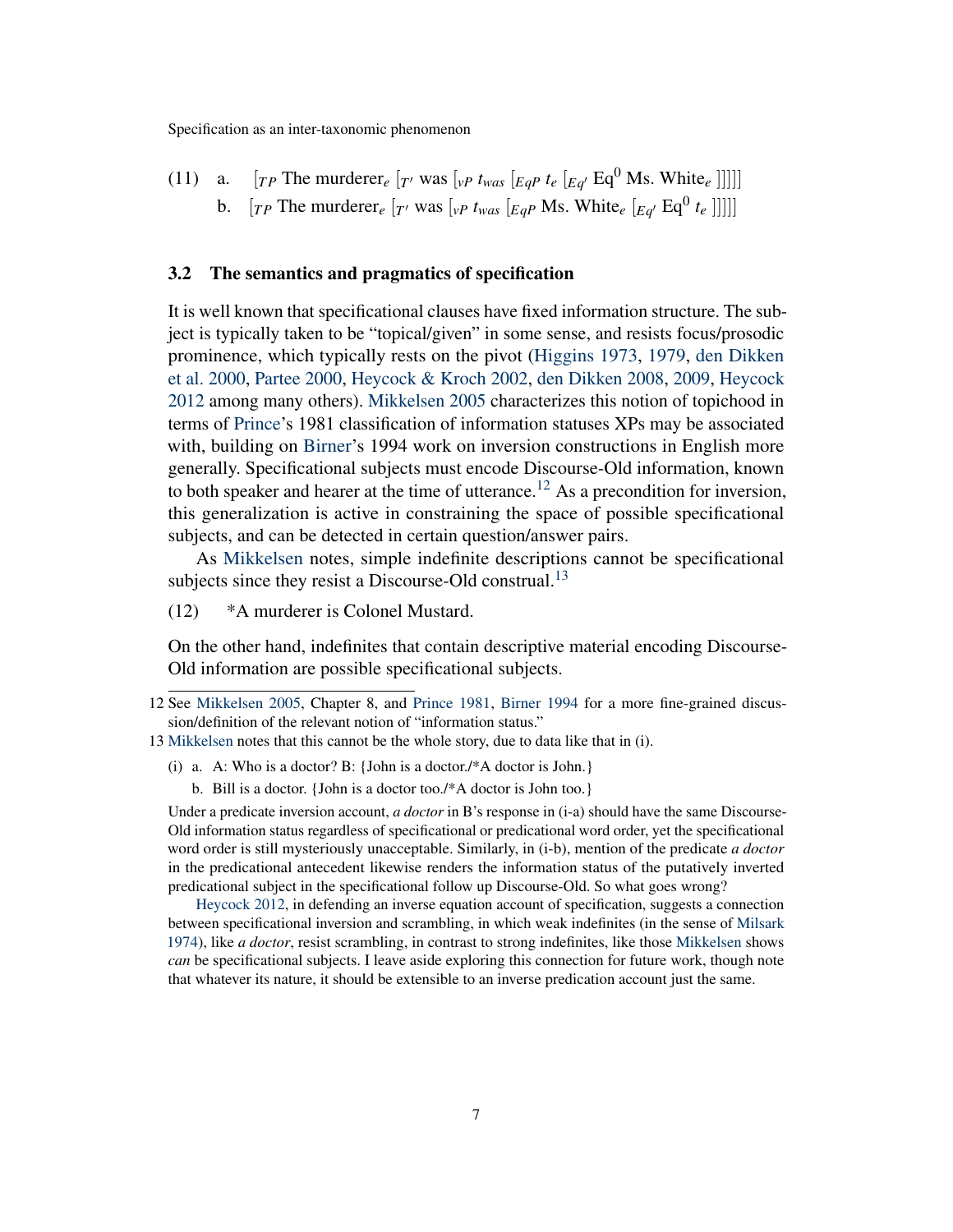(13) A friend of mine who I think you should meet is Mrs. Peacock.

Additionally, while either a specificational word order or a predicational word order is possible in B's response in [\(14a\)](#page-6-2), only a predicational word order is possible in [\(14b\)](#page-6-2). (See [Mikkelsen](#page-41-4) [2008a](#page-41-4) for discussion of this point.)

(14) a. A: Who's the murderer?

B: {The murderer is Mr. Green/Mr. Green is the murderer.}

- b. A: Who's Mr. Green?
	- B: {Mr. Green is the murderer/\*The murderer is Mr. Green}

What allows for a specificational word order in [\(14a\)](#page-6-2) is that mention of *the murderer* in speaker A's question renders that information Discourse-Old. What seems to be the problem for [\(14b\)](#page-6-2) on the other hand is that *the murderer* corresponds to the Wh-term in the question, and bears new information focus, which seems sufficient to prevent it from serving as the subject of the specificational sentence. This is actually a surprising fact about specificational sentences, which we will return to in due time, namely, that they appear to have a fixed information structure, unlike non-specificational sentences more generally in English.

[Mikkelsen'](#page-41-1)s 2005 analysis attempts to derive the fixed information structure of specificational clauses by motivating inverse predicational word order via morphosyntactic mechanisms sensitive to information structure. She posits an uninterpretable [ $u$ Topic] feature on  $T^0$  of specificational clauses which probes for an interpretable instance of Topic. A DP encoding Discourse-Old information may bear an interpretable [*i*Topic] feature which can check T<sup>0</sup>'s Topic feature. Under Mikkelsen's assumptions, the DP in  $T^{0}$ 's C-command domain which can check the most of  $T^{0}$ 's uninterpretable features gets to move into [Spec,TP] to check  $T^0$ 's EPP feature.

This implementation provides a syntactic trigger for inversion via the need to check  $T^{0}$ 's uninterpretable Topic feature. This goes some way in explaining why it is that, unlike most English sentence types, specificational clauses have a fixed information structure. Such a move additionally incorporates sensitivity to the discourses in which specificational clauses are felicitous. The optionality of inversion in [\(14a\)](#page-6-2) follows under the assumption that the Topic feature may optionally be selected from the lexicon. Additionally, it is a precondition for merging the Topic feature with some XP, that that XP encode Discourse-Old information.

(15)  $[r \text{P} \text{ The murderer}_{j_{\text{[iTopic]}} \text{ was } \frac{r}{[up \text{p} \cdot \text{p} \cdot \text{p} \cdot \text{p}]} \cdot (v \text{p} \cdot \text{t}_{\text{was}} \cdot (p \text{p} \cdot \text{p} \cdot \text{Ms} \cdot \text{White}_{e} \cdot (p \text{p} \cdot \text{p} \cdot \text{p} \cdot \text{p} \cdot \text{p} \cdot \text{m} \cdot \text{m} \cdot \text{m} \cdot \text{m} \cdot \text{m} \cdot \text{m} \cdot \text{m} \cdot \text{m} \cdot \text{m$ 

[Mikkelsen](#page-41-1) does not provide an explicit semantics for the Topic feature. The semantics for the Topic feature I propose below is shown to capture when specificational clauses must be analyzed as equatives and when they may be inverse predications. I give a preliminary characterization of the system in the following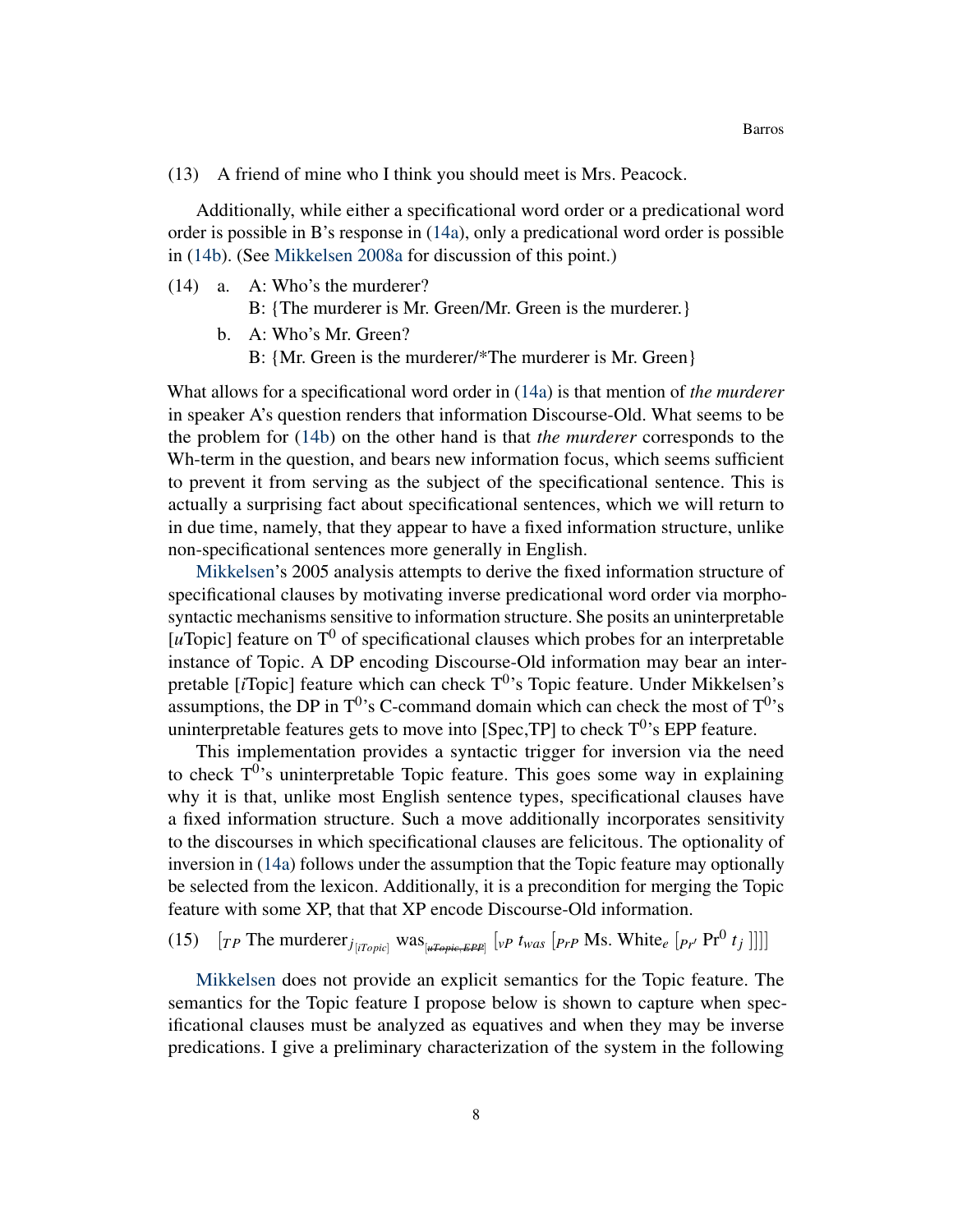section, where I also review evidence in support of the claim that at least some specificational clauses in English must be analyzed as equatives, and not inverse predications (and others, as inverse predications).

# 4 Equation vs. Predication

### <span id="page-8-0"></span>4.1 The unavoidability of equation

[Heycock & Kroch](#page-40-0) [1998,](#page-40-0) [1999](#page-41-2) propose that specificational clauses are not inverse predications, but a species of equative. The strongest evidence [Heycock & Kroch](#page-40-0) bring to bear on the issue comes from examples like [\(3\)](#page-0-0) and [\(4\)](#page-0-0), repeated below in [\(16\)](#page-8-0) (with semantic types of arguments indicated). I depart from [Heycock & Kroch](#page-40-0) in that I do not assume that *all* specificational clauses in English are equatives (the reasons for this will become clear in the following section, where I present arguments that at least some specificational clauses in English do involve predicate inversion), though I adopt their equative analysis for specificational sentences like [\(16d\)](#page-8-0).

- (16) a. Jack<sub>e</sub> is [the one thing that I have always wanted a man to be] $\langle e,t \rangle$ 
	- b. \* [The one thing I have always wanted a man to be] $\langle e, t \rangle$  is Jack<sub>*e*</sub>.
	- c. Honest<sub> $\langle e,t \rangle$ </sub> is [the one thing I have always wanted a man to be] $\langle e,t \rangle$
	- d. [The one thing I have always wanted a man to be $\vert_{\langle e,t \rangle}$  is honest $\vert_{\langle e,t \rangle}$

The assumptions about the semantic types of the XPs in  $(16)$  are [Heycock & Kroch'](#page-40-0)s, which I take to be correct. Thus [\(16a\)](#page-8-0) is a predicational clause, and [\(16c\)](#page-8-0) and [\(16d\)](#page-8-0) are equatives. [Heycock & Kroch](#page-40-0) choose, as control, "unambiguously predicative" XPs to illustrate the impossibility of inversion; they contend that the uninvertibility of the predicative XP in [\(16\)](#page-8-0) over *Jack* should be taken as an indication that there is no inversion even in more run-of-the-mill cases like [\(17\)](#page-8-0). The subject XP in [\(17\)](#page-8-0) is a definite description. Outside of the context of specificational subject position, definite descriptions are independently known to be ambiguous between predicative and referential readings. Their claim is that, in answering the question of what the semantic type of a specificational subject is, the datum in [\(16b\)](#page-8-0) helps us choose in favor of an equative analysis in the more general case.

(17) The president<sub>{ $e/\ast$ </sub> $(e,t)$ } is Jack<sub>*e*</sub>.

For the moment, I assume without argument that [Heycock & Kroch](#page-40-0) are incorrect in analyzing specificational sentences like [\(17\)](#page-8-0) as (necessarily) equatives (an assumption I defend in the following subsection). In this section, I focus on characterizing the difference between putative inverse predications such as that in  $(17)$  and equatives such as that in [\(16d\)](#page-8-0). What I show is that [Heycock & Kroch'](#page-40-0)s use of "unambiguously predicative" XPs as a control is not without confounding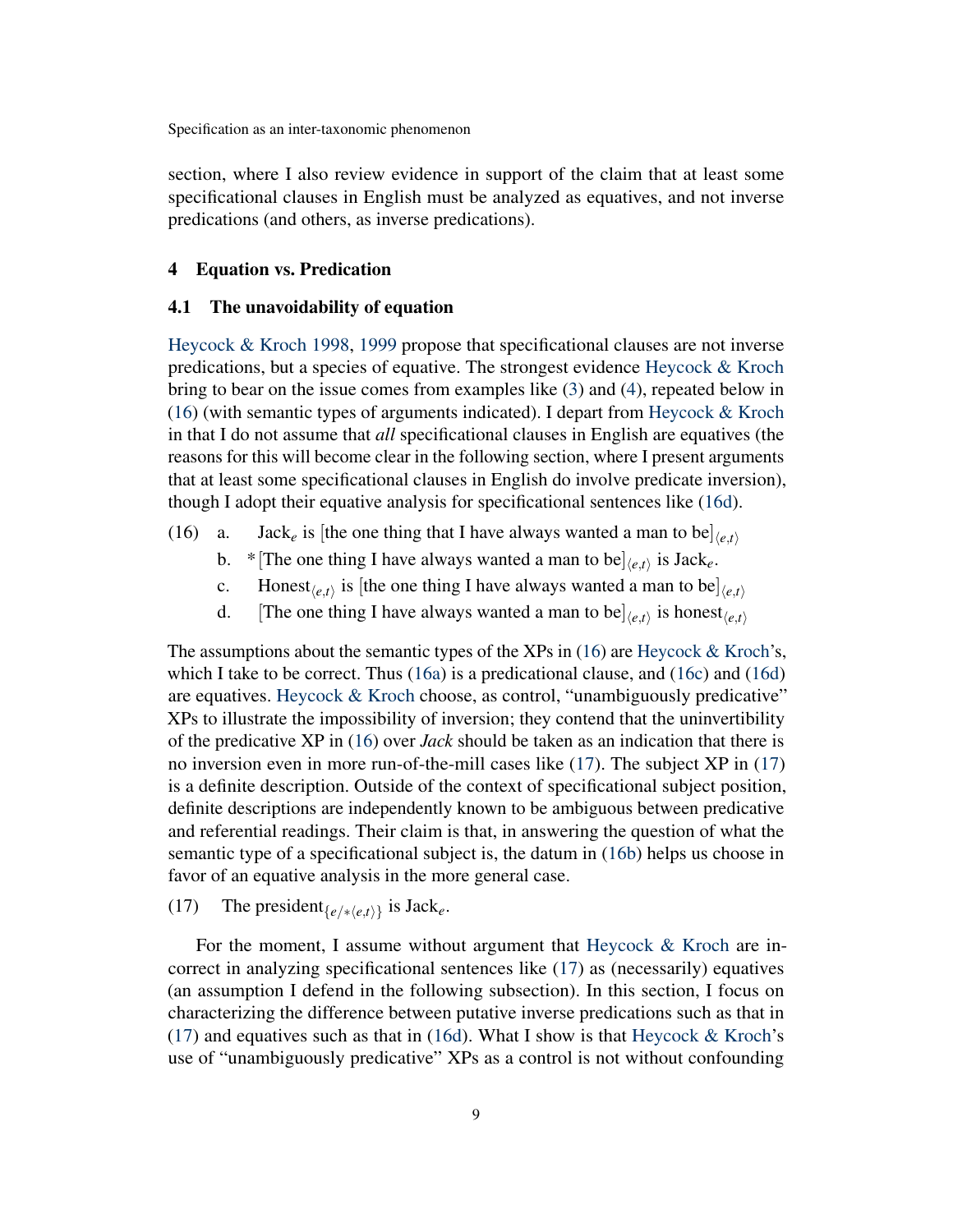consequences. Structurally, predicative XPs like that in [\(16a\)](#page-8-0) which are uninvertible differ from invertible XPs in having a gap in a relative clause corresponding to a predicative position. (Call them predicative gap XPs, or pgXPs for short.) Consider [\(18\)](#page-8-0), for instance, which does not have such a gap, and is invertible.

- (18) a. [A poem about himself]<sub>e</sub> was [what Jack wrote  $\begin{bmatrix} e \\ e \end{bmatrix}$ 
	- b. [What Jack wrote  $e^{-e}|_{\langle e,t\rangle}$  was [a poem about himself]<sub>e</sub>

I propose to recast the distinction between pgXPs and non-pgXPs in terms of constraints they impose on specificational pivots when they serve as specificational subjects. The result is compatible with a view where both equatives and inverse predications may be specificational in English. In short, pgXPs in subject position require pivots which are properties. Since the pgXP is itself predicative, this forces an equative analysis for the specificational clause.

To capture the pattern, I propose that [Mikkelsen'](#page-41-1)s Topic feature on a specificational subject contributes a presupposition which indirectly imposes constraints on possible specificational pivots. The descriptive content of the subject bearing the Topic feature has consequences for the specific nature of the presupposition. I assume, following [Roberts](#page-41-13) [1996,](#page-41-13) that assertions in discourses can be seen as answers to implicit or explicit *Questions under Discussion* (QuD for short). [Roberts](#page-41-13) contends that a given assertion is presupposed to be congruent with the QuD at the time of utterance. (We settle on a formal definition of *congruence* later on, for now it is sufficient to note that only congruent answers are felicitous.)

I illustrate the basic idea with specificational pseudoclefts (with free relative subjects). We can heuristically reconstruct the presupposed QuD for a given specificational pseudocleft from the free relative subject itself for now.

(19) a. [What Sally is  $\begin{bmatrix} -\langle e,t \rangle \end{bmatrix}$  *[iTopic*] is honest.

Presupposed QuD: *What is Sally?* (a question about properties)

b. [What Bill bought *e*  $]_{[iTopic]}$  was a car.

Presupposed QuD: *What did Bill buy?* (a question about entities)

The specificational assertion must be congruent with the QuD it addresses; this derives the ban on type *e* pivots in specificational clauses with pgXP subjects. The QuD at the time of utterance in such a case is a question about properties of Sally.

Of course, as [\(16a\)](#page-8-0) shows, pgXPs can be predicated of type *e* arguments, since they are type  $\langle e, t \rangle$ , but in an uninverted predicational clause, pgXPs may not bear the Topic feature, so the QuD at the time of utterance is not necessarily dependent on the predicative argument for its content. Predicational sentences like [\(16a\)](#page-8-0) would be licensed in contexts where the QuD was about properties of Jack (not Sally).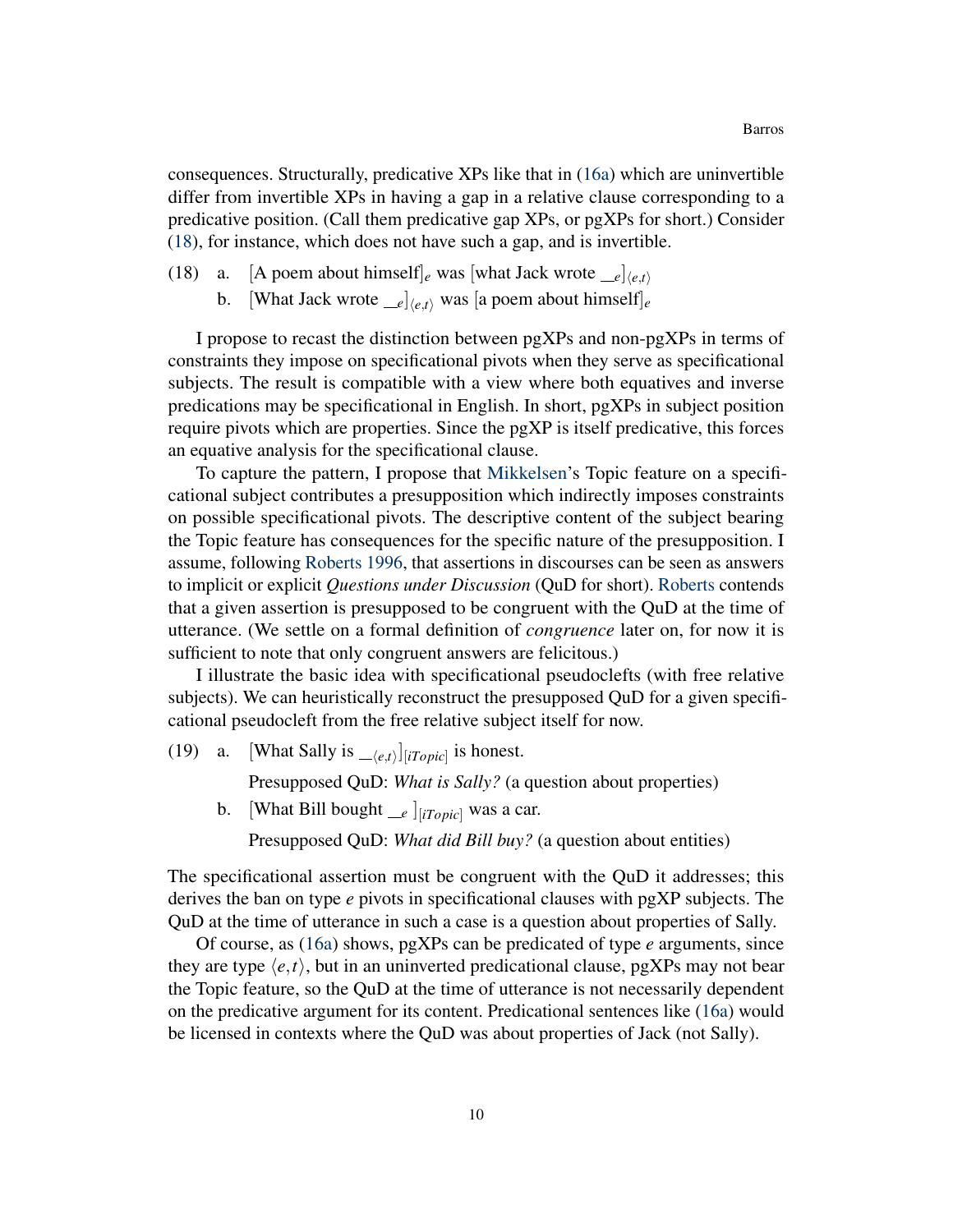(20) Plausible QuD: (If Sally is a doctor,) What is Jack?

Jack<sub>*e*</sub> is [what Sally is  $\begin{bmatrix} \mu(t) \end{bmatrix}$ ,  $\begin{bmatrix} \mu(t) \end{bmatrix}$ , (also) a doctor)

This analysis predicts the predicational [\(20\)](#page-8-0) should be just as infelicitous in answer to the QuD presupposed by its inverse version, as its inverse version is "out of the blue," and this is indeed the case.<sup>[14](#page-10-0)</sup>

 $(21)$  a. O: (If Bill is a doctor,) what is Sally?

A: #Jack is what Sally is.

b. #What Sally is is Jack.

On the other hand, English does have equative structures which can encode the right information so that the utterance will be congruent with this sort of QuD. Equatives will allow the pivot to be a property.

(22) Q: (If Bill is untrustworthy,) what is Sally?

- a. A: [What Sally is] $\langle e,t \rangle$  is honest $\langle e,t \rangle$
- b. A: Honest $\langle e,t \rangle$  is [What Sally is] $\langle e,t \rangle$

This proposal gives us a way of understanding *why* pgXP subjects must be analyzed as equatives. One consequence of this is that we do not have to ban inversion all around for specificational clauses; non-pgXP subjects are predicted to be compatible with pivots of type *e*, as they will not presuppose QuDs about properties, but individuals. For instance, both [\(23a\)](#page-8-0) and [\(23b\)](#page-8-0) are felicitous answers to the QuD *who should I talk to?*

- (23) a. Jack<sub>e</sub> is [the person you should talk to  $\leq_e$  ]<sub> $\langle e,t \rangle$ </sub>
	- b. [The person you should talk to  $\begin{bmatrix} e & e \end{bmatrix}$ *(e,t)* is Jack<sub>*e*</sub>

Under these assumptions, [\(23b\)](#page-8-0) may receive a predicate inversion analysis, or, instead, an equative account treating *the person you should talk to* as referential. (In short, such examples are ambiguous.)

[Heycock & Kroch](#page-41-2) propose specification in general is best analyzed as equation, whereas here I am arguing that [Heycock & Kroch'](#page-41-2)s specificational equatives may live alongside [Mikkelsen'](#page-41-1)s specificational inverse predications. Note that this challenges [Mikkelsen'](#page-41-1)s conclusions just the same. For instance, we may attempt to save an (exclusive) inverse predicational analysis for specificational pseudoclefts like those

<span id="page-10-0"></span><sup>14</sup> Questions like *What is Sally?* sound strange without additional context, so in [\(21\)](#page-8-0) and [\(22\)](#page-8-0) I have included a conditional antecedent prior to the explicit question to make it more natural. The judgements persist even in the absence of these manipulations, however.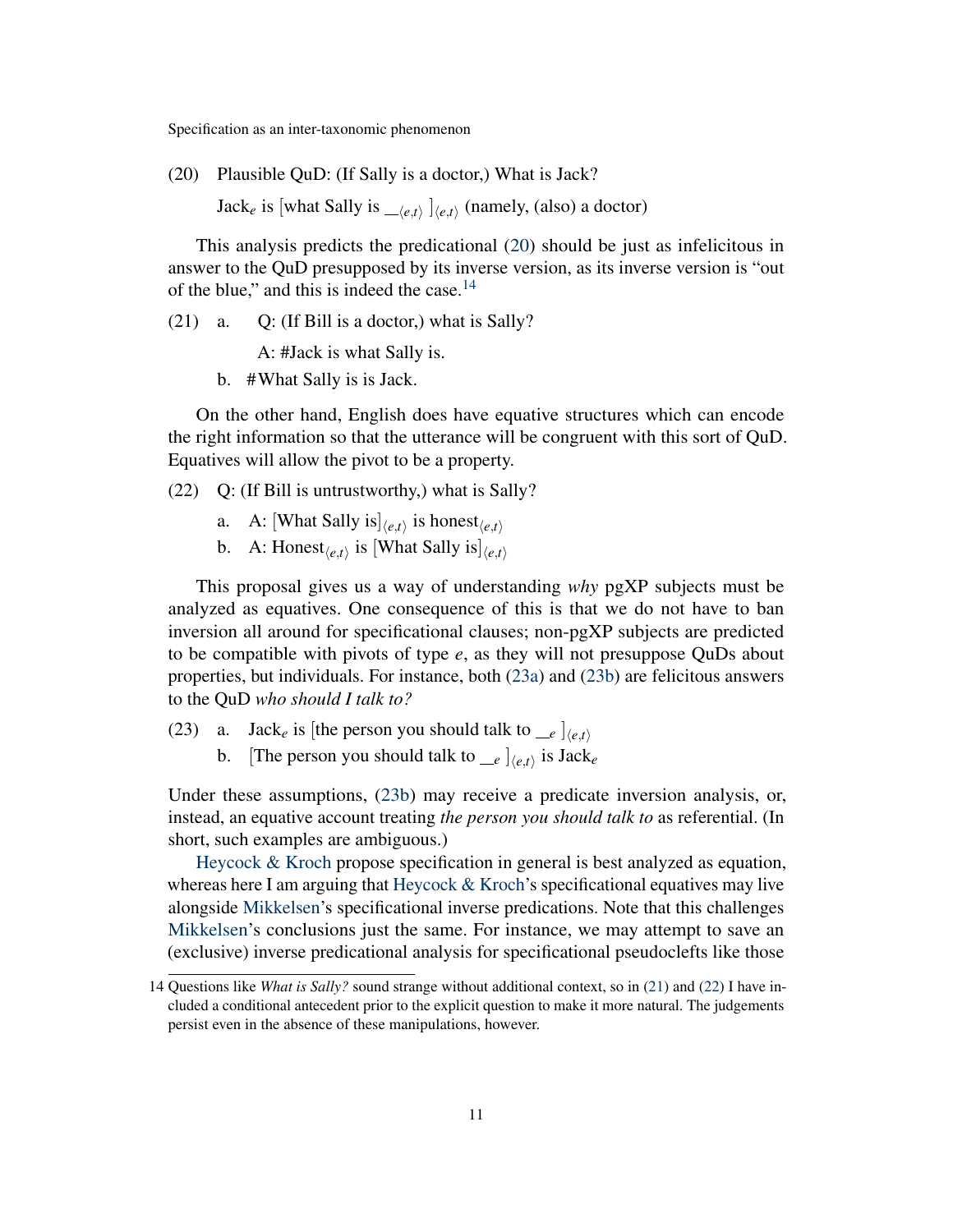in [\(22a\)](#page-8-0), perhaps by entertaining higher types for the arguments of predicational clauses, as in [\(24\)](#page-8-0).

(24) [What Sally is  $\left| \langle e, t \rangle, t \rangle \right|$  is honest $\langle e, t \rangle$ 

The structure in [\(24\)](#page-8-0) would be derived, under [Mikkelsen'](#page-41-1)s assumptions, from a predicational small clause like that in [\(25\)](#page-8-0):

(25)  $[p_{r}$  honest<sub> $\langle e,t \rangle$ </sub>  $[p_{r}$ <sup>*r*</sup> Pr<sup>0</sup> [What Sally is] $\langle \langle e,t \rangle, t \rangle$  ]]

One problem for this analysis comes from the unavailability of such predications in unambiguously predicational structures. An oft cited pattern in support of inversion involves the verb *consider*, which takes a predicational small clause complement (PrP). In [\(26\)](#page-8-0), for instance, the referential argument must obligatorily precede the predicative argument.

(26) a. I consider  $[p_{rP}$  Jack<sub>*e*</sub> the president<sub> $\langle e,t \rangle$ </sub>. b. \*I consider  $[p_{rP}$  the president<sub> $\langle e,t \rangle$ </sub> Jack<sub>*e*</sub>].

Inversion proponents point to the unavailability of the inverse order in the complement of *consider* as stemming from the lack of sufficient superordinate structure over PrP to host the raised predicate. (See e.g., [Moro](#page-41-14) [1991.](#page-41-14)) In support of this point, note that inversion becomes possible when we replace PrP with an infinitival complement, which provides [Spec,TP] as a landing site.

- (27) a. I consider  $[r_P \text{ Jack}_i \text{ to be } [P_{FP} \, t_i \text{ the president }]].$ 
	- b. I consider  $[r_P$  the president<sub>*i*</sub> to be  $[r_P$  Jack  $t_i$ ].

If the analysis in [\(24\)](#page-8-0) were correct, we would predict examples like those in [\(28\)](#page-8-0) to be acceptable, contrary to fact.

- (28) a. \* I consider what Sally is to be honest.
	- b. \* I consider honest (to be) what Sally is.

The unaccaptability of the data in [\(28\)](#page-8-0) also argues against a "flexible types" approach, as in [Partee](#page-41-5) [1986.](#page-41-5) [Partee](#page-41-5) analyzes specificational pseudocleft subjects as denoting entity correlates of properties (type *e*). In [\(24\)](#page-8-0), the subject undergoes [Partee'](#page-41-5)s IDENT shift, becoming type  $\langle e, t \rangle$ .

(29) IDENT( $[what Sally is]_e$ )  $\Rightarrow \lambda y_e[[what Sally is]_e=y]$ 

The subject of predication, *honest*, undergoes [Chierchia'](#page-39-4)s 1984 NOM type shift, which takes a property and shifts it into the entity correlate of the property (type *e*). The pseudocleft subject may then be predicated of the pivot.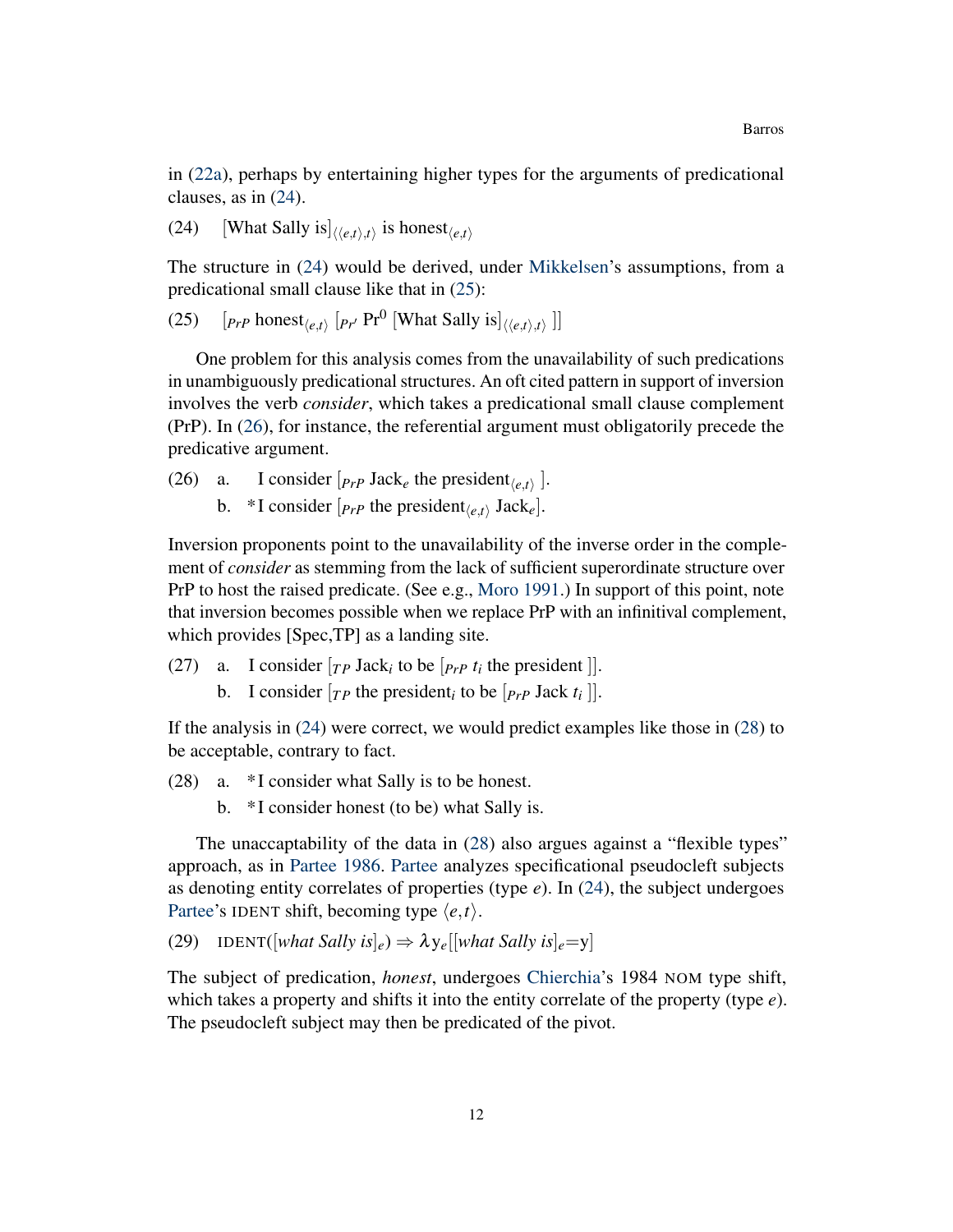(30)  $\lambda$ y[[what Sally is]<sub>e</sub>=y](NOM([honest]<sub> $\langle e,t \rangle$ </sub>))  $\Rightarrow$  [what Sally is]<sub>e</sub>=  $\cap$ honest<sub>e</sub>

If this were correct, [\(31\)](#page-8-0) should be a possible small clause, incorrectly predicting the examples in [\(28\)](#page-8-0) to be acceptable.

(31)  $[p_{rP} \text{ NOM}([honest]) [p_{r'} \text{ Pr}^0 \text{ IDENT}([what Sally is])$ 

This is not to say that predication of the sort indicated (predicating a property of properties of a property) is unavailable in English, since it seems sentences like [\(32\)](#page-8-0) intuitively involve a predicational relation, where the property of being smart counts as something sexy. The *consider* complementation facts support the intuition.

- (32) a. Smart is sexy.
	- b. I consider smart sexy.

Perhaps what stops the free relative in [\(24\)](#page-8-0) from functioning as a property of properties is its definite character; free relatives have been analyzed as definites [\(Jacobson](#page-41-15) [1995,](#page-41-15) [Dayal](#page-40-11) [1995,](#page-40-11) [1997\)](#page-40-12). Assuming *what Sally is* starts out as type  $\langle\langle e,t\rangle,t\rangle$ , an *t*-type shift would yield the maximal property in its extension, resulting in a type  $\langle e,t \rangle$  free relative (a property of individuals, not properties).<sup>[15](#page-12-0)</sup>

I take [Heycock & Kroch](#page-40-0) to be correct that specificational sentences with pgXP subjects should be analyzed as equatives, but I do not assume that all specificational clauses should therefore be analyzed thusly. In the following section, I present arguments in defense of the plausibility (and attractiveness) of a predicate inversion analysis for specificational clauses with non-pgXP subjects.

### <span id="page-12-1"></span>4.2 Predicates vs. Concealed Questions

The classification of specificational clauses rests, in part, on the analysis of the semantic type of specificational subjects. As noted above, it has been established that pronouns referring to specificational subject antecedents must be neuter, consistent with an inverse predicational account.

- (33) a. Cicero is Tully, isn't {he/\*it}? (equative)
	- b. Wadsworth was the murderer, wasn't {he/\*it}? (predicational)
	- c. The murderer was Wadsworth, wasn't {it/\*he}? (specificational)

<span id="page-12-0"></span><sup>15</sup> This requires assuming that NOM([honest]]) is a sort of entity that  $\iota$ ([what Sally is]]) cannot be predicated of. Empirically, this seems to be correct;  $\iota$ ([what Sally is]) seems to be a set of individuals, not entified properties: in, e.g., *John is what Sally is*, if Sally is a doctor, this sentence means that John is also, so that the extension of  $\iota$ ([what Sally is]] is a set of individuals. One cannot predicate of NOM( $\lbrack \lbrack$ honest $\rbrack$ ) that it is a doctor, or happy, or any property  $\iota(\lbrack \lbrack \lbrack \lbrack \lbrack \lbrack$ what Sally is $\rbrack \rbrack$ ) intuitively may denote.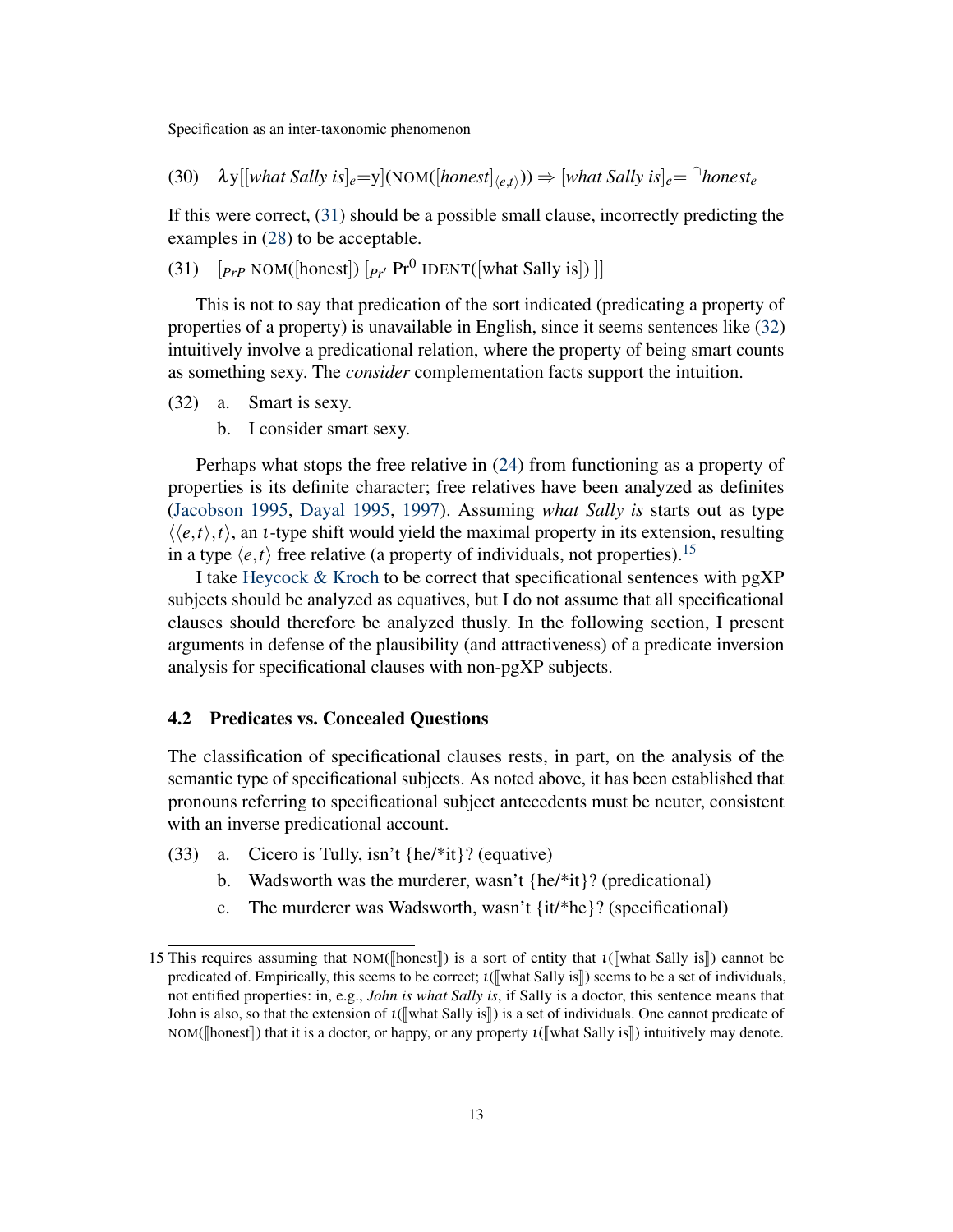However, [Romero](#page-41-9) [2005,](#page-41-9) recalling a suggestion in [Heycock & Kroch](#page-41-3) [2002,](#page-41-3) proposes that specificational subjects are concealed question DPs, analyzed as intensional entities/individual concepts (type  $\langle s, e \rangle$ ) and defends an equative analysis of specification. Importantly, [Romero'](#page-41-9)s equative analysis is *asymmetric*, in that, unlike the standard assumption about equation, where both arguments flanking the copula bear the same semantic type, the specificational subject differs in type from the pivot in being intensional. As [Romero](#page-41-9) points out, this goes some way in accounting for the intuition about specificational clauses that specificational subjects are not referential *in some sense*, as compared to the pivot. In her account, this intuition follows from the index sensitivity of the subject's denotation.

[Romero](#page-41-9) provides empirical support for this analysis by pointing out that concealed question DPs, like specificational subjects, pronominalize as neuter pronouns, regardless of the antecedent's gender.

- (34) a. The winner of the Oscar for best actress walked in. {She/\*it} was wearing a dress.
	- b. The girl who caused the trouble wasn't Mary. {It/\*She} was Jane.
	- c. John guessed the winner of the Oscar for best actress before I guessed {it/\*her}.

[\(Romero](#page-41-9) [2005,](#page-41-9) examples (84-86))

[Heycock & Kroch](#page-41-3) [2002](#page-41-3) suggest such an analysis of specificational subjects, but note some problems which we return to shortly. Of course, [Romero'](#page-41-9)s 2005 pronominalization data are compatible with either a  $\langle e, t \rangle$  or  $\langle s, e \rangle$  account of specificational subjects (since predicates also pronominalize as neuter pronouns). [Heycock](#page-40-1) [2012](#page-40-1) provides us with an empirical difference between how concealed question DPs and predicative DPs behave with respect to pronominalization, marshaling this distinction in favor of an equative account.

[Heycock](#page-40-1) argues that pronominalization with specificational subjects patterns with concealed question anaphora rather than predicate anaphora. However, there is a basic challenge to [Heycock'](#page-40-1)s 2012 assumptions, which I illustrate below, that puts [Mikkelsen'](#page-41-1)s account on equal footing with an equative approach, if not favoring the inverse predicational approach. The problem with [Heycock'](#page-40-1)s 2012 methodology is that it relies only on [Mikkelsen'](#page-41-1)s tag question pronominalization tests.

[Heycock](#page-40-1) [2012](#page-40-1) extends [Romero'](#page-41-9)s 2005 data to plural concealed questions and specificational subjects. The basic contrast she highlights is that, while plural concealed question DPs pronominalize as plural, as in [\(35a\)](#page-12-1), predicate anaphors, as in [\(35b\)](#page-12-1), pronominalize as singular. In [\(35b\)](#page-12-1), *it* in the *look it* construction is a predicate anaphor, and picks up the predicate nominal *her greatest friends* as its antecedent.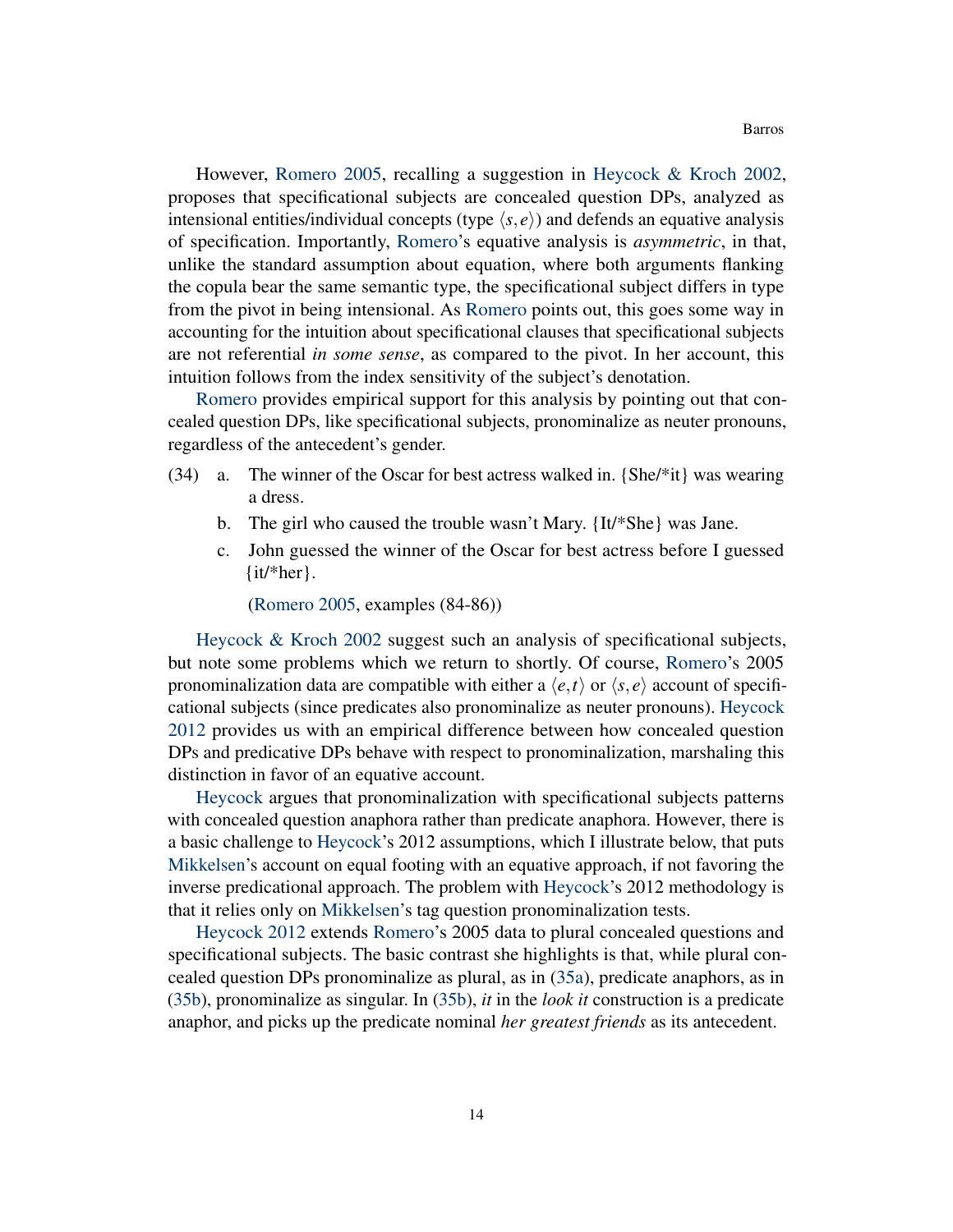- (35) a. John guessed the Oscar winners before I guessed {them/\*it}.
	- b. Justin and Sarah are her greatest friends, even if they don't look {it/\*them}.

[\(Heycock](#page-40-1) [2012,](#page-40-1) examples (76), (65b), respectively)

This gives us a way to determine whether specificational subjects are concealed questions or predicates. As [Heycock'](#page-40-1)s 2012 reasoning goes, if the predicate inversion account is correct, we expect the tag subject to be a neuter singular pronoun, just as in [\(35b\)](#page-12-1), regardless of the antecedent's number specification. This prediction fails. In [\(36\)](#page-12-1) [\(Heycock'](#page-40-1)s (65a)). We have an inverse version of [\(35b\)](#page-12-1), where *her greatest friends* is a potential inverse predicate.

(36) \*Her greatest friends are Justin and Sarah, {isn't/aren't} it?

Here, [Mikkelsen'](#page-41-1)s tag diagnostic diverges in its results. As we've seen, specificational sentences with singular subjects do license singular neuter pronominal subjects in tag questions. Plural specificational subjects, as in [\(36\)](#page-12-1), on the other hand, do not. [Heycock](#page-40-1) takes this to be consistent with the conclusion that *her greatest friends* in [\(36\)](#page-12-1) is not predicative, contra [Mikkelsen.](#page-41-1)

In support, note that the corresponding predicational word order licenses, as expected, a plural tag subject [\(Heycock'](#page-40-1)s (62)):

(37) Justin and Sarah are her greatest friends, aren't they?

However, things are not so clear once we pan out from [Mikkelsen'](#page-41-1)s tag question diagnostic. Consider the paradigm below, which adds to [Heycock'](#page-40-1)s 2012 data discussed above. We see in [\(38a\)](#page-12-1) that, in keeping with an equative analysis, a plural pronominal tag subject is acceptable (cf. [\(37\)](#page-12-1)). However, we see in [\(38b\)](#page-12-1) that predicate anaphora to *her best friends* is also acceptable in the *look it* construction, in keeping with an inverse predicational analysis (cf. [\(35b\)](#page-12-1)).

- (38) a. Her best friends are Justin and Sarah, aren't they?
	- b. Her best friends are Justin and Sarah, even if they don't look it.

This leaves us in an awkward position, as it seems [Mikkelsen'](#page-41-1)s diagnostics give us conflicting results. Caroline Heycock (p.c.) suggests that perhaps it is the *look it* diagnostic that is confounded. Assume, for the moment, that the pronominal complement of *look*, due to selectional restrictions, must be a predicate anaphor, and that a non-predicative DP may render some property salient enough to supply its value. This appears to be the case in [\(39\)](#page-12-1) (due to Caroline Heycock, p.c.), where the argumental/non-predicative DP *the smartest couple in the class* renders the property "smartest couple in the class" salient enough to license predicate anaphora.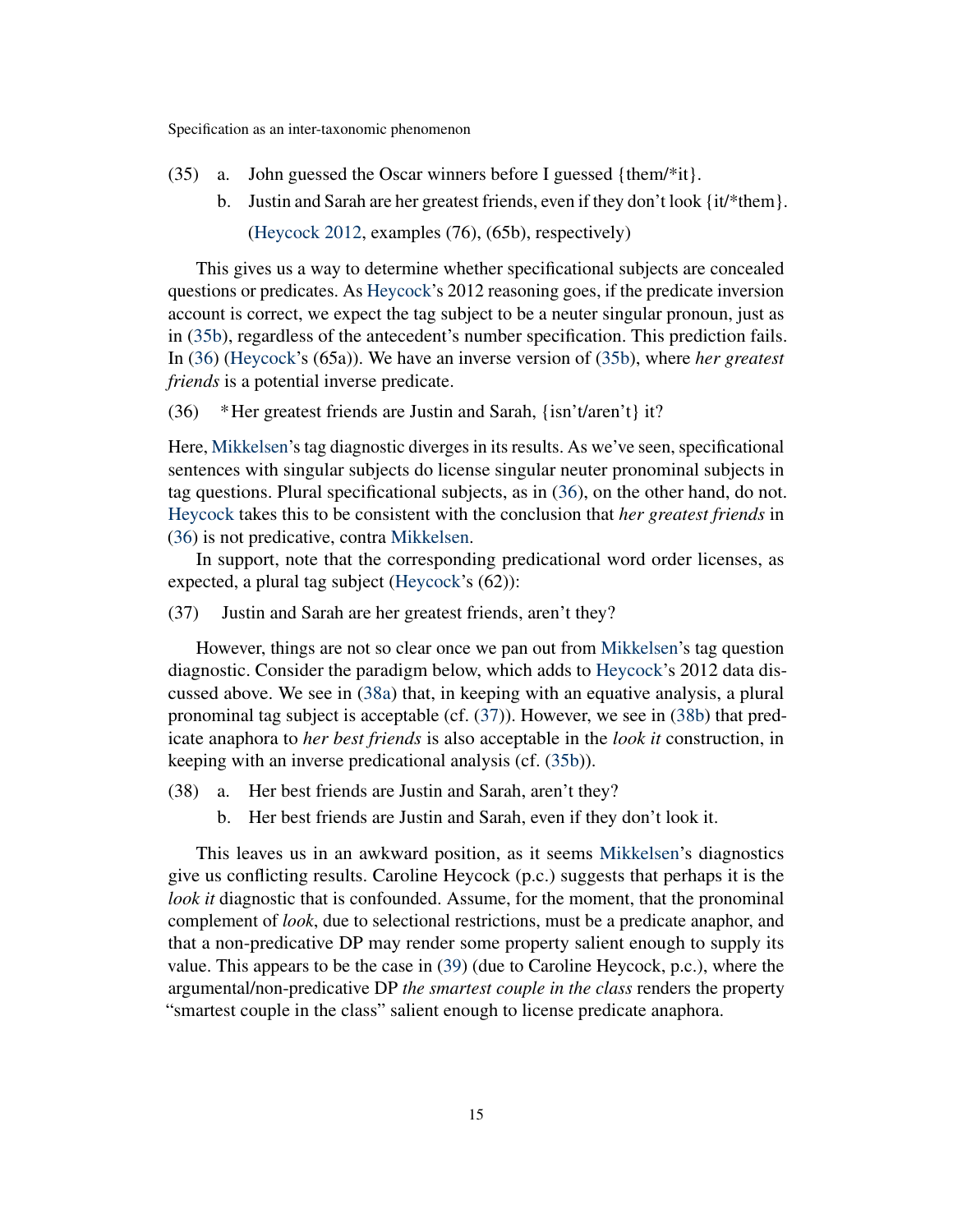(39) It turns out I was sitting next to the smartest couple in the class, even though they didn't look it.

If this is so, then the *look it* test doesn't distinguish between the analyses of specificational subjects, but the tag question diagnostic still might.

Here, I make the case that the tag diagnostic is confounded as well. Let us recap the logic of tag question pronominalization as a diagnostic for the semantic type of specificational subjects. If the tag's subject pronoun is anaphoric to a specificational host's subject, then it should pronominalize according to how things of the same type as the specificational subject pronominalize. Of course, this expectation seems to presuppose that the tag subject is, itself, of the same semantic type as the host clause's subject. As such, and considering that the tag questions in these cases are copular clauses, the tag diagnostic will only be useful if the tag question clause itself is specificational in nature. (If it were predicational, we would expect the tag question subject to be referential, and pronominalize accordingly, that is, as a gendered pronoun, and likewise, if the tag clause were a symmetric equative with a non-intensional subject.)

There is reason to believe that tag questions of the sort we have been entertaining throughout may not be specificational, after all (challenging [Mikkelsen'](#page-41-1)s and [Heycock'](#page-40-1)s assumptions). [Sailor](#page-42-3) [2009](#page-42-3) analyzes these sorts of tags as involving verb phrase ellipsis (VPE henceforth). [Higgins](#page-41-10) [1973,](#page-41-10) [1979](#page-41-0) shows that specificational clauses resist VPE.

- (40) a. Rosa is {a doctor/my neighbor}, and Matilda is  $\{a \cdot \text{detector/my nieghbor}\}$ too. (predicational)
	- b. \*My neighbor is Rosa, and your neighbor is Rosa too. (specificational)

[\(Heller & Wolter](#page-40-4) [2008,](#page-40-4) examples (5-6))

If tag questions with specificational hosts are not, themselves, specificational, then how their subjects pronominalize is arguably irrelevant in determining the semantic type of the subject of the specificational host they attach to.

There is some evidence to support the conclusion that tag questions with specificational hosts may not be specificational, themselves. (And that, therefore, the tag question diagnostic is, itself, confounded.) Consider examples like [\(38a\)](#page-12-1), repeated below. Under [Sailor'](#page-42-3)s analysis, the tag question involves VPE, raising the question of what structure/interpretation is elided. In [\(41\)](#page-12-1), we see an analysis of the elided structure that is consistent with an (a-)symmetric equative analysis. Under the equative analyses represented in [\(41\)](#page-12-1), *they* is interpreted either as a referential XP, or an intensional XP, picking up the reference of *her best friends*. In either case, the putatively elided structure is unacceptable, as indicated (strike-through represents elided material).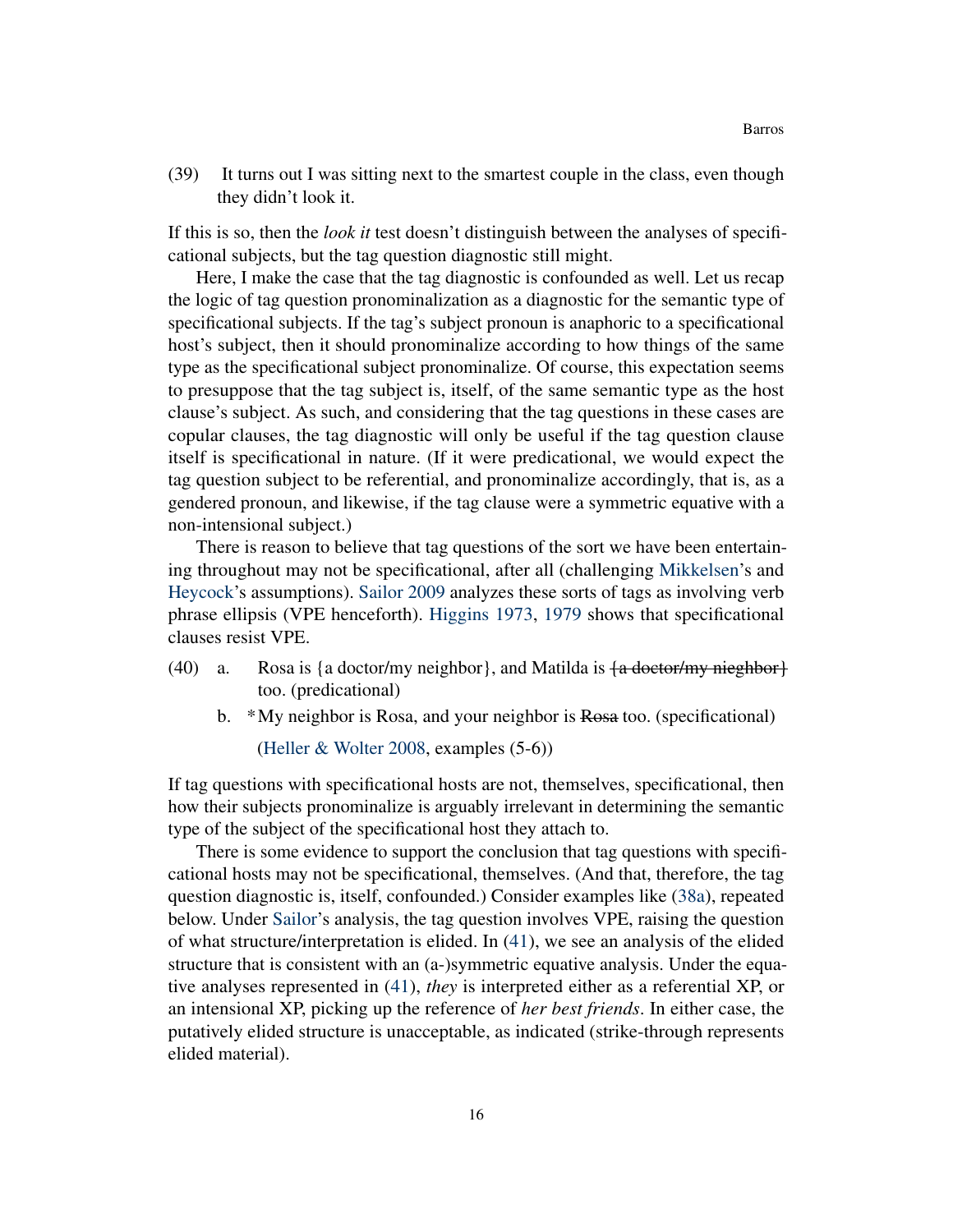(41) \*Her best friends are Justin and Sarah, aren't they Justin and Sarah?

Conversely, [\(42\)](#page-12-1) shows another analysis for the ellipsis. This is a predicational clause tag question, which is not only acceptable in comparison to the hypothesis offered in [\(41\)](#page-12-1), but consistent with our intuitions of the meaning of examples like [\(38a\)](#page-12-1).

(42) Her best friends are Justin and Sarah, aren't they her best friends?

In [\(42\)](#page-12-1), *they* intuitively corefers with *Justin and Sarah*, which is consistent with a predicational analysis of the tag question clause. These data support the conclusion that tag questions to specificational hosts are not, themselves, specificational, jeopardizing the relevance of the tag question diagnostic as indicative of the semantic nature of the specificational host's subject.

These considerations make it difficult to conclude anything concrete about the host clause's subject on the basis of pronominalization in tag questions (contra [Mikkelsen,](#page-41-1) [Heycock\)](#page-40-1). Additionally, [Sailor](#page-42-3) [2009](#page-42-3) independently notes that tag question subjects are not always coreferential with their host clause's subjects. When the host (even a non-copular host) has narrow focus (represented with italics below) on some argument, an "it-cleft"-like tag is licensed.<sup>[16](#page-16-0)</sup>

(43) *Jack* drove us home last night, {wasn't it?/didn't he?}

We are left with the conclusion that neither the *look it* diagnostic, nor the tag question diagnostic are foolproof in determining the semantic type of specificational subjects. Of course, we are also left with the question of why it is that [Heycock'](#page-40-1)s 2012 example [\(36\)](#page-12-1) is unacceptable, or, in turn, why it is that [Mikkelsen'](#page-41-1)s pronominalization diagnostics work in her favor when it comes to singular specificational subjects. These questions will be left open here. I hope to have shown, in any case, that [Mikkelsen'](#page-41-1)s 2005 tag question diagnostic is, at least, as confounded as the *look it* diagnostic is.

It is worth noting that there is an asymmetry which is unexpected under a concealed question account of specification with respect to *look it* anaphora. In [\(44a\)](#page-12-1), the concealed question DP *the winners* fails to license predicate anaphora, in contrast to the specificational subject in [\(44b\)](#page-12-1). One possible explanation (which will remain unexplored and rather vague here) is that concealed question DPs have a harder time making properties salient than inverted predicates do, with consequences for the licensing of predicate anaphora downstream.

- (44) a. \* Jack guessed the winners, even though they didn't look it.
	- b. ?The winners were Jack and Sally, even though they didn't look it.

<span id="page-16-0"></span><sup>16</sup> Interestingly, specificational clauses always count as licensing contexts for [Sailor'](#page-42-3)s "exceptional" types of cleft-like tag questions, by virtue of having obligatory narrow focus on pivots, perhaps making the unacceptability of examples like [\(36\)](#page-12-1) even more mysterious.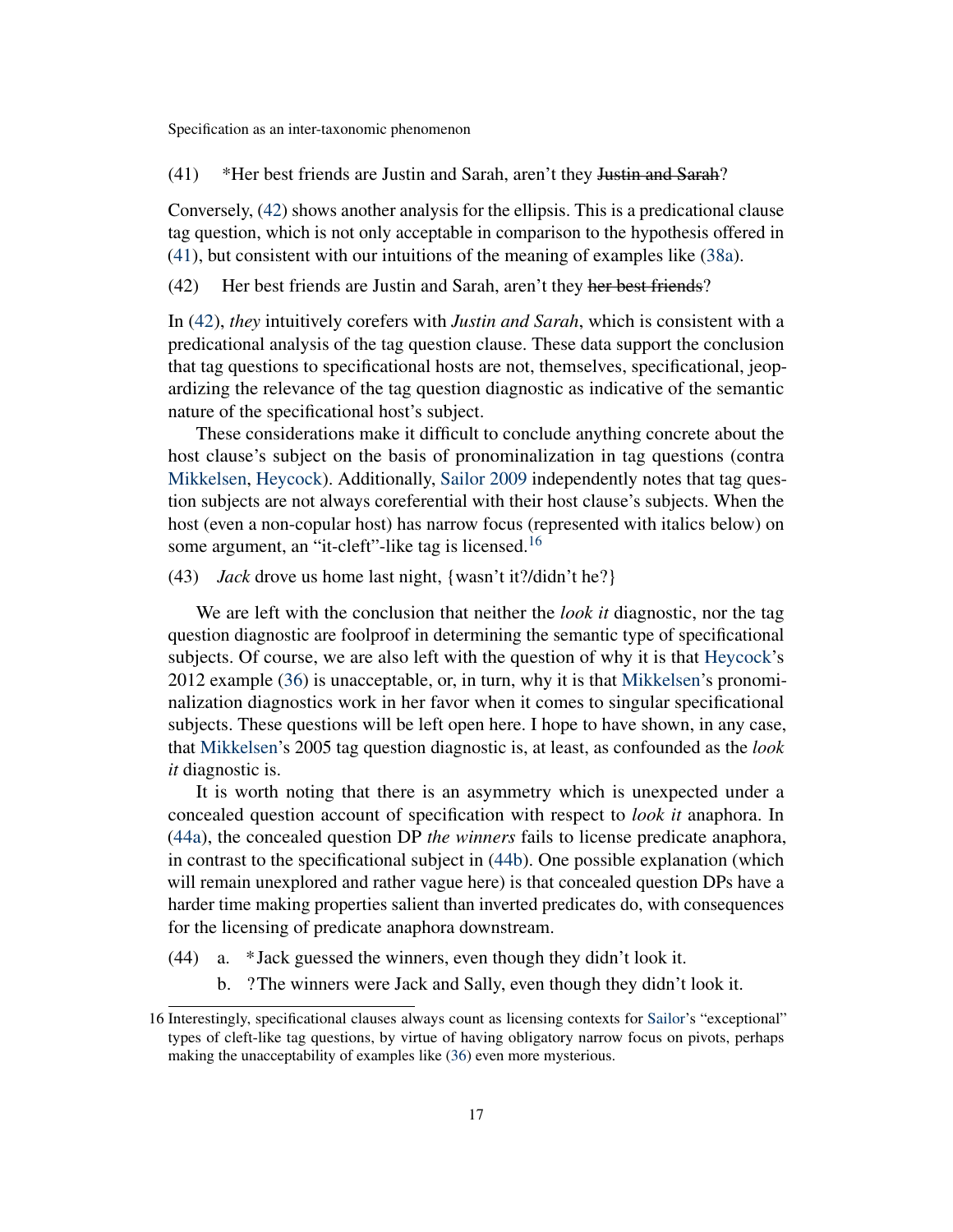In support of the existence of (at least some) inverse predications, we may resort to other pronominalization data in defending a predicative analysis for specificational subjects. In [\(45\)](#page-12-1), speaker B answers speaker A's specificational question with a truncated cleft ("truncated" in that the cleft relative clause is missing).

- (45) a. A: Is the winner Jack? B: No, {it's/\*he's} Bill.
	- b. A: Are her best friends Justin and Sarah? B: No, {it's/\*they're} Chris and Matty.
	- c. A: Was the murderer Colonel Mustard this time? B: No, {it/\*he} was Professor Plum.

The data in [\(45\)](#page-12-1) establish that the pronominal subjects in B's responses are, at least, not referential (type *e*). While a fine-grained analysis of the taxonomic status of the copular clauses in B's responses will remain lacking here, we can at least establish that the subjects in B's responses are also not concealed questions. Unlike concealed questions, the subject in [\(45b\)](#page-12-1) resists plural agreement (cf. [\(46\)](#page-12-1)).

(46) As for the Oscar winners, Jack guessed {them/\*it}, turns out {it was/\*they were} Chris and Matty.

By process of elimination, this leaves a predicative analysis for the pronominal subjects in B's responses in [\(45\)](#page-12-1). [Mikkelsen](#page-41-1) [2005](#page-41-1) concludes that truncated clefts such as these are, in fact, inverse predications. (In fact, [Mikkelsen](#page-41-1) [2005](#page-41-1) analyzes these as a sub-type of specificational clause.) If such predicate inversion is detectible independently in truncated clefts, it is not too much of a stretch to assume such a derivation is available for specificational clauses more generally (e.g., speaker A's specificational questions).<sup>[17](#page-17-0)</sup>

- (i) a. A: The winner was Jack.
	- b. B: Yes, it was.
- (ii) a. A: Her best friends are Justin and Sarah.
	- b. B: ?Yes, it's Justin and Sarah.
	- c.  $B'$ : \*Yes, it is.
	- d.  $B'''$ : ?No, it isn't Justin and Sarah.
	- e.  $B''$ : \*No, it isn't.

<span id="page-17-0"></span><sup>17</sup> Interestingly, the sort of it-cleft in these corrections resists VP ellipsis, but only when the predicate in the antecedent is plural  $((i), (ii))$ . If tag questions involve VP ellipsis, as per [Sailor,](#page-42-3) we might take this as an indication that the clauses elided in tags are of the same sort, suggesting that perhaps the tag question question diagnostic is not as confounded after all, and support [Mikkelsen'](#page-41-1)s conclusions about specificational subjects in the same way.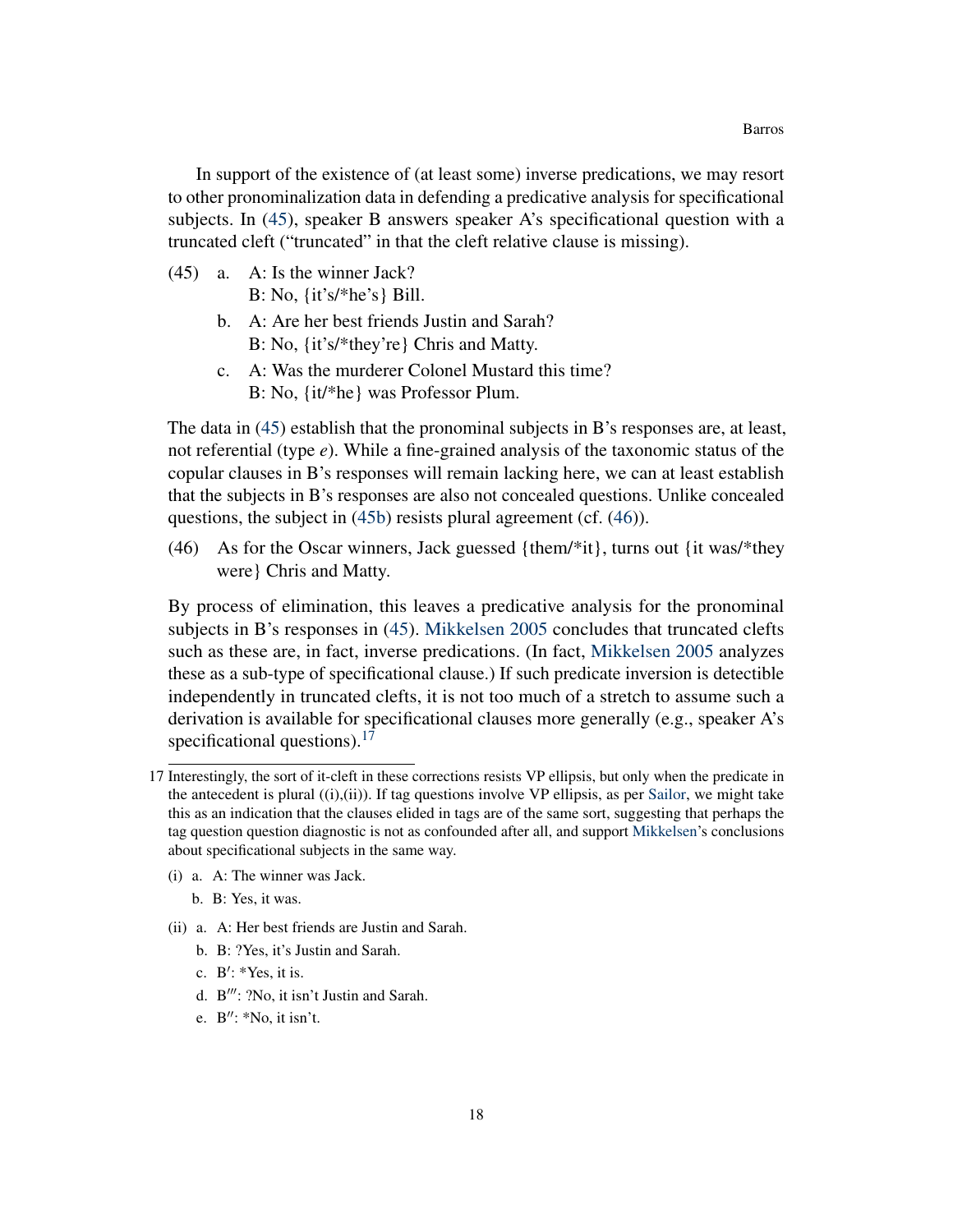Another argument against a concealed question *qua* individual concept analysis for specificational subjects, is, in fact, pointed out in [Heycock & Kroch](#page-41-3) [2002.](#page-41-3) The individual concept approach to specificational subjects, as motivated via [Romero](#page-41-9) [2005-](#page-41-9)style reasoning, seems to overgenerate the distribution of neuter pronouns. In their example (22), we see that individual concepts as contributed by DPs like *the pope* nonetheless pronominalize as gendered pronouns.

(47) In the early days of the Church the pope was poor, but in the eighteenth and nineteenth century {he/\*it} was typically very rich indeed.

In the context of [\(47\)](#page-12-1), *the pope* in the first clause denotes an individual concept. The subject of the right conjunct arguably has the same status, but nonetheless must pronominalize as a gendered pronoun.

Finally, even if the challenges posed by the discussion above are surmountable by a concealed question analysis for specificational subjects, other authors have argued against such a conclusion on independent grounds. [Caponigro & Heller](#page-39-5) [2007](#page-39-5) present three compelling empirical arguments against analyzing specificational subjects as concealed questions. Briefly, they show that Macedonian is a language that lacks concealed question DPs, but nonetheless has specificational clauses. Additionally, they show that not all specificational subjects can occur in canonical concealed question environments (they show this for both free relative subjects and headed nominals), and highlight interpretive differences between concealed questions and specificational subjects, which would be unexpected under a concealed question approach. (See also [Sharvit](#page-42-4) [1999,](#page-42-4) [Heller](#page-40-3) [2005](#page-40-3) for additional arguments.)

To conclude this section, I side with these authors in setting aside the concealed question analysis of specificational subjects. To reiterate the proposal defended here, I argue that specificational clauses in English must be analyzed sometimes as (symmetric) equatives, and sometimes as inverse predications (and may sometimes be ambiguous between either analysis).

Next, I flesh out the proposed extension of [Mikkelsen'](#page-41-1)s Topic feature that forces this state of affairs in English. Since the QuD presupposed by a pgXP subject is a question about properties, only pivots which are properties will yield copular assertions which are congruent with this QuD, and this is only possible with equative clauses. With non-pgXP subjects, the QuD is not restricted to asking for properties, allowing an inverse predicational clause with a type *e* pivot as a congruent response.

### 5 Specification and the Topic feature

In this section, I flesh out the theory sketched in §4.1, where specificational subjects presuppose a particular question under discussion at the time of utterance. Certain specificational clauses, namely, those with pgXP subjects, presuppose QuDs that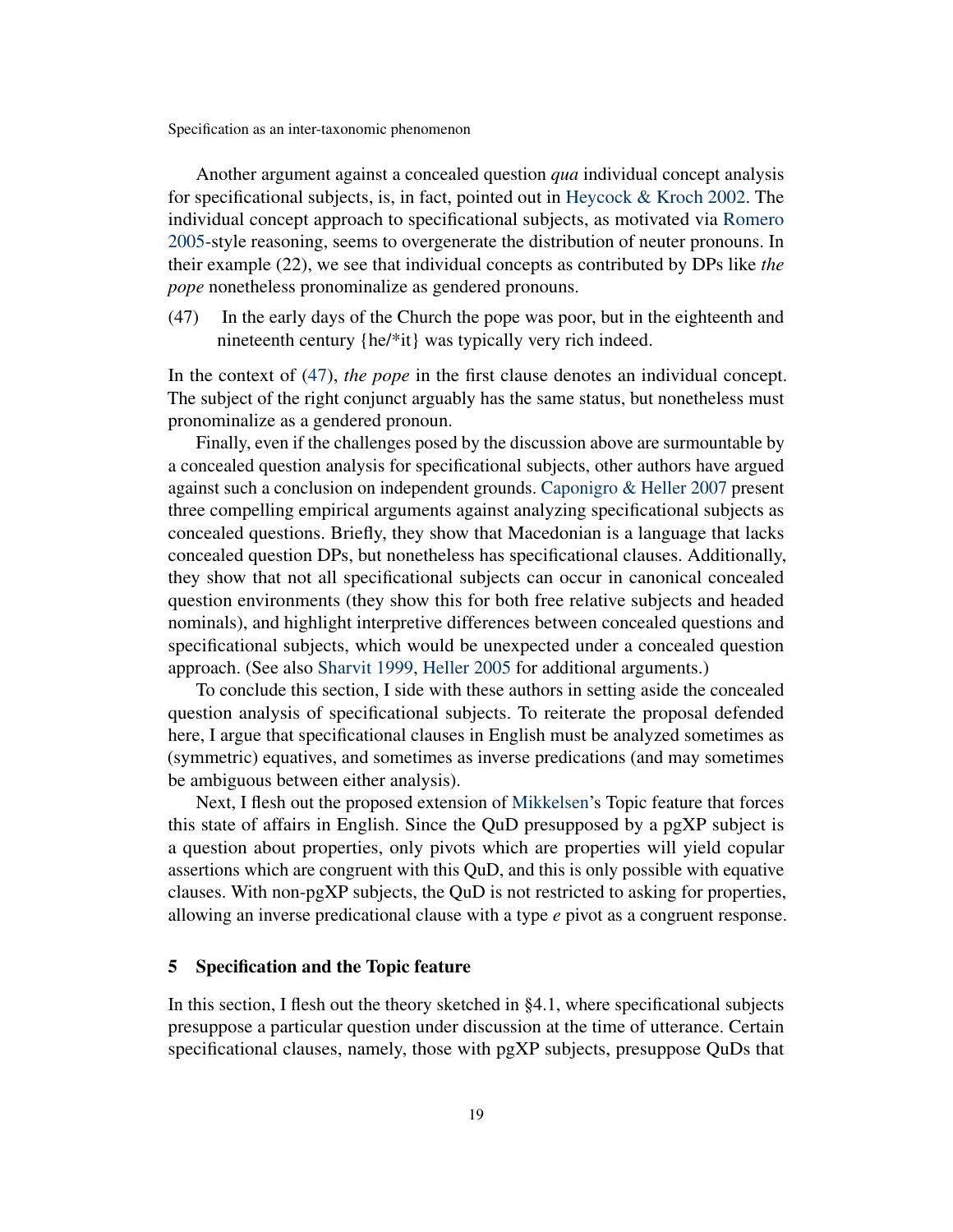ask about properties, so that only specificational clauses with predicative pivots will be felicitous in these cases. Since the pivot in an inverse predication must be non-predicative, specificational clauses with pgXP subjects may not be inverse predications. An equative semantics is proposed for such specificational clauses, which is congruent with the presupposed QuD. The trigger for the presupposition of the specificational subject is [Mikkelsen'](#page-41-1)s Topic feature, which is also responsible for triggering inversion whenever  $T^0$  bears an uninterpretable Topic feature.

I begin by providing an illustration of [Mikkelsen'](#page-41-1)s assumptions about the composition of specificational clauses that are inverse predications. I then provide a treatment of the information structure of specificational sentences in the theory of [Roberts](#page-41-13) [1996,](#page-41-13) and propose an explicit semantics for [Mikkelsen'](#page-41-1)s Topic feature. Next, I provide a semantics for specificational pseudoclefts with free relative subjects, and show how the Topic feature renders specificational sentences with pgXPs incomaptible with predicate inversion, but compatible with an equative semantics. I conclude with some discussion of further consequences of the analysis, illustrating that it accounts for some as yet untreated properties of specificational sentences.

#### <span id="page-19-0"></span>5.1 The semantics of inverse predications

Here, I review [Mikkelsen'](#page-41-1)s semantics for predicational clauses, expanding on her semantics for predicate nominals here, since the composition of the Topic feature with the semantics of specificational subjects will become important in the next section. I begin by illustrating a basic derivation for a predicational sentence below.

(48)

**THEORER** 
$$
m
$$
\n**THEORER**  $m$ \n**THEORER**  $(x_i)$ \n\nThe  $\lambda q[q]$ \n\nThe  $\lambda p_t[p]$ \n\nThe  $\lambda p_t[p]$ \n\nThe  $\lambda p_t$  is the  $\lambda p_t$  and  $p_t$  is the  $\lambda p_t$  and  $p_t$  is the  $\lambda p_t$  and  $p_t$  is the  $\lambda p_t$  and  $\lambda p_{(e,t)}[p]$  and  $\lambda p_{(e,t)}[p]$  and  $\lambda p_{(e,t)}[p]$  are the  $\lambda p_{(e,t)}[p]$  and  $\lambda p_{(e,t)}[p]$  are the  $\lambda p_{(e,t)}[p]$  and  $\lambda p_t$  is the  $\lambda p_{(e,t)}[p]$  and  $\lambda p_t$  is the  $\lambda p_{(e,t)}[p]$  and  $\lambda p_t$  is the  $\lambda p_{(e,t)}[p]$  and  $\lambda p_t$  is the  $\lambda p_t$  and  $\lambda p_t$  is the  $\lambda p_t$  and  $\lambda p_t$  is the  $\lambda p_t$  and  $\lambda p_t$  are the  $\lambda p_t$  and  $\lambda p_t$  are the  $\lambda p_t$  and  $\lambda p_t$  are the  $\lambda p_t$  and  $\lambda p_t$  are the  $\lambda p_t$  and  $\lambda p_t$  are the  $\lambda p_t$  and  $\lambda p_t$  are the  $\lambda p_t$  and  $\lambda p_t$  are the  $\lambda p_t$  and  $\lambda p_t$  are the  $\lambda p_t$  and  $\lambda p_t$  are the  $\lambda p_t$  and  $\lambda p_t$  are the

Following [Mikkelsen,](#page-41-1) PrP is the complement to an unaccusative light verb, *be*, which heads  $v^0$ , and raises to  $T^0$ . The external argument of  $Pr^0$  raises into [Spec,TP], checking T<sup>0</sup>'s  $\phi$  and EPP features. As is standard, following [Heim & Kratzer](#page-40-13) [1998,](#page-40-13)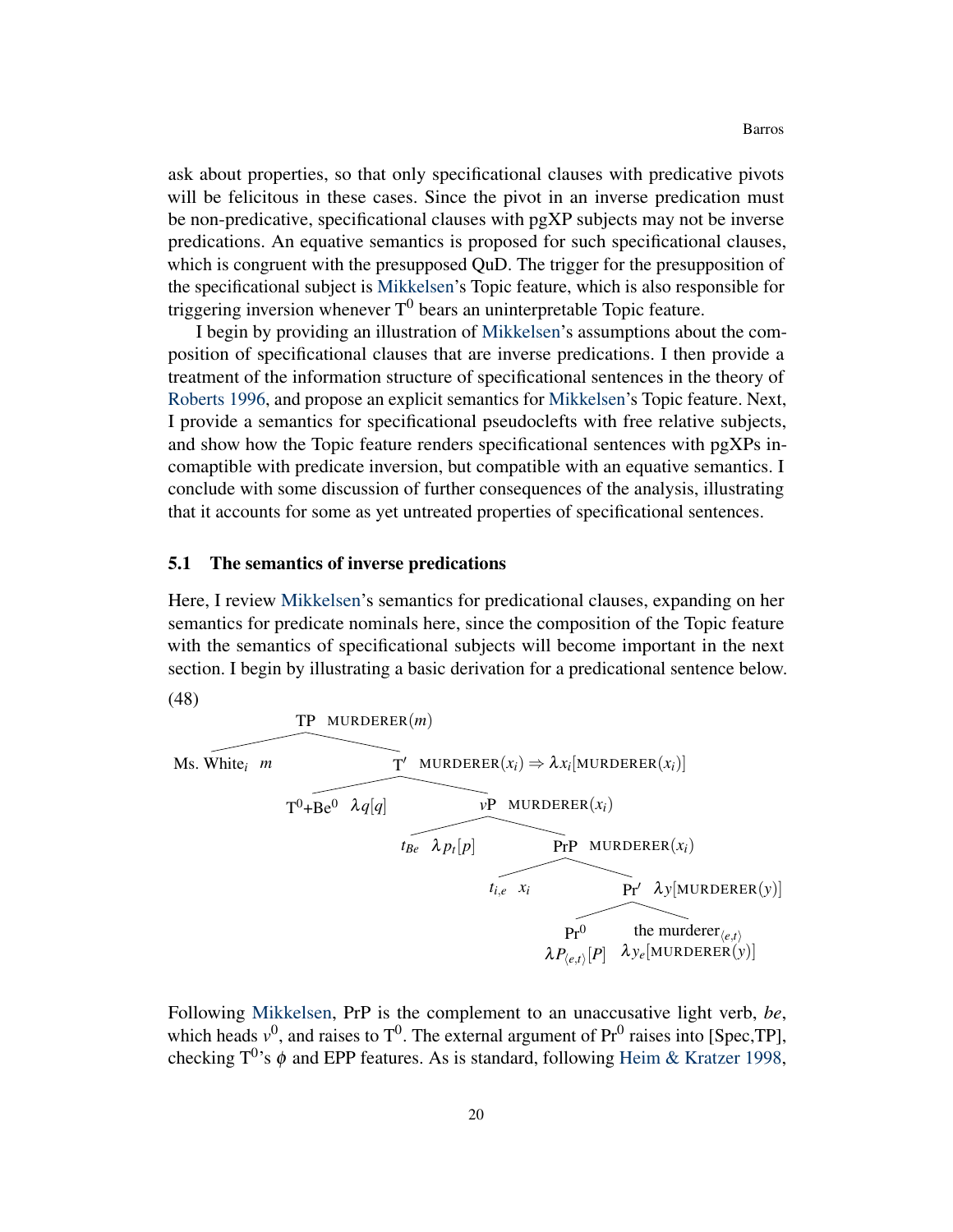movement of an XP creates a  $\lambda$ -abstract over the trace of the extractee. Semantically, Pr<sup>0</sup> is an identity function on its internal argument ( $\langle\langle e,t\rangle, \langle e,t\rangle\rangle$ ). I abstract away from the contribution of tense, and, following [Mikkelsen](#page-41-1) (among others), assume the copula is semantically vacuous (an identity function on its sister). Below we see the derivation for an inverse version of [\(49\)](#page-19-0).



Missing from the structure in [\(49\)](#page-19-0) is any mention of the semantics of predicative definite descriptions or their derivation. I follow the standard assumption that the NP *murderer* heads the complement of *the*:  $\lceil p \rceil$  the  $\lceil p \rceil$  murderer  $\lceil \rceil$ . There is an important interpretive difference between predicative definite descriptions and referential definite descriptions, as discussed most recently in [Rieppel](#page-41-16) [2013.](#page-41-16) Specifically, the existential presupposition typically associated with definite descriptions is missing in predicative definite descriptions. Consider, for instance, the question in [\(50\)](#page-19-0), where there is no implication that there is a King of France.

(50) Is de Gaulle the King of France?

(from [Donnellan](#page-40-14) [1966\)](#page-40-14)

[Mikkelsen](#page-41-1) encodes this in her semantics for predicative definite descriptions by only including uniqueness, which does seem to survive questioning in [\(50\)](#page-19-0), for instance. Our entry for *the* $\langle e, t \rangle, \langle e, t \rangle$  is given below; it contributes the presupposition that the bearer of the property is its maximal entity.

 $(\text{51})$  [the] $\langle \langle e,t \rangle, \langle e,t \rangle \rangle = \lambda P \lambda x [P(x)]$ 

Presupp: defined only for *x* such that  $\forall y[P(y) \rightarrow y \leq x]$ 

To avoid stating uniqueness repeatedly, I use  $\lambda P \lambda x$  [THE  $P(x)$ ] to convey maximality/uniqueness.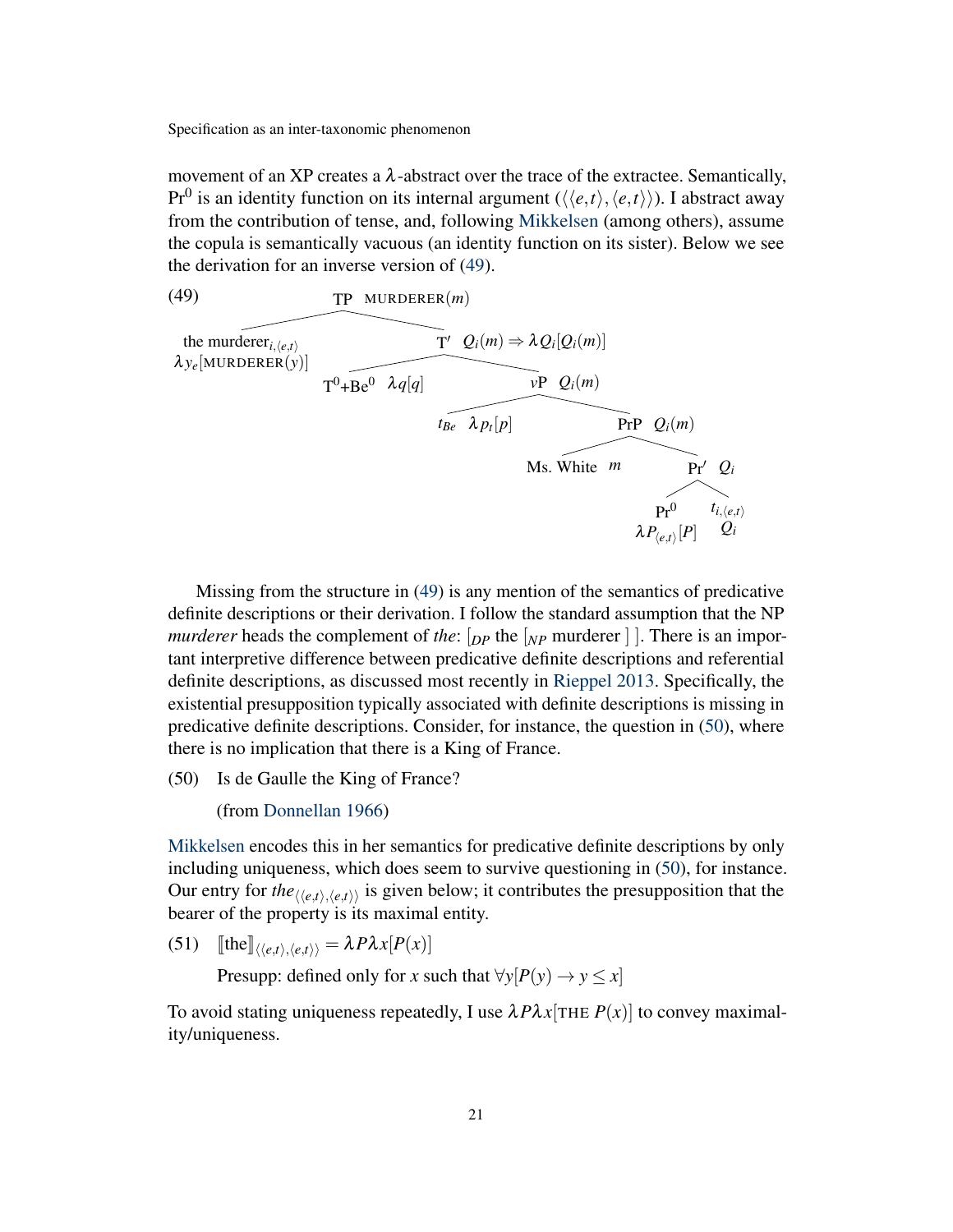An important challenge to the predicate inversion account is the observation that, unlike the predicational (non-inverse) word order in [\(50\)](#page-19-0), specificational sentences do come with an existential presupposition associated with the subject. I preview how my semantic proposal for [Mikkelsen'](#page-41-1)s Topic feature meets this challenge. As [Donnellan](#page-40-14) [1966](#page-40-14) notes, while the existential presupposition appears to be missing in [\(50\)](#page-19-0), it is not missing when the definite description is in subject position (i.e., in specificational clauses). If inversion is truly behind the derivation of specificational clauses, this is unexpected. It would be strong evidence in support of an inversion approach if this were not the case. Consider [\(52\)](#page-19-0), for instance.

#### (52) Is the King of France de Gaulle?

In [\(52\)](#page-19-0), there is an existential presupposition that survives questioning (i.e., that there is a King of France). Recall, however, that what I propose here takes specificational subjects (including, of course, inverted predicates) to presuppose a QuD about the specificational subject. A plausible QuD for [\(52\)](#page-19-0) would be *"Who is the king of France?"* As is commonly assumed, Wh-questions come with an existence presupposition, so the fact that an inverse predication should come with one as well is not surprising under this view.

Note that the same existential presupposition can be detected with a predicational word order if we assign emphasis to the subject and deaccent the predicate nominal (italics indicate prosodic focus, and small font indicates prosodic reduction).

#### (53) Is *de Gaulle* the king of France?

In [Roberts'](#page-41-13)s 1996 theory, prosody triggers the presupposition that an utterance is congruent with the prevailing QuD at the time of utterance (which may be implicit or explicit). The particular QuD that a given utterance is congruent with may be reconstructed from the prosody in the utterance by making reference to [Roberts'](#page-41-13)s definition of congruence (which we will return to shortly). For [\(53\)](#page-19-0), focus on the subject renders the utterance congruent with precisely the same QuD as the specificational sentence in [\(52\)](#page-19-0) (*who is the King of France?*), so that the fact that [\(52\)](#page-19-0) and [\(53\)](#page-19-0) share the same existential presupposition is unsurprising under this view.

To summarize, I adopt [Mikkelsen'](#page-41-1)s compositional semantics/syntax for predication and inverse predication as illustrated above, along with [Rieppel'](#page-41-16)s semantics for the definite article in predicative definite descriptions. The existential presupposition detectible in inverse predications comes, not from the semantics of the definite article, but from the prosody/information structure of specificational sentences.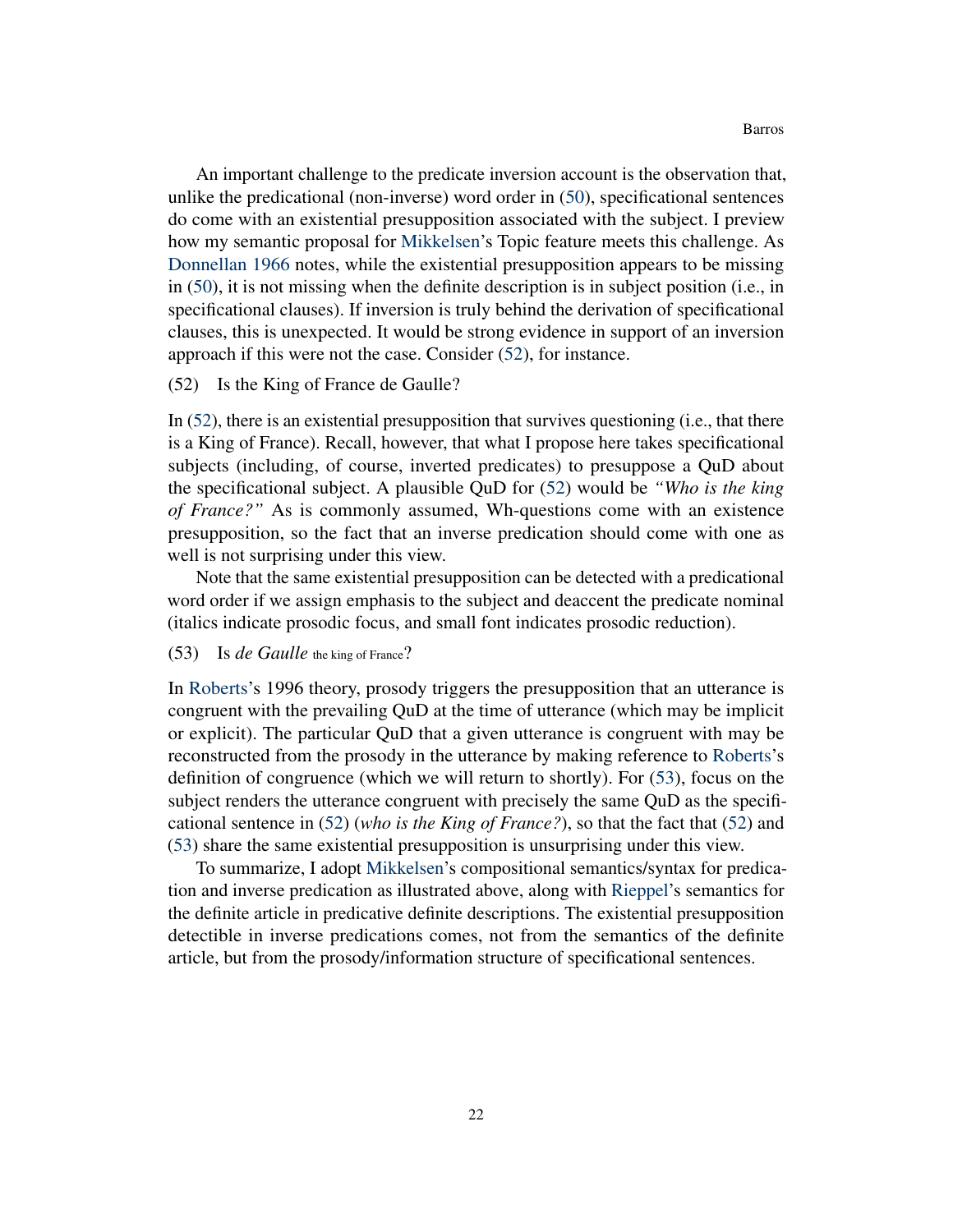### 5.2 Information structure and the Topic feature

#### <span id="page-22-0"></span>5.2.1 QuDs and the presupposition of prosodic focus

In [Roberts'](#page-41-13)s theory of focus, assertions are answers to implicit or explicit QuDs. The goal of a conversation is to exchange information in the cooperative effort to address the prevailing QuD at the time of utterance. An important characteristic of the Q/A relation in a discourse concerns the realization of prosodic focus in the answer; in a felicitous (congruent) answer to a question, the constituent that corresponds to the Wh-phrase in the question will bear focus. This is behind the felicity of the response in [\(54b\)](#page-22-0) as an answer to A's question in [\(54a\)](#page-22-0), and the infelicity of [\(54c\)](#page-22-0) and [\(54d\)](#page-22-0).

- (54) a. A: What did Bill buy?
	- b. B: Bill bought *a cake*.
	- c. B: #*Bill* bought a cake.
	- d. B: #Bill *bought* a cake.

I adopt a standard [Hamblin/](#page-40-15)[Karttunen](#page-41-17) semantics for questions, where questions denote a set of propositions which are possible answers to the question, and Whphrases are existential quantifiers. For the question *who left?*, in a toy model with just Jack and Bill, we get a set of propositions like that in [\(55\)](#page-22-0).

(55)  $\sqrt{\text{who left}} = \lambda p \exists x [\text{HUMAN}(x) \& p = \text{#LEFT}(x)]$  $=\{\triangle$ LEFT $(j), \triangle$ LEFT $(b), \triangle$ LEFT $(j+b)$ } Or more perspicuously: {  $x \text{ left: } x \in D_e$ }

[Roberts'](#page-41-13)s characterization of congruence is given in [\(56\)](#page-22-0). Adopting the analysis of focus in [Rooth](#page-42-5) [1992,](#page-42-5) for an utterance, U,  $[\![U]\!]^f$  is a 'focus value' for U, in the way<br>it is usually understood (i.e., a set of alternative meanings differing with respect it is usually understood (i.e., a set of alternative meanings differing with respect to values substituted for a variable replacing the F(ocus)-marked element). As is standard, I represent F-marking in the syntax with an F feature, which, under standard (e.g., Principles and Parameters or Minimalist) assumptions instructs PF to assign relative prosodic prominence to the syntactic object bearing F (see [Selkirk](#page-42-6) [1996,](#page-42-6) [Schwarzschild](#page-42-7) [1999\)](#page-42-7). [U]<sup>o</sup>constitutes the 'regular semantic value' of an utterance.<sup>[18](#page-22-1)</sup>

<span id="page-22-1"></span><sup>18</sup> In [Rooth](#page-42-5) [1992,](#page-42-5) Q/A congruence is a subset relation:  $\llbracket Q \rrbracket^{\sigma} \subseteq \llbracket A \rrbracket^f$ . In [Roberts'](#page-41-13)s theory, congruence is a subset of the difference will not matter here equivalence. As far as I can tell this difference will not matter here.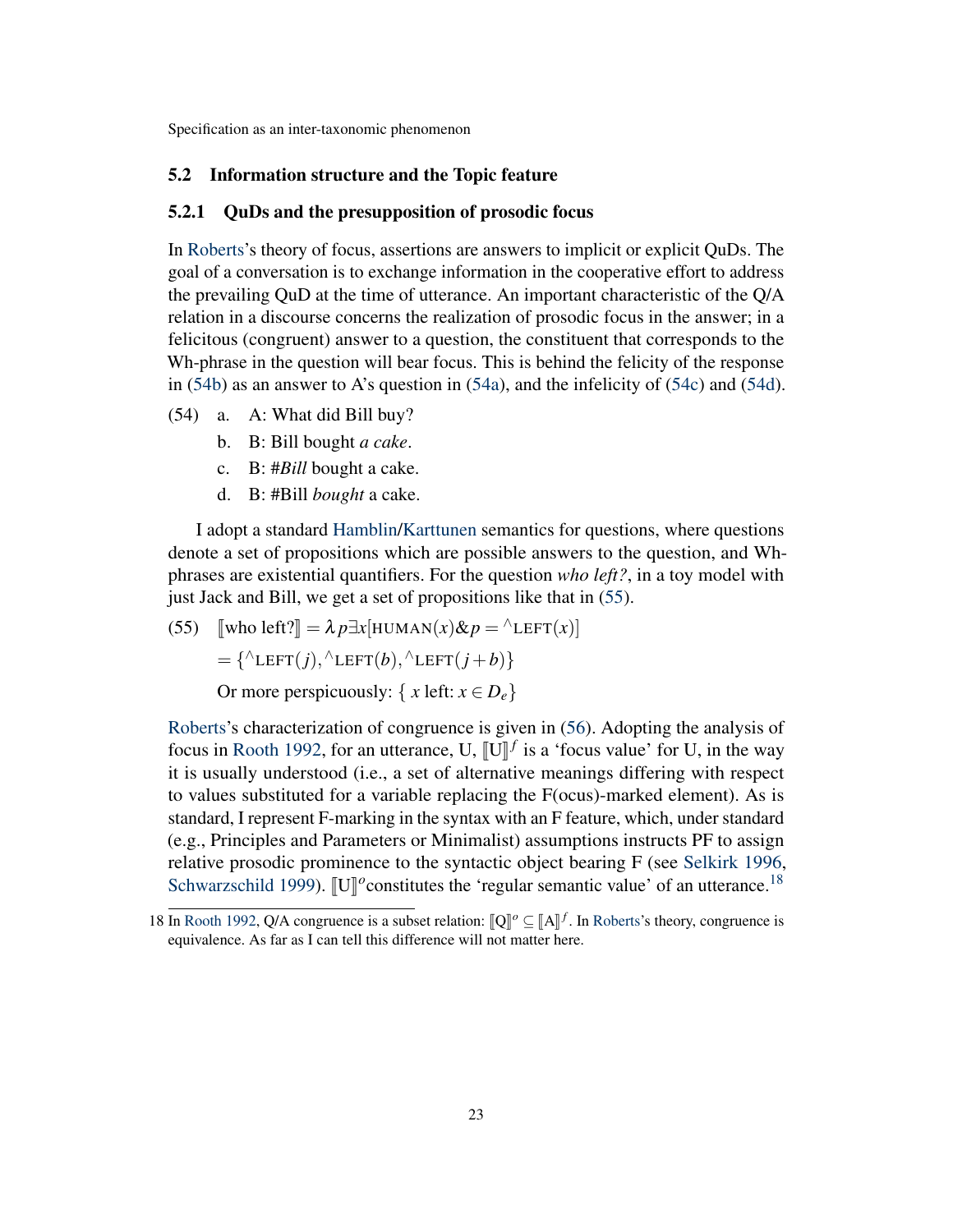#### Barros

#### (56) Congruence [\(Roberts](#page-41-13) [1996\)](#page-41-13)

An utterance, U, is *congruent* to a question, Q, iff  $[[U]]^f = [[Q]]^o$ 

- a.  $[[U]]^f = a$  set of interpretations varying with respect to values for variables replacing  $E$  marked parts of  $U^{19}$ replacing F-marked parts of U.[19](#page-23-0)
- b.  $\llbracket \mathbf{Q} \rrbracket^o = \text{a set of possible answers to Q.}$

In [\(54\)](#page-22-0), [\(54b\)](#page-22-0) is a congruent response to A's question in [\(54a\)](#page-22-0), since the focus semantic value of [\(54b\)](#page-22-0) is equivalent to the regular semantic value of [\(54a\)](#page-22-0). This is not the case, for instance, in [\(54c\)](#page-22-0), where the F-marked constituent does not correspond to the Wh-phrase in the question.

(57) 
$$
[(54a)]^o = [(54b)]^f, \text{ but } [(54a)]^o \neq [(54c)]^f
$$

- a. A:  $[\text{What did Bill buy?}]^o = {\text{Bill bought } x : x \in D_e}$  [\(54a\)](#page-22-0)
- b. B: [Bill bought  $[p \mid p]$  a cake  $]_F$ ]<sup> $f$ </sup> = { Bill bought *x* : *x*  $\in D_e$  } [\(54b\)](#page-22-0)
- c. B:  $\#\llbracket [p \text{ Bill }]_F$  bought a cake $\rrbracket^f = \{ x \text{ bought a cake: } x \in D_e \}$  [\(54c\)](#page-22-0)

In [Roberts'](#page-41-13)s theory, F-marking presupposes congruence with the (possibly implicit) QuD at the time of utterance.

#### (58) Presupposition of prosodic focus in an utterance U:

U is congruent to the QuD at the time of utterance.

The unacceptability of [\(54c/57c\)](#page-22-0) can be seen as stemming from presupposition failure; the QuD required to render [\(54c\)](#page-22-0) a felicitous response, then, would be *What did Bill buy?*

Specificational clauses have fixed information structure; the pivot is focussed and the subject encodes old information. An inverse predicational clause like that in [\(59b\)](#page-22-0), for instance, would be a congruent answer to the question in [\(59a\)](#page-22-0). Importantly, the same is true for the uninverted predicational alternant in [\(59c\)](#page-22-0); since inverse predications have the same at-issue contribution as non-inverse predications, I represent the proposition in the set notation for the focus semantic values of the answers with the same predicational word order to emphasize their equivalence.

(59) a. [ Who is [ the president  $]_{\langle e,t\rangle}$ ?  $]$ <sup>o</sup> =  $\lambda p \exists x$ [PERSON(*x*)& $p = \{f \in R$ FHE PRESIDENT(*x*)] = {*x* is the president:  $x \in D_e$ } b.  $\llbracket \left[ \text{ the president } \right]_{\langle e,t \rangle}$  is  $\llbracket \text{Jack } \right]_F \llbracket f =$ {*x* is the president:  $x \in D_e$ }

<span id="page-23-0"></span><sup>19</sup> Importantly, [Roberts](#page-41-13) assumes Wh-phrases are F-marked for purposes of calculating  $[[U]]^f$  when U is a question.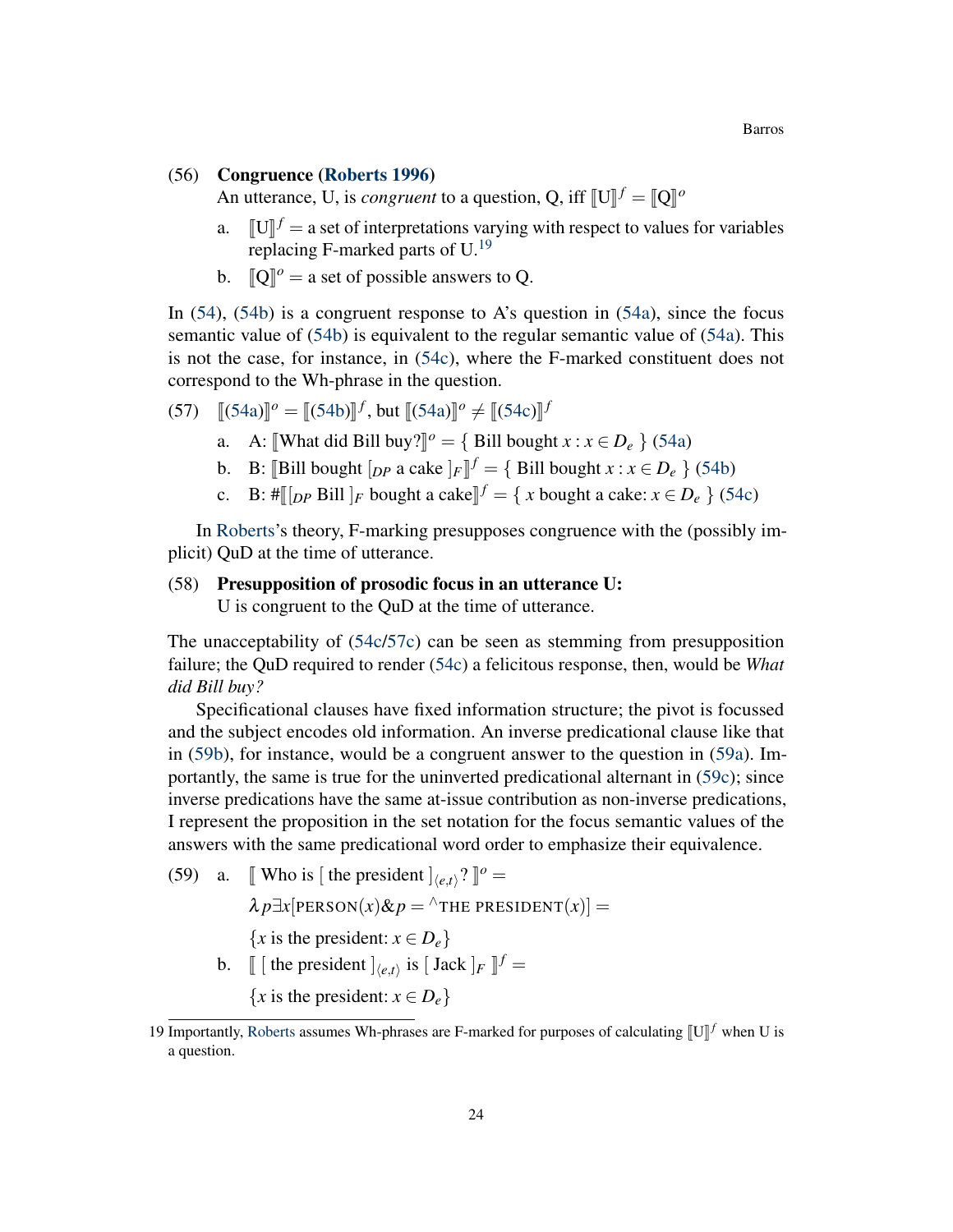c.  $\left[ \begin{bmatrix} \text{Jack} \end{bmatrix} F \text{ is } \begin{bmatrix} \text{the president} \end{bmatrix} \right]_{\langle e,t \rangle} \right]$  $f =$ {*x* is the president:  $x \in D_e$ }

An important asymmetry between the specificational and predicational word orders in [\(59\)](#page-22-0) concerns the nature of the QuD. [Heycock & Kroch](#page-41-3) [2002,](#page-41-3) [Mikkelsen](#page-41-18) [2008b](#page-41-18) note that a specificational subject cannot be focussed, despite the fact that if it were, the specificational clause would be congruent to the QuD. For instance, in [\(60\)](#page-22-0), all else being equal, a specificational response to A's question is congruent, but the specificational word order itself is infelicitous (assume *what* is an existential quantifier over properties).

(60) a. A:  $[\!]$  What is Jack? (The president or the vice president?) $]\!]$ <sup>o</sup> =  $\lambda p \exists P_{\langle e,t \rangle} [ p = \langle P(\text{Jack}) \rangle ] =$ { Jack is  $P: P \in D_{\langle e,t \rangle}$ } b.  $#A: \llbracket [\text{The president }]_F \text{ is Jack } \rrbracket^f =$ { Jack is  $P: P \in D_{\langle e,t \rangle}$ }

c. A:  $\llbracket$  Jack is  $\llbracket$  The president  $\rrbracket_F \rrbracket^f =$ { Jack is  $P: P \in D_{(e,t)}$ }

Something special must be said about the specificational word order to rule it out. [Mikkelsen](#page-41-18) suggests her 2004, 2005 theory as a solution. Inversion is syntactically mediated by the Topic feature on a specificational predicate. Since the Topic feature is only compatible with XPs encoding Discourse Old informationm, it would not be compatible with an F-marked XP, correctly ruling out inversion in [\(60b\)](#page-22-0).

The account I present below differs from [Mikkelsen'](#page-41-18)s in that, instead, it treats the infelicity associated with [\(60b\)](#page-22-0) as stemming from presupposition failure; the Topic feature on the specificational predicate presupposes that the QuD at the time of utterance is distinct from that in [\(60a\)](#page-22-0). Earlier, I illustrated what the QuD for a specificational sentence was by using specificational pseudoclefts with free relative subjects. This was because it was fairly easy to go from the free relative to a Whquestion version of it, which was posited to be the QuD at the time of utterance. With non-free relative subjects, I argue that the QuD is formed on the NP property. Thus, in [\(60b\)](#page-22-0), [*i*Topic] on [*DP* the president ] presupposes a QuD paraphraseable as *who is the president?* Since this is not the QuD at the time of utterance in [\(60\)](#page-22-0) (rather, speaker A's explicit Q is), [\(60b\)](#page-22-0) is out by presupposition failure.

This is not at odds with [Mikkelsen'](#page-41-1)s claim that specificational subjects must encode Discourse Old information. There is a close relationship between a Topicmarked XP's Discourse Old status, and the QuD it presupposes; in order for the QuD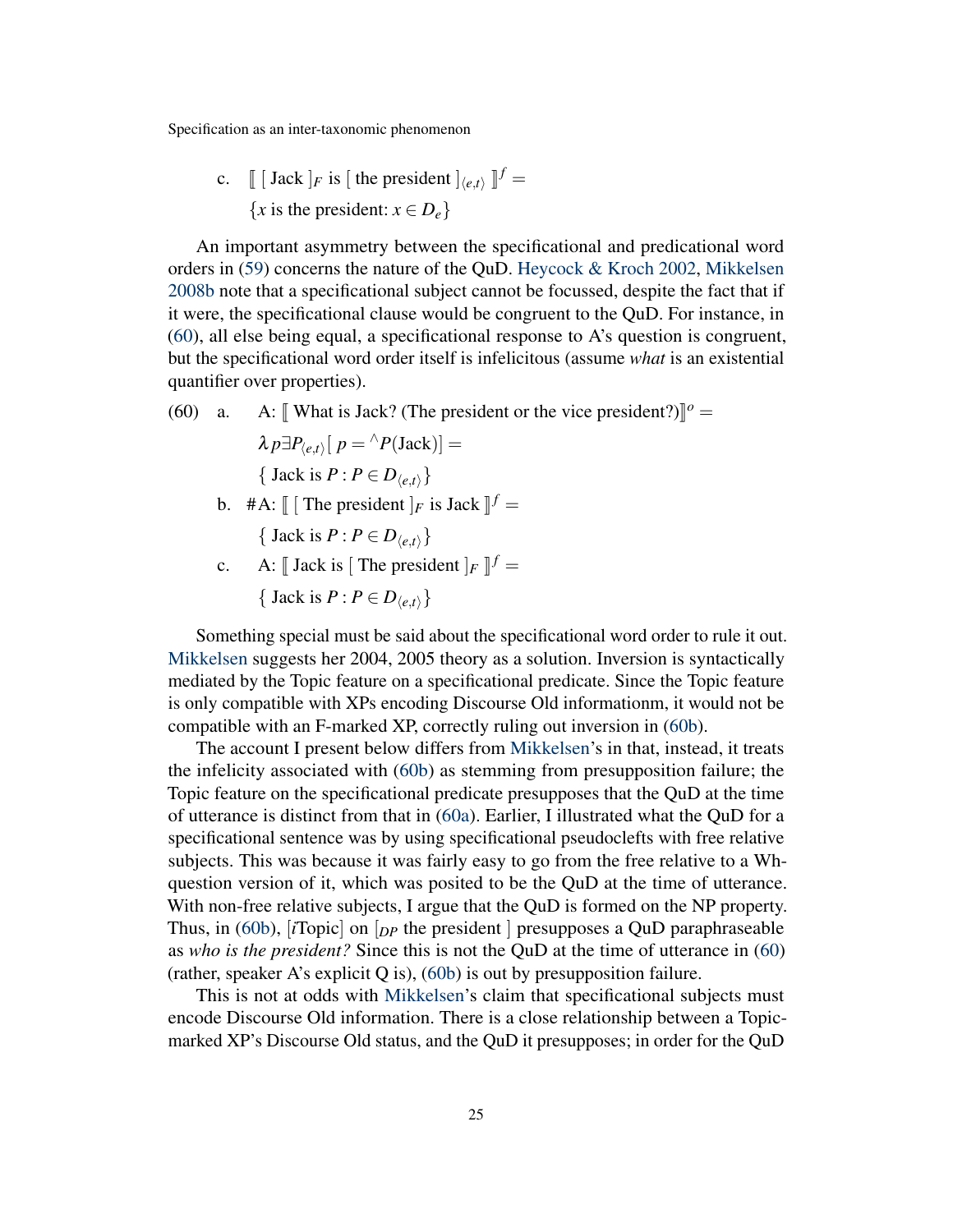to be about the descriptive content of the Topic marked XP, that descriptive content necessarily encodes Discourse Old information at the time of utterance.

However, there is an empirical advantage to the account defended here. In short, observe that the DP *the president* in [\(60\)](#page-22-0) easily counts as Discourse Old — a status which can be forced in the short discourse in [\(60\)](#page-22-0) by having A's parenthesized continuation be overt. Under [Mikkelsen'](#page-41-18)s reasoning, this should improve [\(60b\)](#page-22-0), a prediction which is not borne out. Thus, it is incorrect to state a generalization that accounts for the pattern in [\(60\)](#page-22-0) in terms of the notion of Discourse Old vs. Discourse New. Under [Mikkelsen'](#page-41-18)s account, we would be stuck with a descriptive generalization that the specificational subject cannot be the focussed term in answer to a Wh-question. This is a problem that the QuD approach sketched above (and fleshed out in more detail in the following section) avoids.  $20$ 

### 5.2.2 The presupposition of the Topic feature

<span id="page-25-1"></span>The Topic feature and inverse sentences Following [Mikkelsen,](#page-41-1) I assume the Topic feature is on the head of the predicative argument in a specificational sentence (this is how it can check  $T^0$ 's uninterpretable Topic feature, driving inversion). For a predicate nominal like *the president*,  $D^0$  bears [*i*Topic]. The Topic feature contributes the presupposition that the QuD at the time of utterance is a question formed on the property argument of the predicative head. (I.e., it takes a predicative argument and contributes the presupposition that the QuD is "about" the content of the predicate.) The semantics of a  $D^0_{[iTopic]}$  is given below along with its presupposition.

(61)  $\text{[the}_{[i\text{Topic}]} \text{]} \langle \langle e, t \rangle, \langle e, t \rangle \rangle = \lambda P \lambda x [\text{THE } P(x)]$ 

Topic's presupp: The current QuD is  $\lambda p \exists x[p = \{P(x)]\}$ 

It will be crucial, in order to capture the distinction between pgXPs and other sorts of specificational subjects, that the QuD that the Topic feature presupposes only make reference to the complement of the head that bears it (NP for headed definites). We will see that this is necessary in what follows once we spell out the semantics of pgXPs. Of course, this introduces a challenge to the account defended here, in that, in a specificational sentence like [\(62\)](#page-25-1), below, the Topic feature presupposes a QuD of the form *Who's a president?*, which is unintuitive. First, if this were the QuD at the time of utterance, a predicational response like  $(62c)$  would be felicitous, though it intuitively counts as a non-answer to speaker A's explicit QuD (regardless

<span id="page-25-0"></span><sup>20</sup> A possible for fix for [Mikkelsen](#page-41-18) [2008b'](#page-41-18)s theory is to stipulate that Topic and Focus features may not co-exist on the same XP. That XPs encoding Discourse Old information may be F-marked is easily observable in [\(60c\)](#page-22-0), but Discourse Oldness does not entail Topic marking (as the Topic feature may optionally be selected from the lexicon). Though see [Büring](#page-39-6) [2003](#page-39-6) for a theory of contrastive topic intonation that assumes that contrastive topic marked XPs are also F-marked.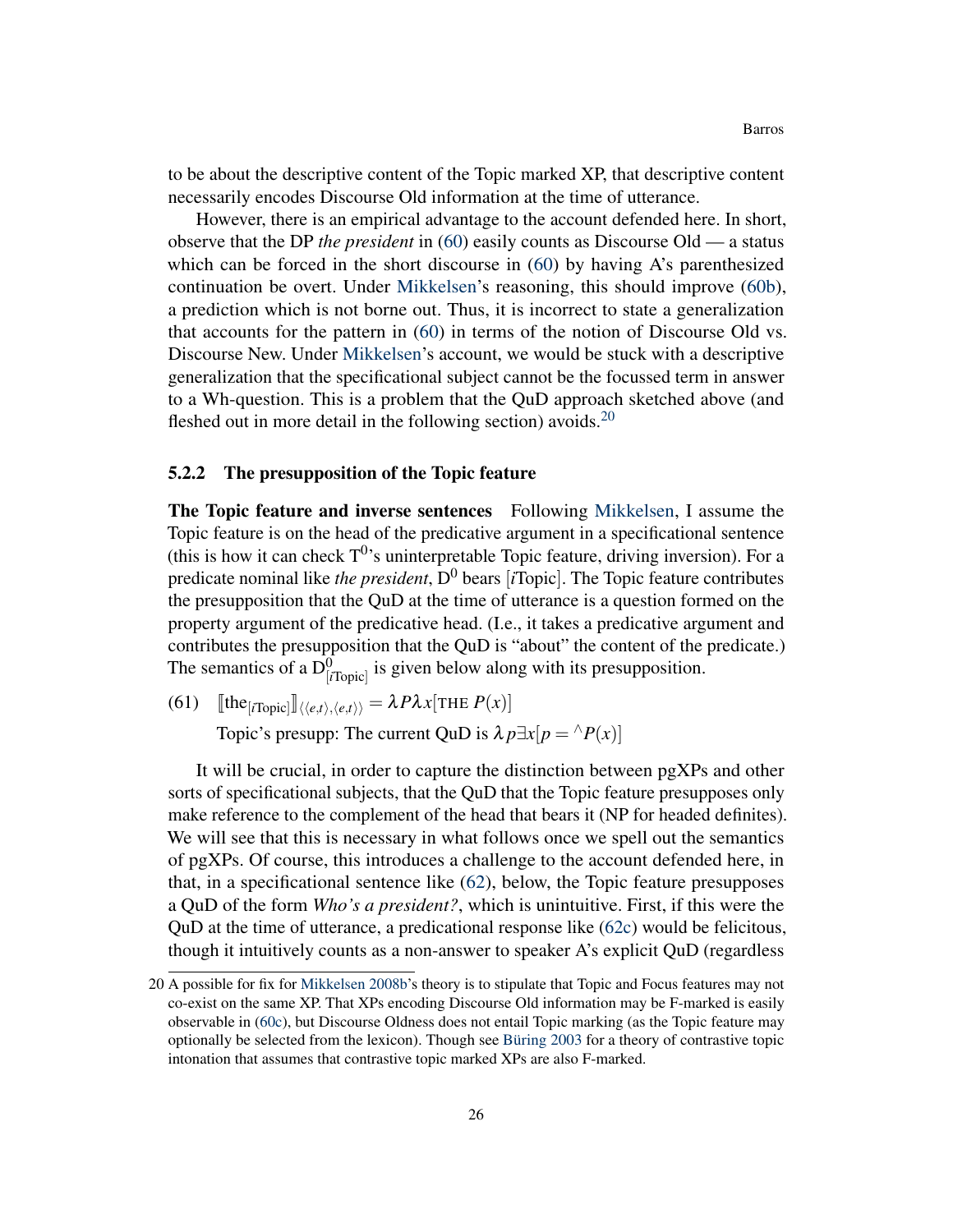of explicitness, A's Q would be the relevant Qud [\(62b\)](#page-25-1) would be calculated to be congruent with in the theory in [Roberts](#page-41-13) [1996.](#page-41-13) See, e.g., the derivation in [\(59b\)](#page-22-0)).

- (62) a. A: Who's the president?
	- b. B: The president is Jack.
	- c. B: (Well,) {Jack's a president/One president is Jack}.

Here, I make use of [Roberts'](#page-41-13)s characterization of the relation between questions in discourses; questions must also be congruent to some QuD, just as assertions must be. An important observation is that the question presupposed by the topic feature in [\(62b\)](#page-25-1) (namely, *Who's a president?*) is a *superquestion* of the question *Who's the president?* As we saw in [\(59\)](#page-22-0), a specificational assertion like *the president is Jack* is congruent with the QuD *Who's the president?*; it is also congruent with any of its superquestions, which follows from [Roberts'](#page-41-13)s definition of superquestion.<sup>[21](#page-26-0)</sup> The presupposition of the Topic feature, then, is met at the time of utterance, provided that whenever some subquestion of a superquestion is salient, the superquestion's relevance is simultaneously implied.

Eventually, we will have to generalize the Topic feature's presupposition in order to capture the behavior of pgXPs. pgXPs are predicative (type  $\langle e, t \rangle$ ), but this denotation is shown below to be derived from a higher type, where a subconstituent denotes a set of properties (i.e., a property of properties,  $\langle \langle e, t \rangle, t \rangle$ ). In such cases, the existentially bound variable in the question denotation in [\(63b\)](#page-25-1) for Topic's presupposition will have to be a variable over properties. This is also true for headed definite pgXPs. A more general formulation for the definite article of predicate nominals is given below in [\(63a\)](#page-25-1), where  $\Pi$  is a property variable (i.e., properties at any type,  $\langle X, t \rangle$ , with *X* a variable over types), and  $\alpha/\beta$  are variables over arguments of  $\Pi$ . (I.e., if  $\Pi = \langle X, t \rangle$ , then  $\alpha/\beta = \langle X \rangle$ .)

(63) a.  $[\![\text{the}]\!]_{\langle\langle e,t\rangle,\langle e,t\rangle\rangle} = \lambda \Pi_{\langle X,t\rangle} \lambda \alpha_{\langle X\rangle}[\Pi(\alpha)]$ 

Uniqueness presupp: Defined only for  $\alpha$  such that  $\forall \beta \left[ \Pi(\beta) \rightarrow \beta \leq \alpha \right]$ Shorthand:  $\lambda \Pi_{\langle X, t \rangle} \lambda \alpha_{\langle X \rangle}[\text{THE } \Pi(\alpha)]$ 

 $\text{b. } \quad \llbracket \text{the}_{[i \text{Topic}]} \rrbracket_{\langle \langle e, t \rangle, \langle e, t \rangle \rangle} = \llbracket \text{the} \rrbracket_{\langle \langle e, t \rangle, \langle e, t \rangle \rangle}$ 

Topics presupp: The current QuD is  $\lambda p \exists \alpha[p = \alpha \Pi(\alpha)]$ 

For an inverse sentence like that in [\(64\)](#page-25-1), we get the QuD below:

<span id="page-26-0"></span><sup>21</sup> A question Q1 is a subquestion of its superquestion Q2 if Q1 entails Q2. Q1 entails Q2 iff every proposition that answers Q1 also answers Q2. Any (complete) answer to Q1 *who's a murderer?* also answers Q2 *who's the (relevant) murderer?*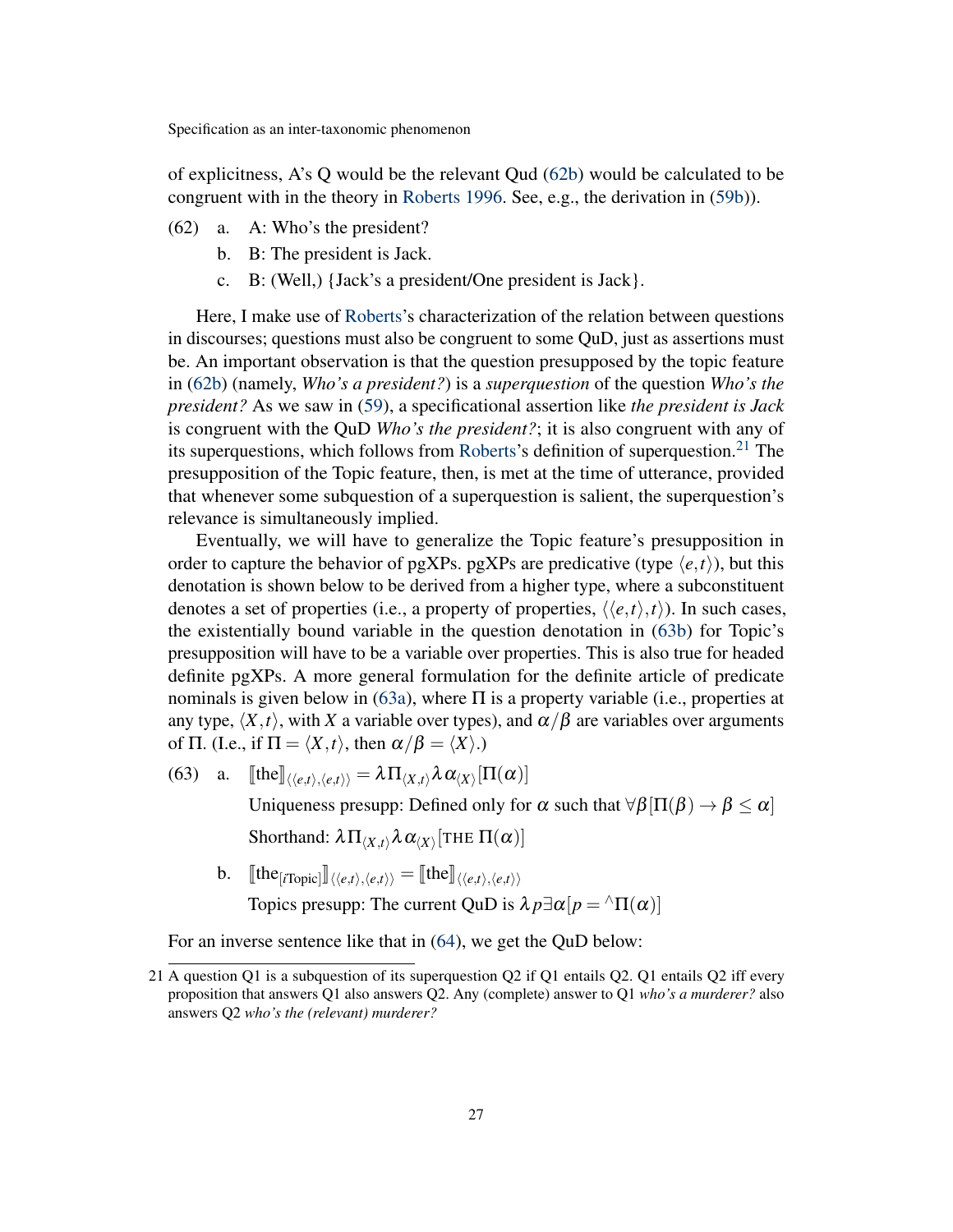(64)  $[p \text{ The } |_{i\text{Topic}}, \langle \langle e, t \rangle, \langle e, t \rangle \rangle$  [*NP* murderer  $]_{\langle e, t \rangle}$ ]  $_{\langle e, t \rangle}$  was [*DP* Sally*e*]*F* What is asserted:  $\land$ THE MURDERER(Sally)

Topic's presupposition: The current QuD is  $\lambda p \exists x[p =^{\wedge}$ MURDERER(*x*)]

To recap, the above analysis gives us a solution to the puzzle outlined in [Mikkelsen](#page-41-18) [2008b.](#page-41-18) There, Mikkelsen showed how [Roberts'](#page-41-13)s 1996 theory, all else being equal, predicts, by itself, that specificational clauses *qua* inverse predications should be just as congruent responses as predicational clauses are even when there is focus on the specificational subject (i.e., the presupposition of prosodic focus is met), and won't help us understand why it is that specificational subjects cannot be focused. [Mikkelsen](#page-41-18) posits that there is a morphosyntactic reason, appealing to her 2004/2005 Topic feature that drives inversion, namely, the Topic feature cannot be associated with a Focused XP, since such XPs encode new information, and Topic is only compatible with Discourse Old information. As we saw, this won't work because Discourse Old things may, in fact, bear focus in answers and correspond to the Wh-phrase in questions (see [\(60\)](#page-22-0) for such a case).

Here, we have built on Mikkelsen's proposal and fixed this problem, by giving the Topic feature a specific presupposition about the QuD at the time of utterance. In the contexts like [\(60b\)](#page-22-0) where the specificational subject corresponds to the Wh-term in the question, Roberts's 1996 presupposition of prosodic focus is met, as shown in [Mikkelsen](#page-41-18) [2008b](#page-41-18) (i.e., the semantics of inverse predications is technically congruent with the explicit question), but the Topic feature's presupposition is not met because the explicit question is the QuD, not the QuD presupposed by the topic feature, so such examples are ruled out by presupposition failure. This derives why it is that specificational clause information structure is fixed, and why specificational subjects may not serve as "answers" corresponding to Wh-terms in questions.<sup>[22](#page-27-0)</sup>

In the next section, I provide a treatment for free relatives in specificational and predicational pseudoclefts, illustrating how the Topic feature gives us a QuD which is roughly paraphrasable as a question version of the free relative. Then, I provide an account of pgXP subjects which derives their incompatibility with inverse predication (both free relative and definite description pgXP specificational subjects). We will also see why it is crucial that the Topic feature's presupposed QuD can only make reference to the syntactic complement of the head that bears it.

- (i) A: Who are our neighbors?
	- B: *My* neighbor is *Bob*, and *Your* neighbor is *Jack*.

<span id="page-27-0"></span><sup>22</sup> Note that it is not entirely true that specificational subjects resist focus altogether, as contrastive focus (which [Büring](#page-39-6) [2003](#page-39-6) analyzes as a Topic/Focus hybrid) is compatible with specificational subjects:

Exploring how such specificational sentences are licensed is left for future work here.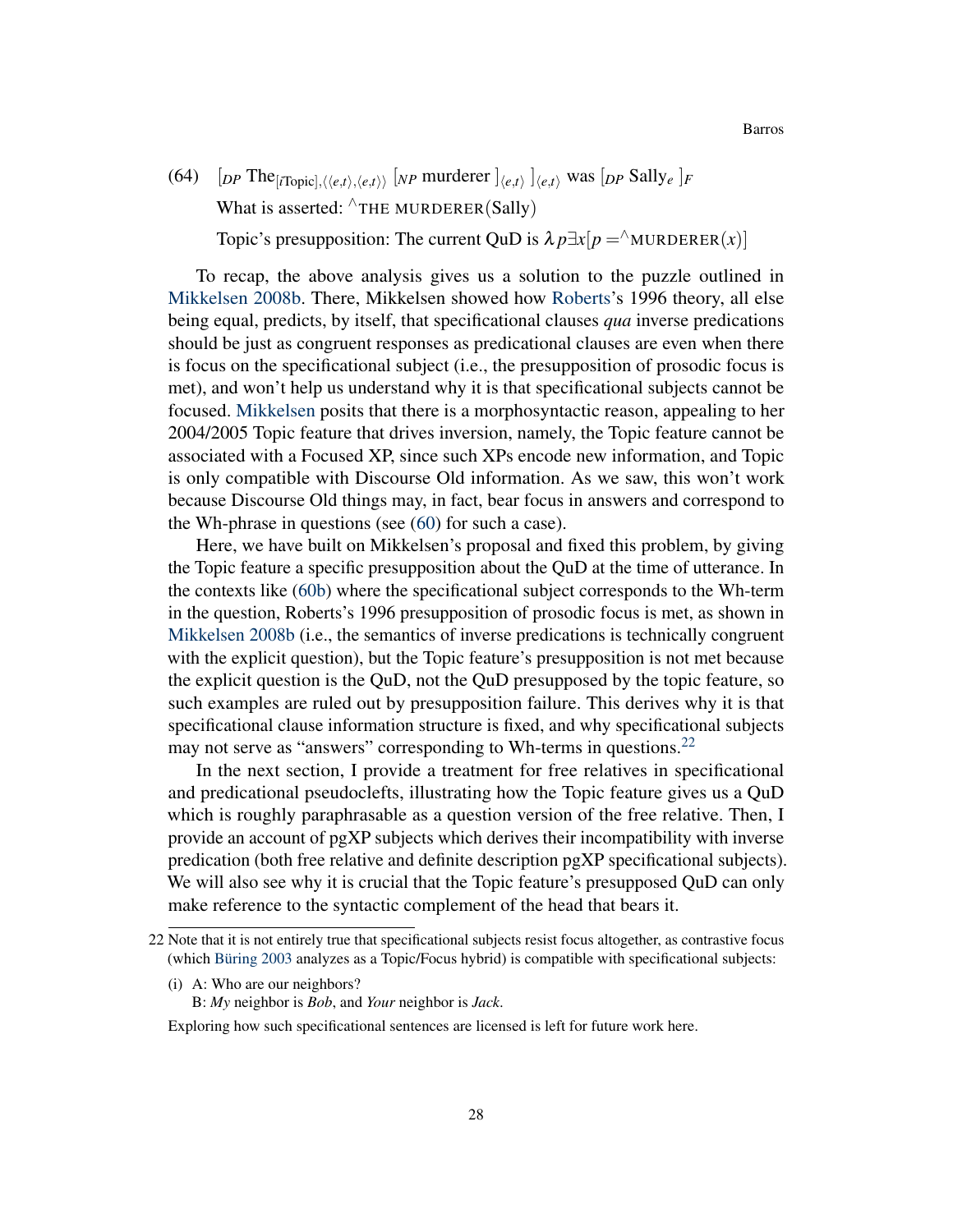<span id="page-28-0"></span>The Topic feature and specificational pseudoclefts I am not committed to a particular structural analysis of free relative clauses. Here, for convenience, I adopt the approach in [Caponigro](#page-39-7) [2004](#page-39-7) where free relatives are CPs. This raises many interesting questions about categorial selection; free relatives have the syntactic distribution of DPs, but appear to have the syntax of CPs, with Wh-movement in a clause to the left periphery (presumably, to [Spec,CP]). There are attempts in the literature which collapse free relatives with DPs to capture the pattern. There are a variety of ways to do this. For instance, [Donati](#page-40-16) [2006](#page-40-16) posits that Wh-movement in free relatives is movement of a Wh- $D^0$  head to a head position, specifically, the head of CP;  $C^0$  possesses both D and C features after this incorporation, and is capable of satisfying categorial selection for DP.

[Caponigro](#page-39-8) [2000](#page-39-8) proposes that free relatives in English involve a silent DP shell over the free relative CP to capture the pattern. In [Caponigro](#page-39-7) [2004,](#page-39-7) this assumption is abandoned in favor of treating free relatives as set denoting CPs (predicates); type shifting handles satisfaction of semantic selectional restrictions under this view. This is essentially the view proposed in [Jacobson](#page-41-15) [1995,](#page-41-15) [Dayal](#page-40-12) [1997,](#page-40-12) where free relatives are interpreted as definites; ι-type shifting the set denotation of the free relative gives a referential interpretation. (I.e., the free relative denotes the unique maximal entity in the set.)

What is crucial to my account is that pgXP free relatives (and headed definite descriptions that are pgXPs) are, at some point in their derivation properties of properties. In sentences like [\(65\)](#page-28-0), we have a pgXP predicate nominal, which must, nonetheless, be interpreted as a property of individuals in order to be predicable of the predicational subject, *Jack*.

(65) Jack is what Sally is.

What I argue is that, following, e.g., [Dayal](#page-40-12) [1997,](#page-40-12) a pgXP free relative's type  $\langle\langle e,t\rangle, t\rangle$ denotation is *t*-type shifted to type  $\langle e, t \rangle$  prior to composing with the rest of the structure. I assume the ι-type shift takes place at the free relative's maximal node (CP), and that the Topic feature rests on the Wh-phrase itself, taking its  $\langle \langle e, t \rangle, t \rangle$ sister as the XP responsible for providing the presupposed QuD's content. This will, as we will see below, ensure that a pgXP subject in a specificational clause will presuppose a QuD about properties, and not individuals; if the Topic feature had access to the ι-type shifted meaning of the free relative, on the other hand, we would end up with a QuD about individuals, erroneously predicting that pgXPs may invert.

Structurally, I adopt a hybrid of [Caponigro'](#page-39-7)s and [Donati'](#page-40-16)s view. That is, I assume, following [Caponigro,](#page-39-7) that free relatives are CP-sized objects. Free relatives denote sets, and free relative Wh-pronouns are set-forming operators. Following [Donati](#page-40-16) [2006,](#page-40-16) I assume free relative pronouns are  $D^0$  heads incorporated into  $C^0$ ; the maximal projection has both  $C^0$  and  $D^0$  features. The derivation of a (non-pgXP) free relative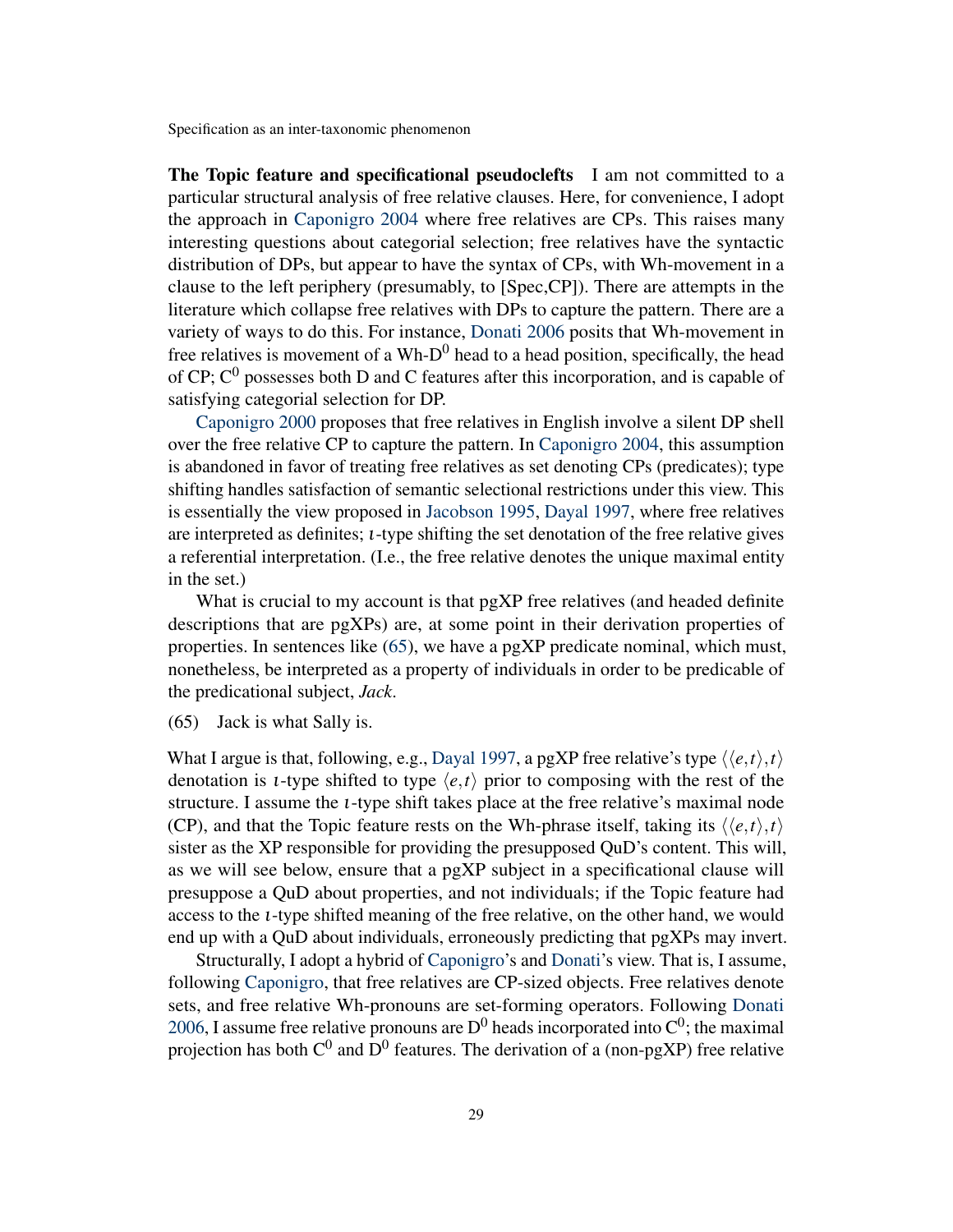is given below. The Wh-operator receives [Caponigro'](#page-39-7)s 2004 semantics indicated in the structure, which is an identity function on its complement (Wh-movement in the free relative forms a predicate abstract binding the trace of the moved element on the complement of the landing site, as in [Heim & Kratzer](#page-40-13) [1998\)](#page-40-13). ι-type shift is represented structurally, but only for clarity's sake. (One could simply assume ι-type shift applies at CP/DP.)

(66) "I saw [*CP* what Bill saw ]" (the unique thing that Bill saw, type *e*)



Turning now to pgXPs, pgXP free relatives are predicative, though the nature of the uniqueness presupposition is different than from non-pgXP free relatives. For a non-pgXP free relative, the uniqueness presupposition pertains to individuals. In [\(67\)](#page-28-0), we have a pgXP free relative which is interpreted as a property.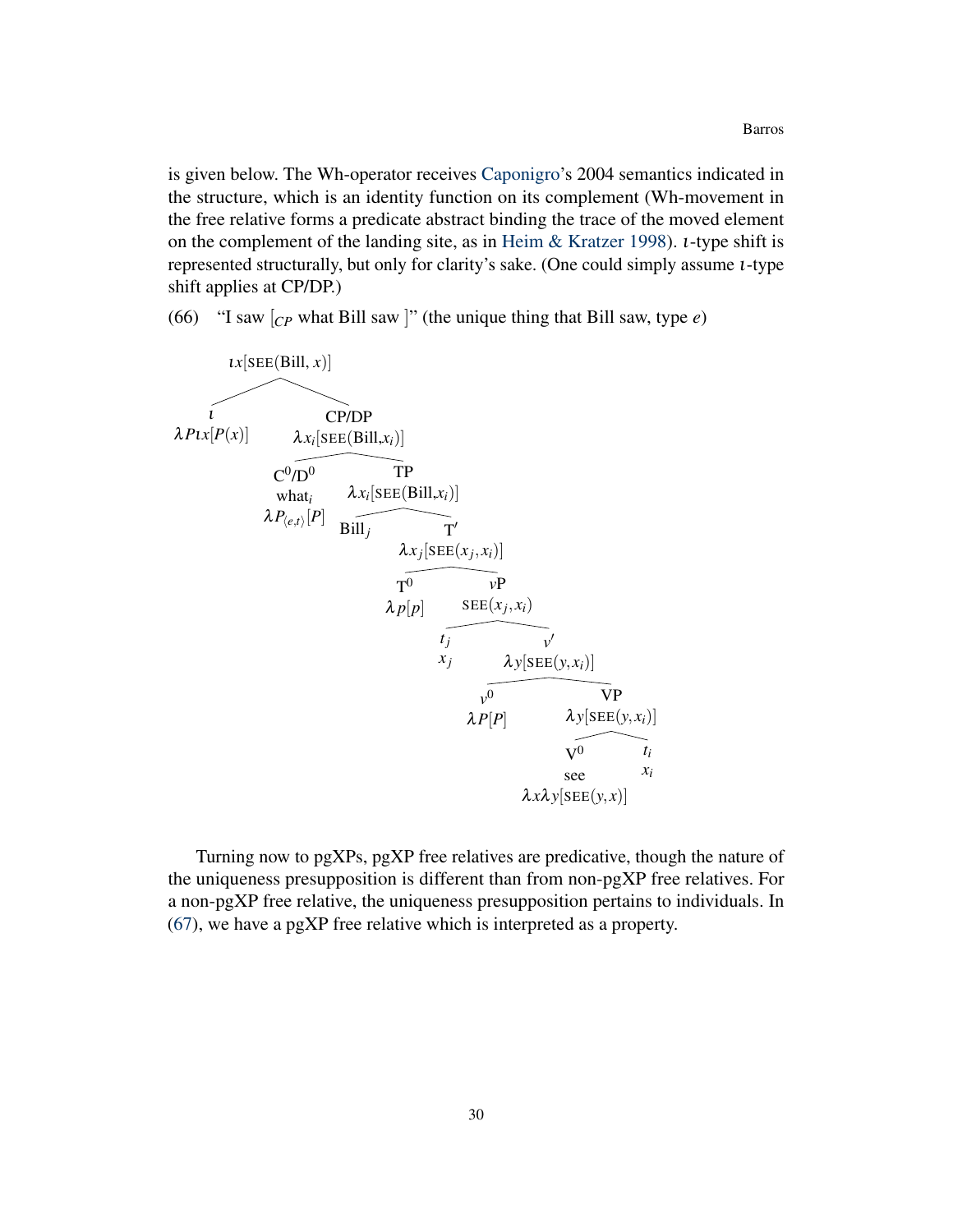(67) Sally is a doctor, and Bill is [what Sally is]. (i.e., also a doctor)  $\llbracket$ What Sally is $\llbracket = \lambda x$ [DOCTOR $(x)$ ]

In order for [\(67\)](#page-28-0) to mean what it does, the property *what Sally is* stands for cannot contribute the same uniqueness presupposition associated with a non-pgXP free relative, since both Sally and Bill must be doctors.

Nonetheless, it can still be shown that  $pgXP$  free relatives like that in [\(67\)](#page-28-0) behave as referential expressions (definites) just like non-pgXP free relatives, though instead of denoting individuals they denote properties. Just like the corresponding definite description pgXP in  $(68a)$ , the pgXP free relative in  $(68b)$  takes the join of Sally's properties as its antecedent. This is then predicated of Bill in the right conjunct.

(68) a. Sally is a doctor and a police officer, and Bill is the same thing.

[the same thing<sub> $\langle e,t \rangle$ </sub>] = a police officer or doctor

(#But he's not a police officer.)

b. Sally is a doctor and a police officer, and Bill is what Sally is too.

(#But he's not a police officer.)

Since it is predicated of Bill that he has the same properties as Sally, it is infelicitous to then deny that he lacks one of them.

To capture the above patterns, I assume pgXP free relatives denote sets of properties (a property of properties, type  $\langle \langle e, t \rangle, t \rangle$ ). Thus, the free relative: *what Sally is* denotes a set of properties such that Sally has them. ι-type shifting a set of properties yields the unique maximal property in the set, which may then be predicated of individuals.

(69)  $\iota$  ( $pgXP_{\langle\langle e,t\rangle,t\rangle}) = \iota P_{\langle e,t\rangle} [pgXP(P)]$ 

I assume the same is true for non-free relative pgXPs that are definite descriptions like *the thing I think a man should be*. The NP *thing I think a man should be* would be the same type as the corresponding pgXP free relative, and would undergo ι-type shifting prior to composing with the determiner.

Below, I illustrate how the property interpretation of a pgXP free relative is derived. pgXPs have a gap in a predicative position, which contributes a variable over properties, type  $\langle e, t \rangle$ , which is lambda bound, yielding a set of properties. I assume the free relative pronoun may take a property of any type  $\langle X, t \rangle$  as an argument, returning the property. For a property of properties, the ι-type shift picks the unique maximal property in the set as the final denotation of the free relative.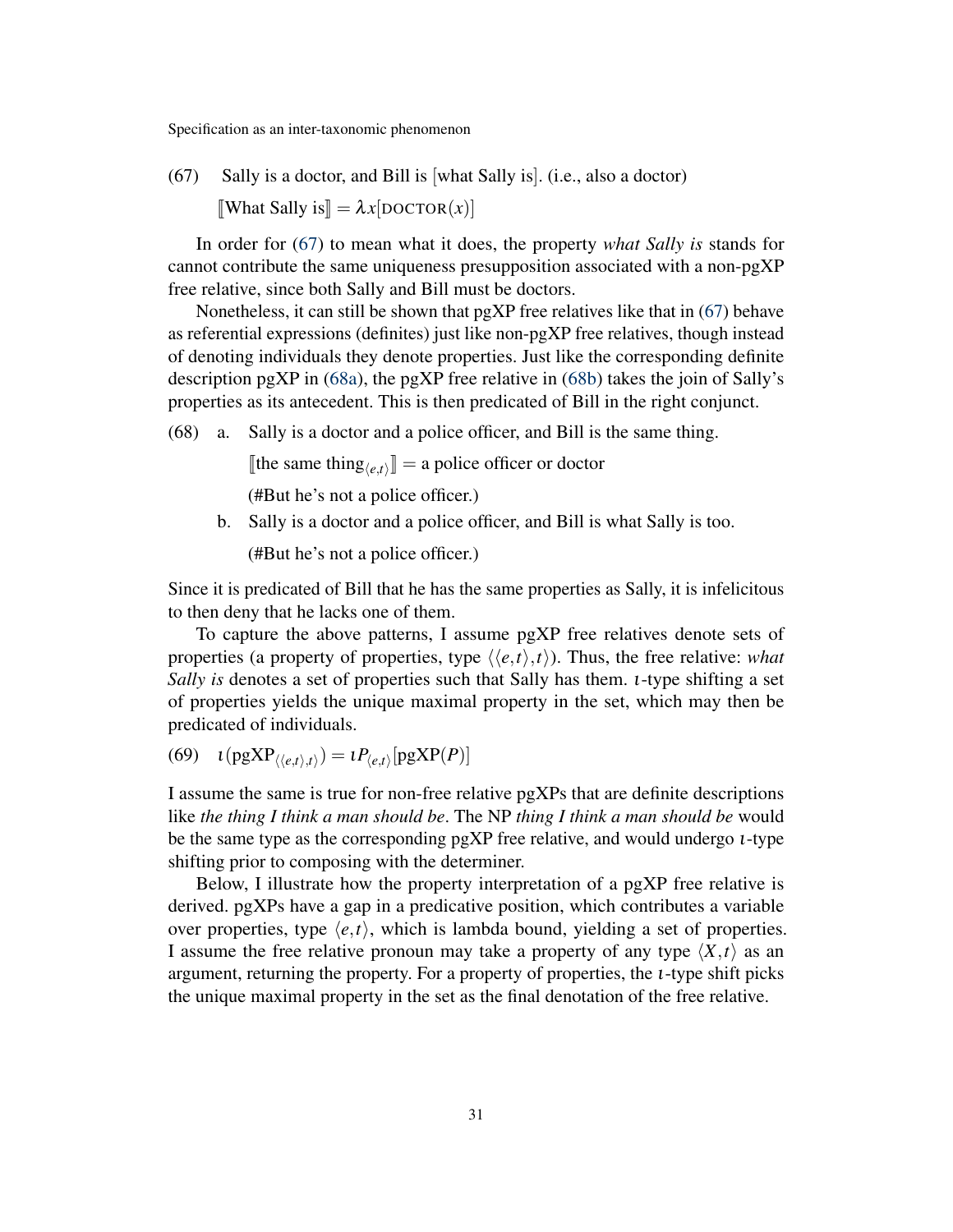Barros

(70)



"the maximal property that Sally has."

As with DPs bearing Topic, I assume the Topic feature is on the head of the relative clause ( $C^{0}/D^{0}$ ) (on the relative pronoun). For a non-pgXP free relative, it is the Topic marked node's sister that supplies the property used to arrive at the presupposed QuD. The presupposition for the Topic feature is repeated below. Since the sister of *what* in [\(73\)](#page-28-0) (boxed) denotes a property of individuals,  $\alpha$  stands for variables over things of type *e*, and  $\Pi$  over property variables of type  $\langle e, t \rangle$ .

(71) Topic's presupp: The current QuD is  $\lambda p \exists \alpha[p = \alpha \Pi(\alpha)]$ 

(72) Presupposition of [ what Bill saw ] [*i*Topic]

The QuD at the time of utterance is:  $\lambda p \exists x[p = \text{SEE(Bill}, x)]$ ("what did Bill see?")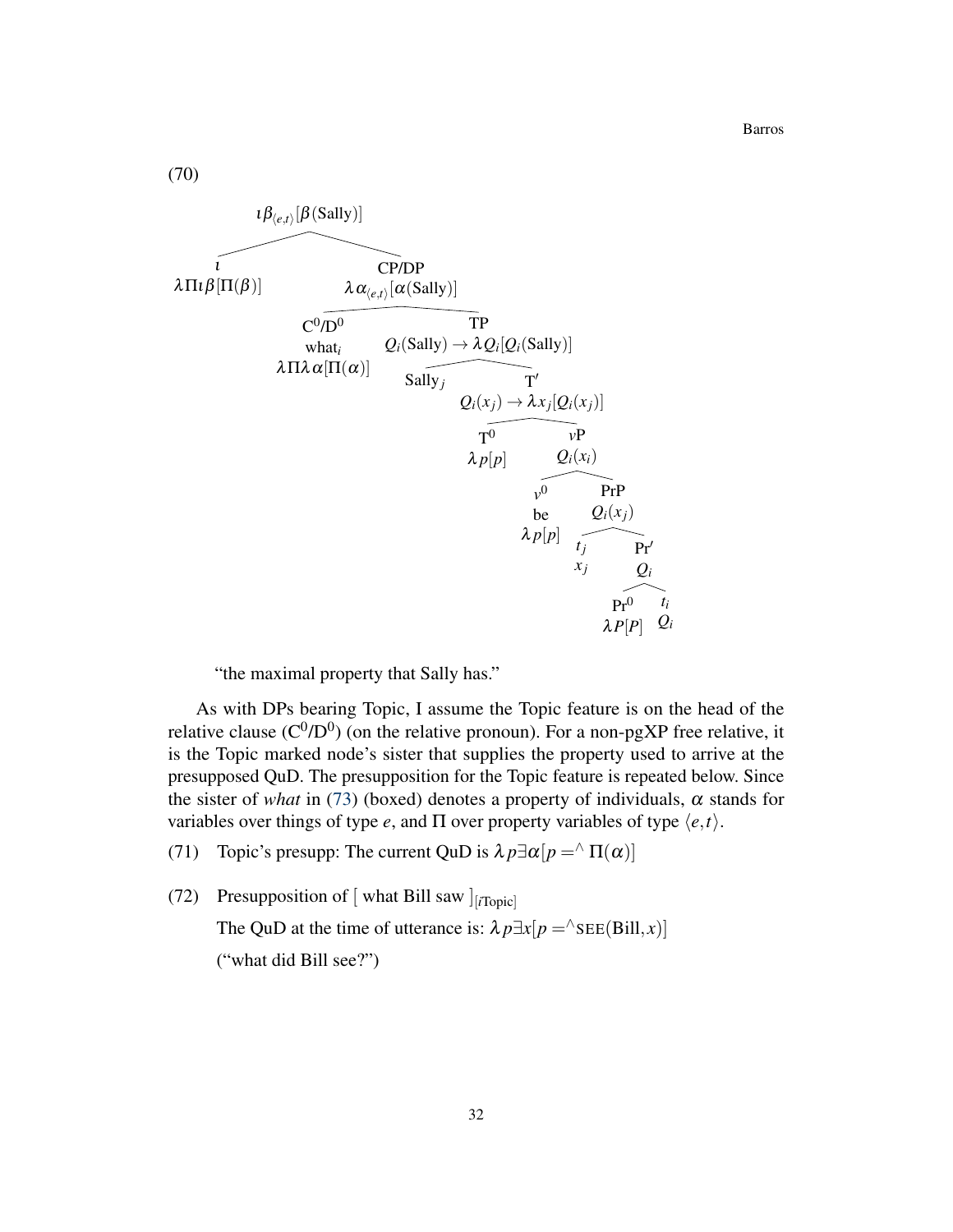### (73) What Bill saw



"the maximal entity that Bill saw."

For pgXP free relatives, the Topic feature presupposes a question about properties. The structure from [\(70\)](#page-28-0) is repeated below, but augmented with the Topic feature on the relative pronoun, and its sister boxed as above. Just as with non-pgXP free relatives, it is the sister of the relative pronoun which provides the property on which the presupposed QuD is constructed.

(74)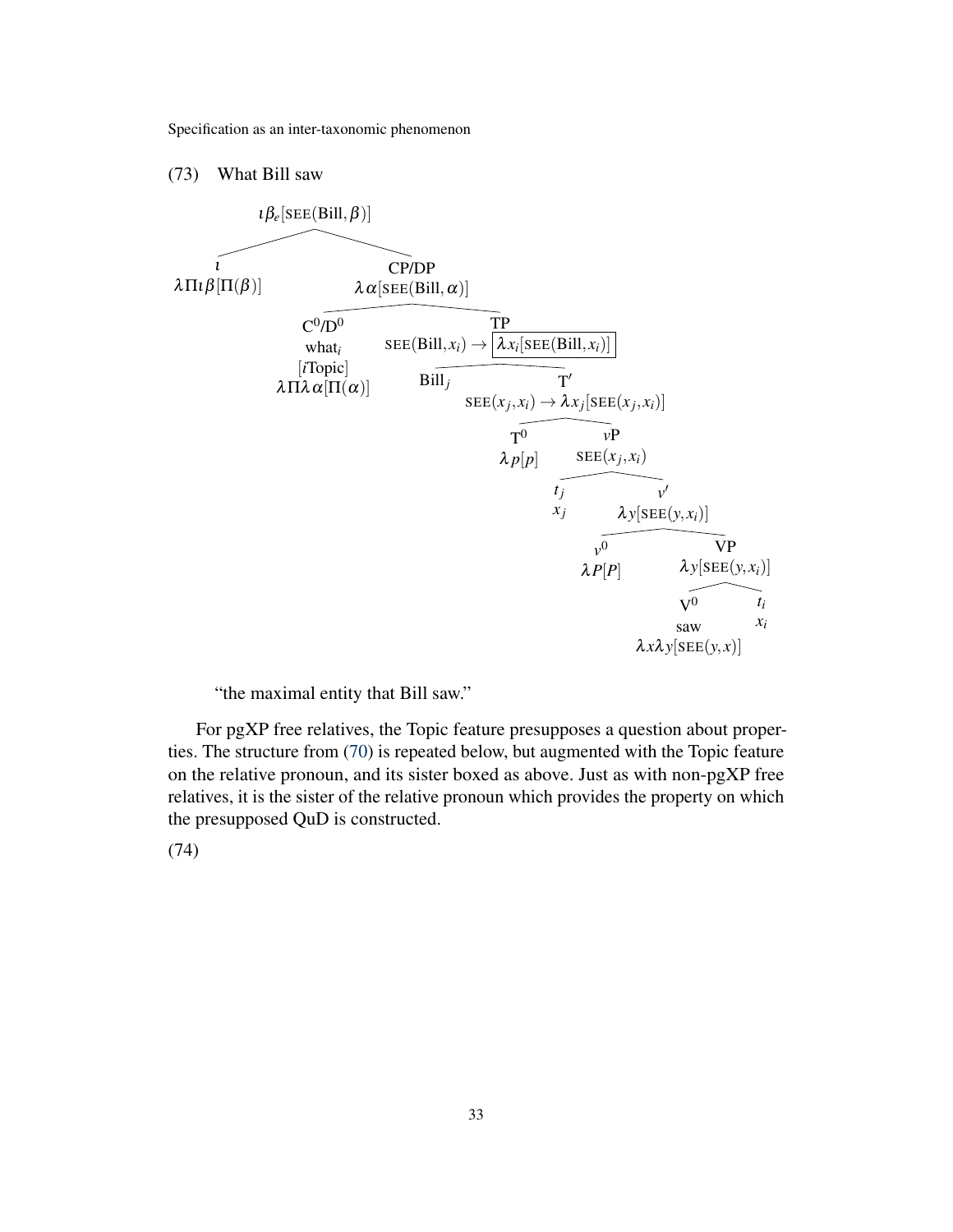$$
\frac{1}{\lambda \Pi \iota \beta[\Pi(\beta)]} \frac{\lambda \alpha_{(e,t)}[\alpha(\text{Sally})]}{\lambda \alpha_{(e,t)}[\alpha(\text{Sally})]}
$$
\n
$$
\frac{C^0 \overline{D^0}}{\text{what}_i} \frac{Q_i(\text{Sally}) \rightarrow [\lambda Q_i[Q_i(\text{Sally})]]}{Q_i(\text{Sally})}
$$
\n[*Topic*]  
\n
$$
\lambda \Pi \lambda \alpha[\Pi(\alpha)] \frac{\text{Sally}_j}{Q_i(x_j) \rightarrow \lambda x_j[Q_i(x_j)]}
$$
\n
$$
\frac{T^0}{T^0} \frac{\nu P}{\nu P}
$$
\n
$$
\frac{\lambda p[p]}{\nu^0} \frac{Q_i(x_i)}{\nu^0} \text{PrP}
$$
\n
$$
\frac{\lambda p[p]}{\nu} \frac{\gamma}{\nu} \frac{Q_i}{\nu^0} \text{PrP}
$$
\n
$$
\frac{\lambda p[p]}{\nu} \frac{\gamma}{\nu} \frac{Q_i}{\nu^0} \text{PrP}
$$
\n
$$
\frac{\lambda p[p]}{\nu^0} \frac{\gamma}{\nu} \frac{Q_i}{\nu^0} \text{PrP}
$$

"the maximal property that Sally has."

For *what Sally is* as a specificational subject, we get the following QuD:

(75)  $\lambda p \exists \beta_{\langle e,t \rangle}[p = \land \lambda Q_i[Q_i(\text{Sally})](\beta)]$  which reduces to:  $\lambda p \exists \beta_{\langle e,t \rangle}[p = \land \beta(\text{Sally})]$ 

It is important that the Topic feature have access to the meaning of the free relative before it is ι-type shifted. This is because once a pgXP is ι-type shifted into a property at type  $\langle e, t \rangle$ , the resulting QuD would then be about individuals and not properties ("who shares the property the free relative refers to with Sally?"). Thus, it is the semantic type of the predicate which is fed as an argument to the head bearing Topic that determines what sort of QuD we end up with. If the predicate is a property of properties, as it is in pgXPs, we end up with a QuD about properties, whereas if the predicate is a property of individuals, as it is with non-pgXPs, we end up with a QuD about individuals, as we do in [\(73\)](#page-28-0).

We are now ready to see how the above system rules out inverse predicational specificational clauses with pgXP subjects. The basic claim, as previously mentioned, is that the semantic type requirements PrP imposes on its external argument (which will be the pivot in an inverse predication) renders the assertion an incongruent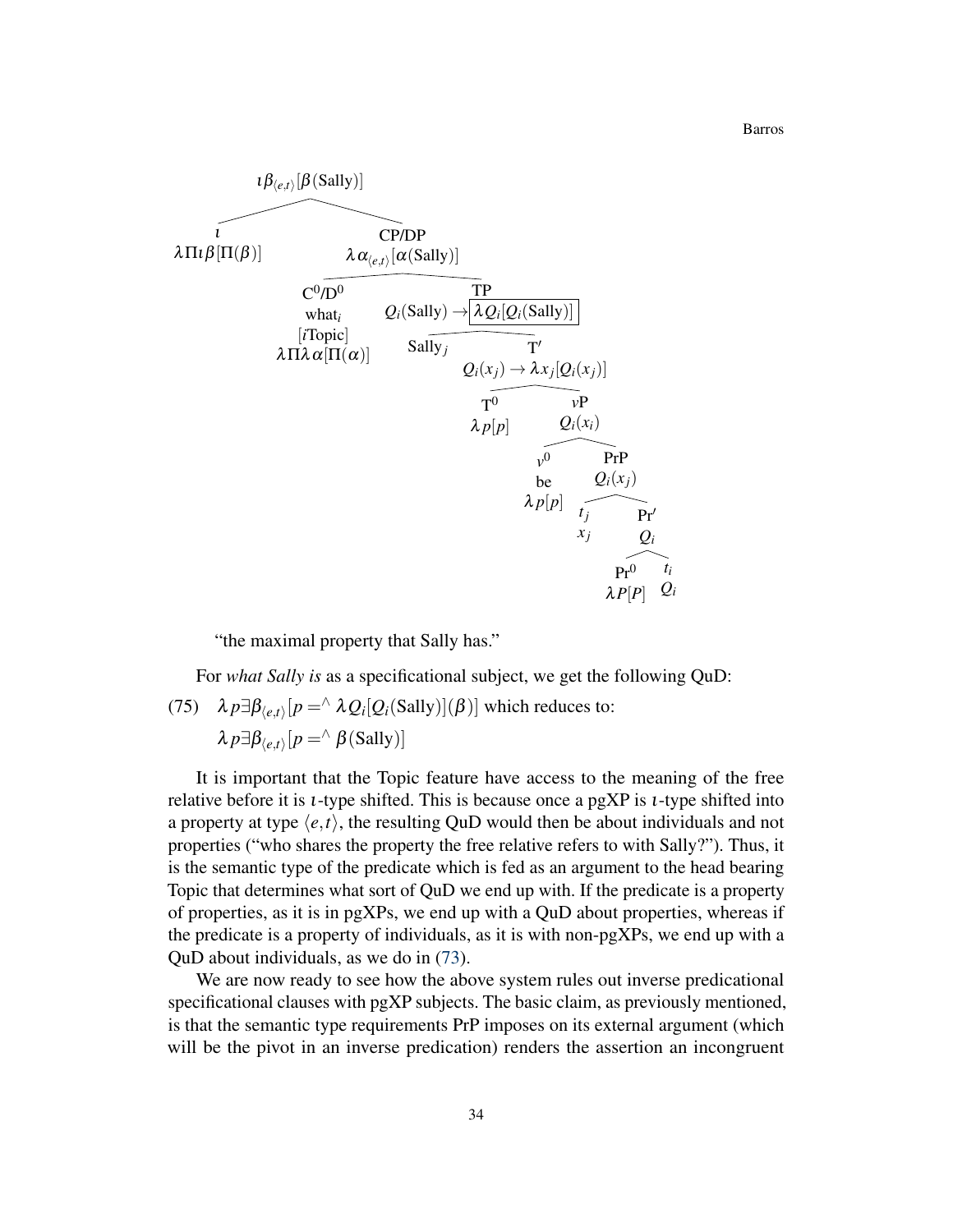answer to the QuD presupposed by the inverted predicate. Thus, the Topic feature on the predicate has the effect of imposing constraints on the set of possible pivots in a specificational clause. An equative assertion with the right sort of pivot, on the other hand, will count as a congruent response to the QuD.

### <span id="page-34-0"></span>5.3 Topical pgXPs and constraints on pivots

For a pgXP in predicative position, there need be no Topic feature on the predicative pgXP; in such a situation, there is no presupposition about the QuD at the time of utterance aside from that contributed by the intonational contour of the clause as a whole. For a predicational clause like that in [\(79\)](#page-34-0), the composition is as indicated (taking the meaning of the free relative from [\(74\)](#page-28-0)).

(76) Jack is what Sally is.

TP  
\n
$$
I^{P}[P(Sally)](Jack)
$$
\n
$$
I^{P}[P(Sally)](z_{i}) \rightarrow \lambda z_{i}[I^{P}[P(Sally)](z_{i})]
$$
\n
$$
I^{O} \qquad V^{P}
$$
\n
$$
\lambda p[p] \qquad I^{P}[P(Sally)](z_{i})
$$
\n
$$
V^{O} \qquad P\Gamma P
$$
\n
$$
\lambda p[p] \qquad I^{P}[P(Sally)](z_{i})
$$
\n
$$
I_{i} \qquad P\Gamma'
$$
\n
$$
I_{i} \qquad P\Gamma'
$$
\n
$$
I^{P}[P(Sally)]
$$
\n
$$
P\Gamma^{O} \qquad CP/DP
$$
\n
$$
\lambda P[P] \qquad I^{P}[P(Sally)]
$$
\n
$$
\longrightarrow
$$
\n
$$
V^{P}[P] \qquad I^{P}[P(Sally)]
$$
\n
$$
\longrightarrow
$$
\n
$$
V^{P}[P] \qquad V^{P}[P(Sally)]
$$
\n
$$
\longrightarrow
$$

The semantics of the inverse version is the same, of course, though with an inverse predication, the Topic feature of *what Sally is* will presuppose the QuD *What is Sally?* Neither a predicational word order nor an inverse predication will be a congruent response to such a QuD.

(77) A: What is Sally? (a doctor?) B: #*Jack* is what Sally is. B': #What Sally is is *Jack*.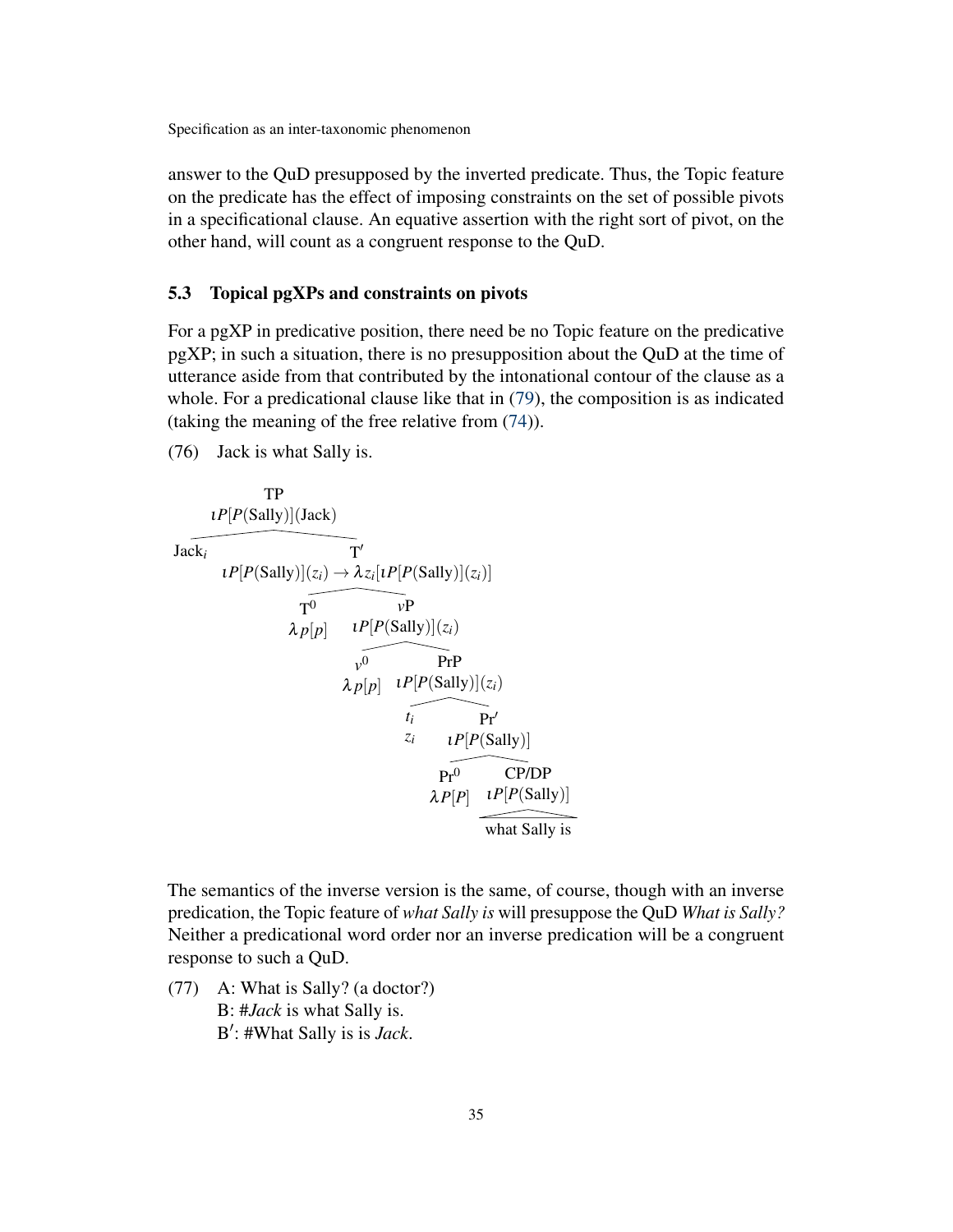The presupposed QuD here is the set of propositions given in [\(78a\)](#page-34-0), and focus on the pivot in either answer yields the set of propositional alternatives given in [\(78b\)](#page-34-0). Since these are not equivalent, the presupposition of prosodic focus is not met.

(78) a. [What is Sally?]<sup> $\degree$ </sup> =

 $\lambda p \exists P[p = \land P(Sally)]$  $\{P(Sally): P \in D_{\langle e,t \rangle}\}$ 

(These are propositions like "Sally is a doctor," "Sally is American," etc.)

b. {  $[\![$  What Sally is is  $[Jack]_F]^{f}$  /  $[\![$   $[Jack]_F$  is What Sally is  $]\!]^{f}$  } =

 $\{ \iota P[P(Sally)](x) : x \in D_e \}$ 

(These are propositions like "Bill is what Sally is," "Jack is what Sally is," etc.)

In the absence of the set up question in [\(77\)](#page-34-0), the predicational word order is perfectly acceptable. This is simply because the predicational word order does not imply a presupposition about the prevailing QuD at the time of utterance. Thus, *Jack is what Sally is*, could, for instance be a congruent response to an implicit QuD such as *what is Jack?* We also automatically have an explanation for why the inverse predication is out as an answer to the same question (since the inverse predication's Topic presupposition is not satisfied).

An equative clause, however, allows for the pivot to be a property. If we assume pgXP arguments in equatives may bear the Topic feature, then we can claim that equatives may also be specificational. In fact, the majority of the data discussed in [Higgins](#page-41-0) [1979](#page-41-0) can be said to be of this ilk, since he typically used connectivity effects in specificational pseudocleft constructions with predicative pivots as a disambiguating method favoring the specificational reading. Following [Heycock](#page-41-2) [& Kroch,](#page-41-2) assume that equatives, just as inverse predications, have a small clause core, which is the complement of the semantically vacuous copula. I remain agnostic as to whether equatives require inversion here, though some authors have argued they do [\(den Dikken](#page-40-6) [2006,](#page-40-6) [Heycock](#page-40-1) [2012\)](#page-40-1). In [\(79\)](#page-34-0), I give the structure I assume for equatives, along with the semantics I adopt for  $Eq^{0}$ , which I take to be crosscategorial in that it may take internal and external arguments of any semantic type, provided they are of the same semantic type as each other. (This is a "symmetric" equative analysis in contrast to [Romero'](#page-41-9)s asymmetric analysis where the external argument would be intensional.)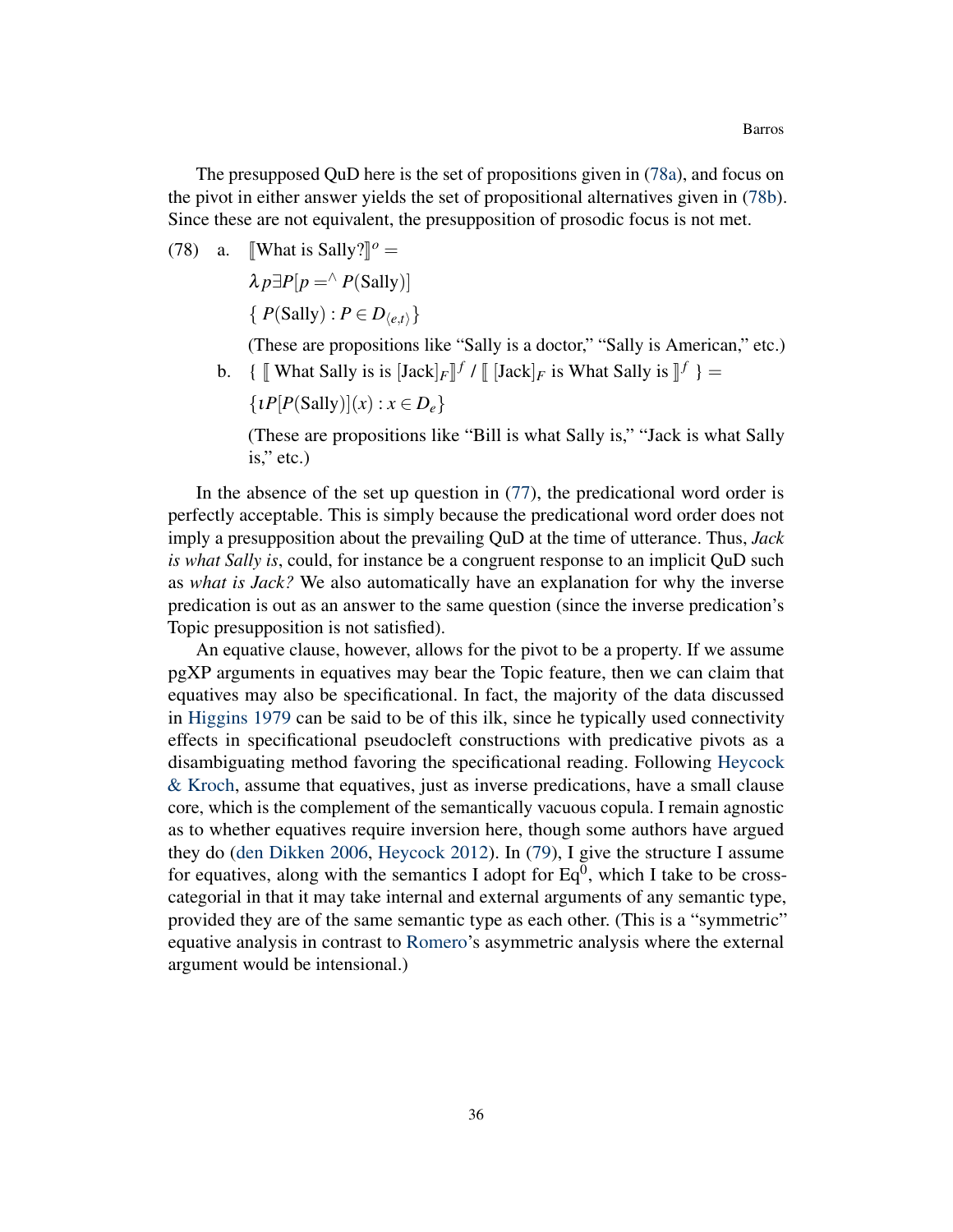(79) What Sally is is honest.



The QuD presupposed by the specificational subject in [\(79\)](#page-34-0), given in [\(78a\)](#page-34-0), repeated below, is a set of predicational propositions of the form "Sally is P," with P a variable over properties of type  $\langle e,t \rangle$  ({  $\wedge$ Sally is honest,  $\wedge$ Sally is tall, ... }).

- (80) [What is Sally?]<sup> $o$ </sup> =
	- $\lambda p \exists P[p = \land P(Sally)]$  $\{P(Sally): P \in D_{\langle e,t \rangle}\}$

If we F-mark the pivot in the specificational sentence in [\(79\)](#page-34-0), we get a set of focus alternatives that is, in fact, equivalent to the question denotation for *What is Sally?* The focus semantic value of the equative *what Sally is is [honest]* $F$  gives us the following set of alternatives ( $\{\wedge$ what Sally is is honest,  $\wedge$ what Sally is is tall, ... }):

$$
(81) \quad \{tP[P(Sally)] = Q : Q \in D_{\langle e,t \rangle}\}\
$$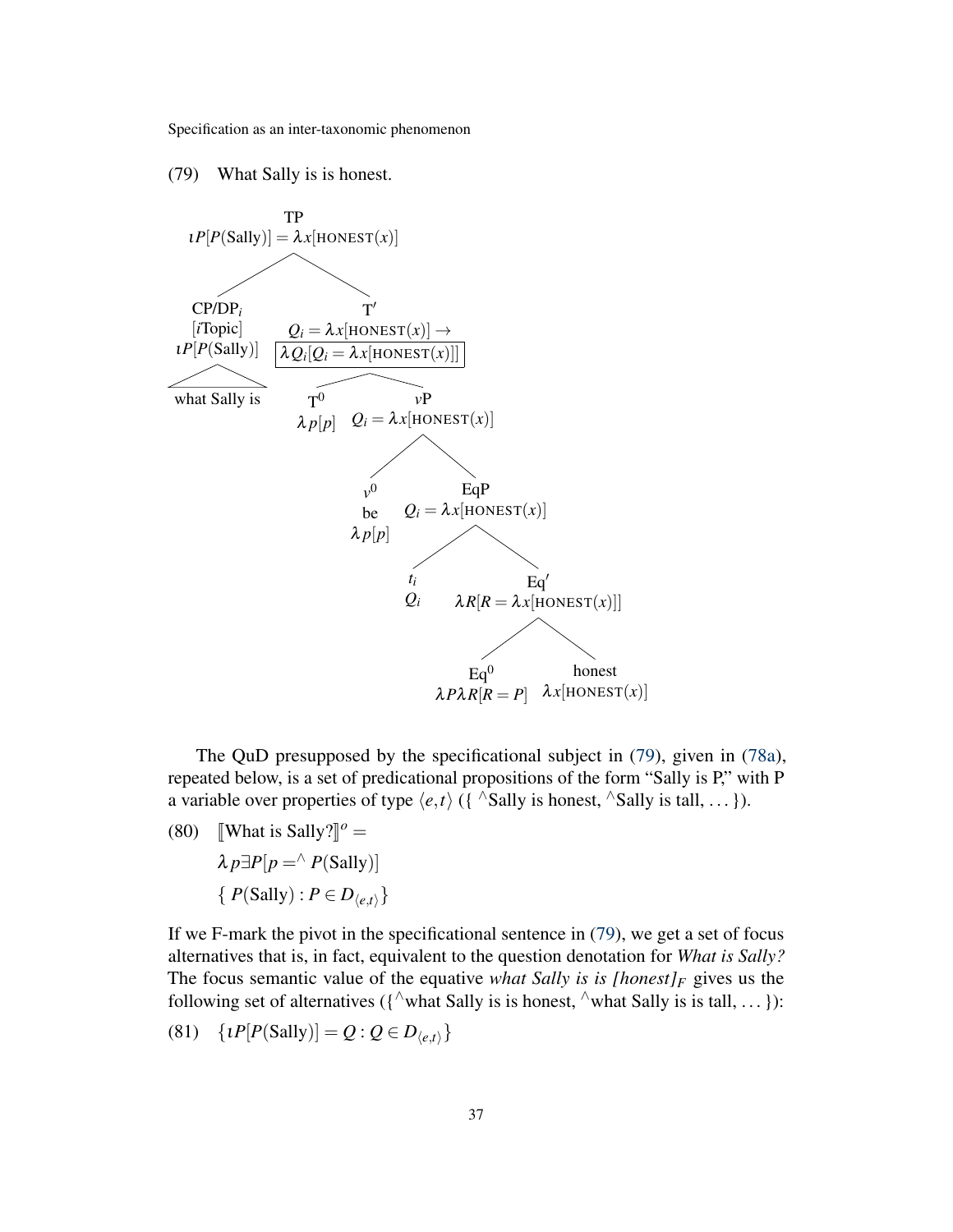That [\(80\)](#page-34-0) and [\(81\)](#page-34-0) are, in fact, equivalent, requires some unpacking, as this fact is obscured by the contribution of the ι operator. What makes these two sets of alternatives equivalent is the observation that whenever the equative pseudocleft *what Sally is is P* is true, its corresponding "unclefted" predicational version *Sally is P* will also be true, and vice versa for any value of P. (e.g., if "what Sally is is honest" is true, then so must "Sally is honest" be true, and vice versa, and so on for any predicate.) As such, each propositional alternative in the question's denotation has a truth conditionally equivalent member in the focus semantic value of the specificational assertion, and vice versa. In short, such equative pseudoclefts avoid the problem posed by inverse predication in allowing the specificational sentence to be congruent with the QuD its subject presupposes.

It is admittedly curious that uniqueness is not more of a problem for this analysis. We might expect uniqueness as contributed by the free relative subject to interrupt equivalence between the focus semantic value of the specificational sentence as a whole, and the QuD presupposed by its subject. Paraphrasing the contribution of the ι operator in the meaning of a pgXP free relative, its denotation is supposed to be that of the unique property, P, such that Sally has P. We might take this to mean that free relatives like *What Sally is* are supposed to denote some unique property of Sally's and no one else, but as [\(82\)](#page-34-0) shows, this is simply not the case.

#### (82) Sally is a doctor, and Jack is what Sally is. (i.e., he's a doctor too.)

Interestingly, with non-pgXPs, it seems that uniqueness does intuitively come with the consequence that an equative will not be congruent to the QuD its subject presupposes. Consider [\(83\)](#page-34-0) below, where *what Jack watched last night* is type *e*, and, as a specificational subject, presupposes a QuD paraphrasable as *What did Jack watch last night?*

### (83) What Jack watched last night was Stephen King's The Shining.

Our [Hamblin](#page-40-15)[/Karttunen](#page-41-17) semantics for questions means such a QuD consists of non-exhaustive alternative propositions of the form <sup>∧</sup>*Jack watched x last night*, whereas the propositional alternatives in the focus semantic value of the specificational sentence, on the other hand, necessarily encode uniqueness and exhaustivity as contributed by the definiteness of the free relative subject (∧*the unique thing that Jack watched last night was x*). Thus, it is not the case that for any value of *x*, there will be matching propositions in both the QuD and focus value of the clause. (i.e., if "Jack watched The Shining" is true, than it is not necessarily true that "what Jack watched, i.e., the unique/only thing he watched, was The Shining.")

It is not clear that we should take this result too seriously, however, as this appears to be a consequence of our theoretical commitments about question semantics, which I have not taken very seriously throughout. We could, for instance, follow many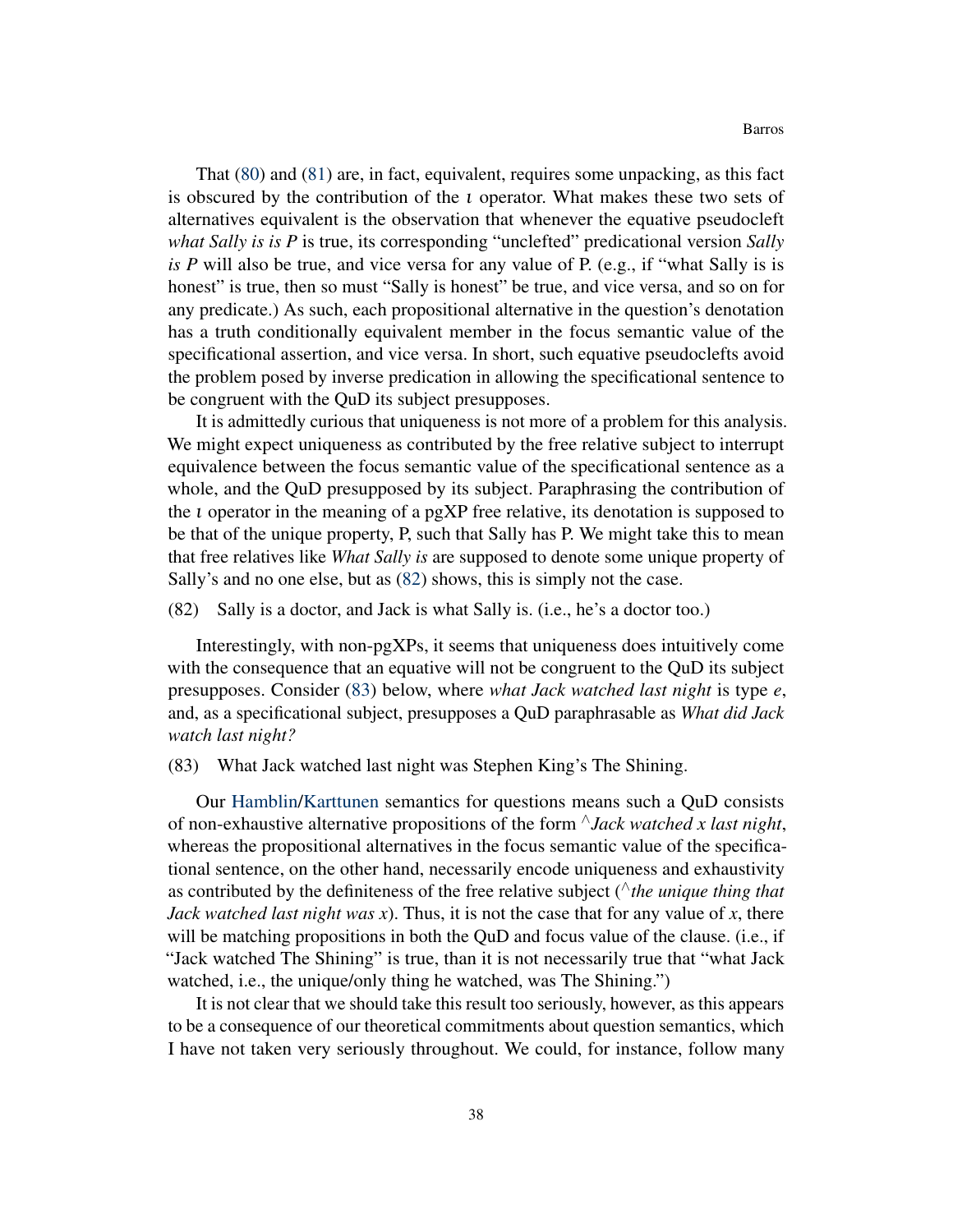authors who argue that constituent interrogatives are typically interpreted as Strongly Exhaustive (in the sense of [Groenendijk & Stokhoff](#page-40-17) [1984\)](#page-40-17), a move which would exhaustify the propositional alternatives in the QuD's meaning, circumventing the problem just noted for specificational equatives with non-pgXP subjects.

# 6 Conclusion and prospects

To summarize, in this paper I defended a view where specificational clauses should be analyzed sometimes as predicational clauses, and sometimes as equatives. [Heycock](#page-41-2) [& Kroch](#page-41-2) make many compelling arguments motivating an equative analysis for specificational clauses. This was possible to do, not because all specificational copular clauses should be analyzed as equatives, but because some must. The pronominalization diagnostics that [Mikkelsen](#page-41-1) relied on primarily in arguing for the predicative status of specificational subjects prove challenging for an equative analysis of specificational clauses with headed nominals as subjects. We have seen here, however, that the pronominalization diagnostics are tricky, and it is not always clear what to conclude from them. One empirical contribution of this paper, in fact, is the observation that tag questions to specificational clauses cannot, themselves, be specificational. Interestingly, this observation throws a wrench into the tag question pronoun diagnostic, insofar as it is a diagnostic for the semantic type of the host clause to which the tag attaches.

As mentioned at the start of this paper, many authors have attempted to reduce [Higgins'](#page-41-0)s taxonomy by analyzing specificational clauses as a special case of one or another more well established taxon (predicational or equative). The approach defended here is still reductionist in the same way in that we demote specificational clauses as a major category in the taxonomy. An important difference between the proposal here and others before it is that specificationality under my account is an inter-taxonomic notion. The particular implementation defended here, or the way in which I derive why it is that some specificational clauses *must* be analyzed as equatives, while others may be ambiguous between an equative or inverse predicational analysis, directly tackles the issue of why it is that specificational clauses have a fixed information structure.

The reason specificational clauses have a fixed information structure is because [Mikkelsen'](#page-41-1)s Topic feature is a presupposition trigger. The reason why specificational subjects cannot be answer terms in response to Wh-questions is because specificational subjects themselves presuppose prevailing QuDs at the time of utterance to which they are not answers. Such QuD's, in turn, constrain the space of taxonomic analyses for the specificational clause, so that sometimes inverse predications are doomed to be incongruent assertions.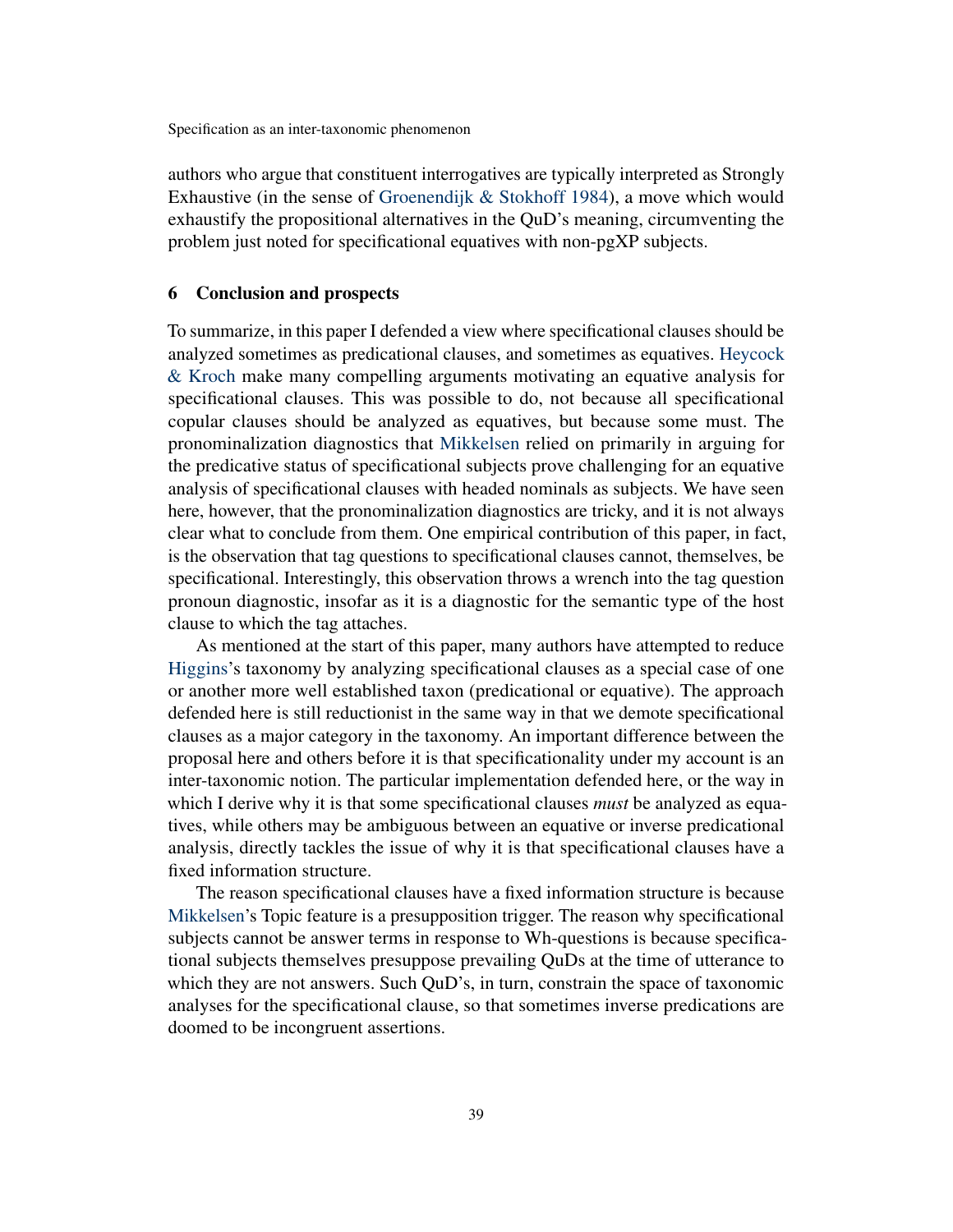The analysis defended here can also be seen as a novel take on the notion that specificational subjects are somehow "question-like." One implementation of this intuition assumes that specificational pseudocleft subjects are, in fact, interrogative clauses at some level of representation, and that the pivot in a specificational sentence is a short answer standing in for a full clause that has undergone ellipsis [\(Ross](#page-42-8) [1972,](#page-42-8) [den Dikken et al.](#page-40-8) [2000\)](#page-40-8). [Romero'](#page-41-9)s concealed question proposal can be seen as another implementation of this intuition. [Sharvit](#page-42-4) [1999,](#page-42-4) [Heller](#page-40-3) [2005,](#page-40-3) [Caponigro &](#page-39-5) [Heller](#page-39-5) [2007](#page-39-5) present a battery of arguments against such proposals, at least as a general account of specification, arguments which I will not recap here, though I point out that the approach defended here avoids such criticisms altogether, in that it does not treat specificational subjects as interrogative clauses, or as concealed questions. Instead, specificational subjects trigger the presupposition that they are congruent with a specific sort of QuD at the time of utterance, a QuD about the specificational subject's content.

#### References

- <span id="page-39-0"></span>Asher, Nicholas. 1993. Reference to abstract objects in discourse. In *Studies in linguistics and philosophy*, vol. 50, Dordrecht, the Netherlands: Kluwer Academic Publishers.
- <span id="page-39-3"></span>Birner, Betty. 1994. Information status and word order: An analysis of English inversion. *Language* 70. 233–259.
- <span id="page-39-2"></span>Bowers, John. 1993. The syntax of predication. *Linguistic Inquiry* 24. 591–656.
- <span id="page-39-1"></span>Büring, Daniel. 1998. Identity, modality, and the candidate behind the wall. In David Strolovich & Aaron Lawson (eds.), *Semantics and linguistics theory (salt) VIII*, 36–54. Ithaca, NY: CLC Publications.
- <span id="page-39-6"></span>Büring, Daniel. 2003. On D-Trees, Beans, and B-Accents. *Linguistics and Philosophy* 26. 511–545.
- <span id="page-39-8"></span>Caponigro, Ivano. 2000. Free relatives as DPs with a silent D and a CP complement. In Vida Samiian (ed.), *Proceedings of WECOL 2000*, .
- <span id="page-39-7"></span>Caponigro, Ivano. 2004. The semantic contribution of wh-words and type shifts: evidence from free relatives crosslinguistically. In Robert B. Young (ed.), *Proceedings from semantics and linguistic theory (salt) xiv*, 38–55. Cornell University: CLC Publications.
- <span id="page-39-5"></span>Caponigro, Ivano & Daphna Heller. 2007. The non-concealed nature of free relatives. In Chris Barker & Pauline Jacobson (eds.), *Direct compositionality*, 237–263. Oxford University Press.
- <span id="page-39-4"></span>Chierchia, Gennaro. 1984. *Topics in the syntax and semantics of infinitives and gerunds*: University of Massachusetts Ahmerst dissertation.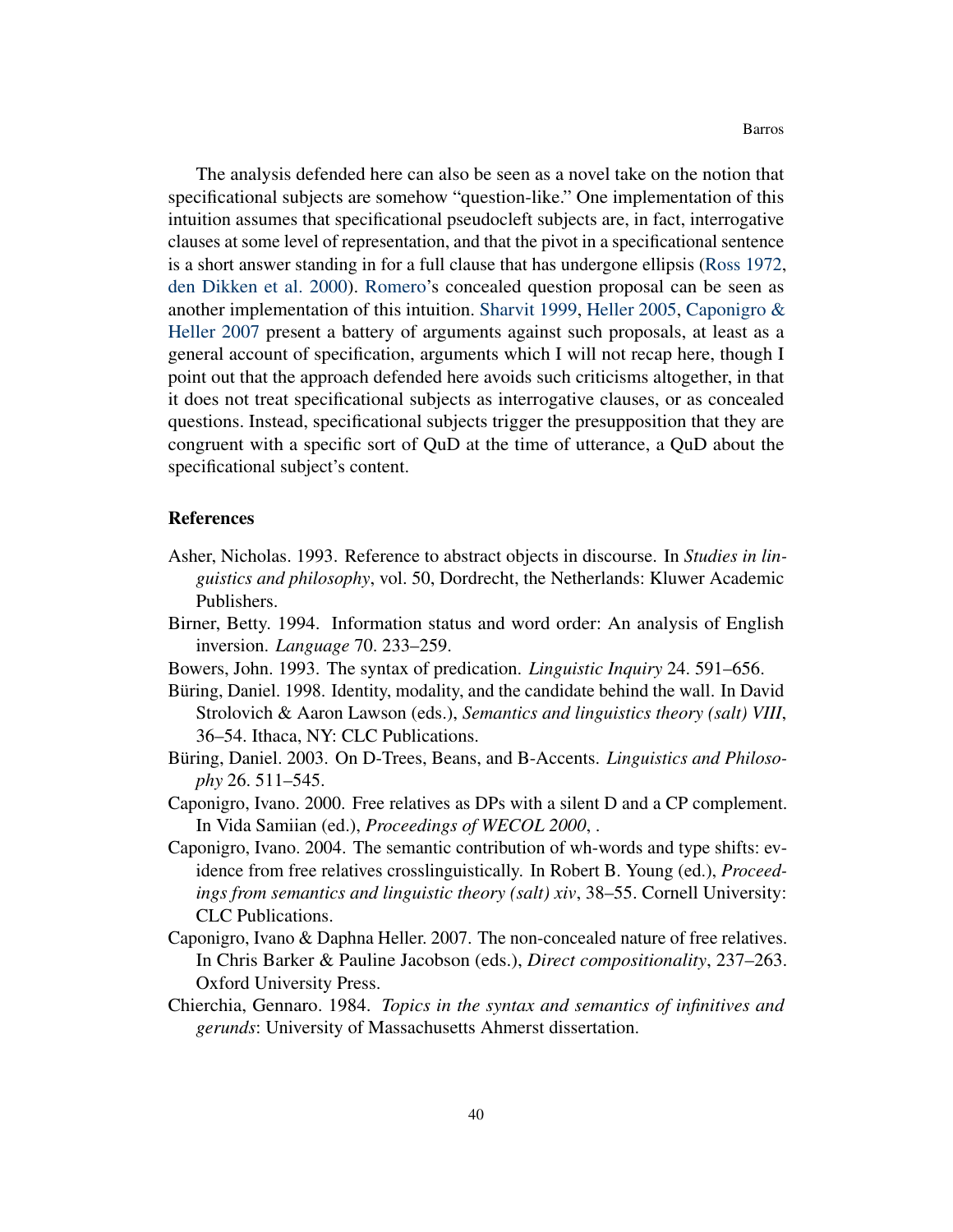- <span id="page-40-7"></span>Citko, Barbara. 2007. Small clauses reconsidered: not so small and not all alike. *Lingua* 118. 261–295.
- <span id="page-40-11"></span>Dayal, Veneeta. 1995. Quantification in correlatives. In Emmon Bach, Eloise Jelinek, Angelika Kratzer & Barbara Partee (eds.), *Quantification in natural language*, 179–205. Dordrecht: Kluwer Academic Publishers.
- <span id="page-40-12"></span>Dayal, Veneeta. 1997. Free relatives and ever: Identity and free choice readings. In *Proceedings of Semantics and Linguistic Theory VII*, .
- <span id="page-40-6"></span>den Dikken, Marcel. 2006. *Relators and Linkers*. Cambridge, MA: MIT Press.
- <span id="page-40-9"></span>den Dikken, Marcel. 2008. A cleft palette. Ms. presented at the workshop on clefts, Zentrum für allgemeine Sprachwissenschaft (ZAS), Berlin, Germany.
- <span id="page-40-10"></span>den Dikken, Marcel. 2009. Predication and specification in the syntax of cleft sentences. Ms. Presented at the workshop on non-canonical predication, University of Western Ontario, London, ON (Canada).
- <span id="page-40-8"></span>den Dikken, Marcel, André Meinunger & Chris Wilder. 2000. Pseudoclefts and ellipsis. *Studia Linguistica* 54(1). 41–89.
- <span id="page-40-16"></span>Donati, Caterina. 2006. On wh-head movement. In Lisa Cheng & Norbert Corver (eds.), *Wh-movement on the move*, 21–46. Cambridge, MA: MIT Press.
- <span id="page-40-14"></span>Donnellan, Keith. 1966. Reference and definite descriptions. *Philosophical Review* 75. 281–304.
- <span id="page-40-5"></span>Doron, Edit. 1988. The semantics of predicate nominals. *Linguistics* 26(2). 213–243.
- <span id="page-40-17"></span>Groenendijk, Jeoren & Martin Stokhoff. 1984. *Studies on the semantics of questions and the pragmatics of answers.*: University of Amsterdam dissertation.
- <span id="page-40-15"></span>Hamblin, C. L. 1973. Questions in montague english. *Foundations of Language* 10. 41–53.
- <span id="page-40-2"></span>Heggie, Lorie. 1988. *The syntax of copular structures*: University of Southern California dissertation.
- <span id="page-40-13"></span>Heim, Irene & Angelika Kratzer. 1998. *Semantics in Generative Grammar*. Blackwell Publishing.
- <span id="page-40-4"></span>Heller, D. & L. Wolter. 2008. Identity and indeterminacy in -ever free relatives. In *Proceedings of semantics and linguistic theory*, vol. 18, Amherst, MA.
- <span id="page-40-3"></span>Heller, Daphna. 2005. *Identity and information: Semantic and pragmatic aspects of specificational sentences*. New Brunswick, NJ: Rutgers dissertation.
- <span id="page-40-1"></span>Heycock, Caroline. 2012. Specification, equation, and agreement in copular sentences. *Canadian Journal of Linguistics/Revue Canadienne de linguistique* 57. 209–240.
- <span id="page-40-0"></span>Heycock, Caroline & Anthony Kroch. 1998. Inversion and equation in copular sentences. In Artemis Alexiadou, Nanna Fuhrhop, Ursula Kleinhenz & Paul Law (eds.), *Papers in linguistics*, vol. 10, Berlin: Zentrum fuer allgemeine Sprachwissenschaft.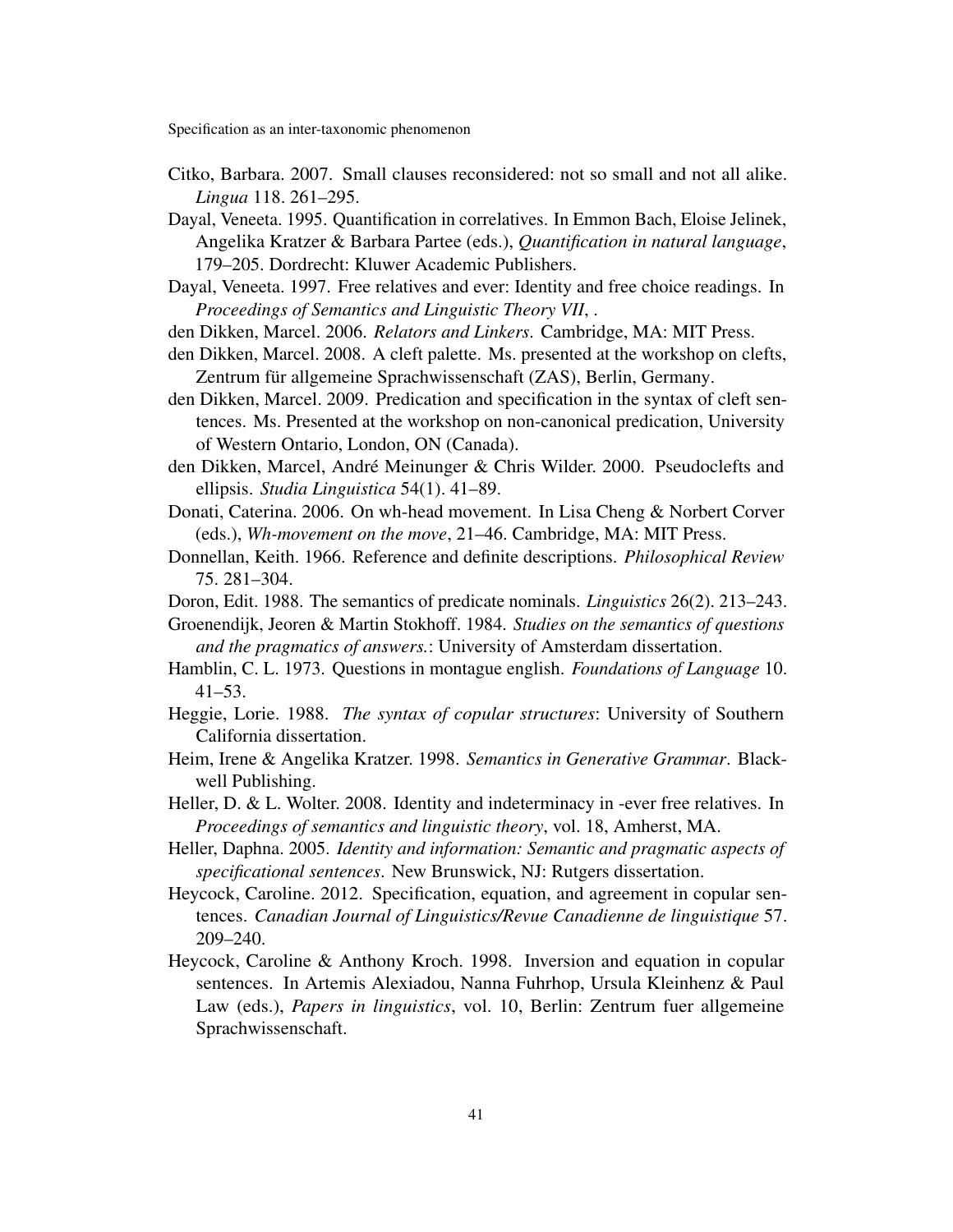- <span id="page-41-2"></span>Heycock, Caroline & Anthony Kroch. 1999. Pseudocleft connectivity. *Linguistic Inquiry* 30(3). 365–397.
- <span id="page-41-3"></span>Heycock, Caroline & Anthony Kroch. 2002. Topic, focus, and syntactic representation. In Line Mikkelsen & Chris Potts (eds.), *WCCFL 21 Proceedings*, 141–165. MA: Cascadilla Press.
- <span id="page-41-10"></span>Higgins, Roger Francis. 1973. *The pseudo-cleft construction in English*: MIT dissertation.
- <span id="page-41-0"></span>Higgins, Roger Francis. 1979. *The pseudo-cleft construction in English*. New York: Garland.
- <span id="page-41-15"></span>Jacobson, Pauline. 1995. On the quantificational force of english free relatives. In Emmon Bach, E. Jelinek, Angelika Kratzer & Barbara Partee (eds.), *Quantification in natural language*, 451–486. Dordrecht: Kluwer Academic Publishers.
- <span id="page-41-17"></span>Karttunen, Lauri. 1977. Syntax and semantics of questions. *Linguistics and Philosophy* 1. 3–44.
- <span id="page-41-1"></span>Mikkelsen, Line. 2005. *Copular clauses*. John Benjamins.
- <span id="page-41-4"></span>Mikkelsen, Line. 2008a. Nominal sentences. In Klaus von Heusinger, Claudia Maienborn & Paul Portner (eds.), *Semantics: An International Handbook of Natural Language Meaning*, Berlin: Mouton de Gruyter.
- <span id="page-41-18"></span>Mikkelsen, Line. 2008b. Specification under discussion. In *Berkeley linguistics society (bls) 34*, .
- <span id="page-41-12"></span>Milsark, Gary. 1974. *Existential sentences in English*: MIT dissertation.
- <span id="page-41-14"></span>Moro, Andrea. 1991. The raising of predicates: Copula, expletives and existence. In *Mit working papers in linguistics 15*, Cambridge, Massachusetts.
- <span id="page-41-6"></span>Moro, Andrea. 1997. *The raising of predicates*. Cambridge University Press.
- <span id="page-41-5"></span>Partee, Barbara. 1986. Ambiguous pseudoclefts with unambiguous be. In S. Berman, J. Choe & J. McDonough (eds.), *North Eastern Linguistic Society (NELS) XVI*, 354–366. GLSA.
- <span id="page-41-8"></span>Partee, Barbara. 2000. Copula inversion puzzles in english and russian. In Kiyomi Kusumoto & Elisabeth Villalta (eds.), *UMOP 23: Issues in semantics and its interface*, 198–208. GLSA.
- <span id="page-41-11"></span>Prince, Ellen. 1981. Toward a taxonomy of given/new information. In Peter Cole (ed.), *Radical pragmatics*, Academic Press.
- <span id="page-41-7"></span>Reeve, Matthew. 2010. *Clefts*: University College London dissertation.
- <span id="page-41-16"></span>Rieppel, Michael. 2013. The double life of 'the mayor of Oakland'. *Linguistics and Philosophy* 36(5). 417–446.
- <span id="page-41-13"></span>Roberts, Craige. 1996. *Information structure: Towards an integrated theory of formal pragmatics*, vol. 49 OSU Working Papers in Linguistics. OSU: The Ohio State University Department of Linguistics.
- <span id="page-41-9"></span>Romero, Maribel. 2005. Concealed questions and specificational subjects. *Linguistics and Philosophy* 28. 687–737.